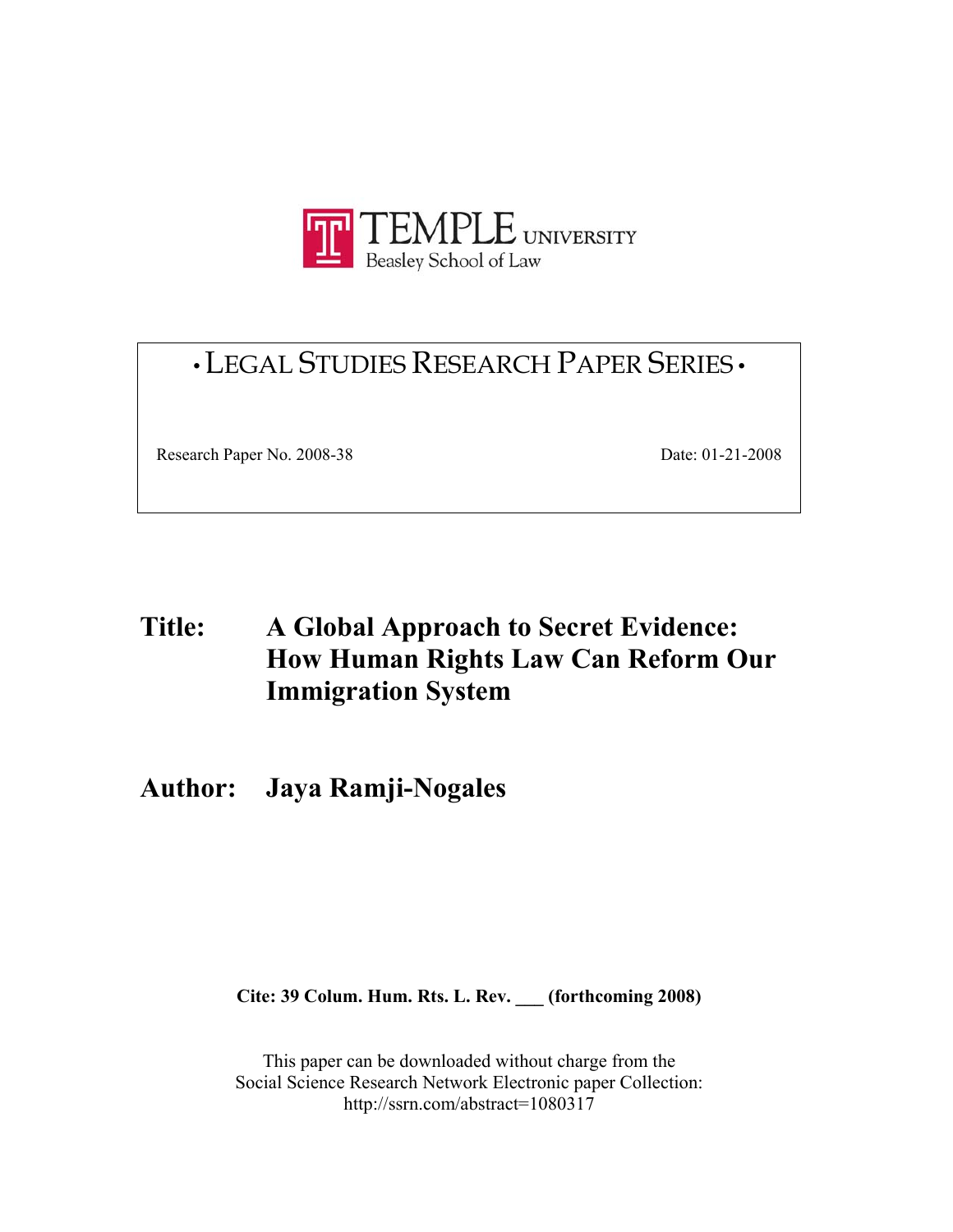# A GLOBAL APPROACH TO SECRET EVIDENCE: HOW HUMAN RIGHTS LAW CAN REFORM OUR IMMIGRATION SYSTEM

*Jaya Ramji-Nogales*<sup>1</sup>

| LEGAL FRAMEWORK AUTHORIZING THE USE OF SECRET EVIDENCE IN IMMIGRATION  |  |
|------------------------------------------------------------------------|--|
|                                                                        |  |
|                                                                        |  |
|                                                                        |  |
| Challenges to the Use of Secret Evidence in Immigration Proceedings 13 |  |
|                                                                        |  |
|                                                                        |  |
|                                                                        |  |
|                                                                        |  |
|                                                                        |  |
|                                                                        |  |
|                                                                        |  |
|                                                                        |  |
|                                                                        |  |
|                                                                        |  |
|                                                                        |  |
|                                                                        |  |
|                                                                        |  |
|                                                                        |  |
|                                                                        |  |
|                                                                        |  |
| HUMAN RIGHTS IN STATUTORY INTERPRETATION, REGULATION DRAFTING AND      |  |
|                                                                        |  |
|                                                                        |  |

# **INTRODUCTION**

As the United States confronts a tide of global disapproval resulting from its mismanaged efforts to combat terrorism at home

<sup>&</sup>lt;sup>1</sup> Assistant Professor of Law, The James E. Beasley School of Law, Temple University. J.D., Yale Law School; LLM, Georgetown University Law Center; B.A., University of California, Berkeley. The author would like to thank Ahilan Arulanantham, Jane Baron, Denise Gilman, David Hoffman, David Koplow, Alistair Newbern, Andrew Schoenholtz, Philip Schrag, Peter Spiro, Jenia Iontcheva Turner, and Lesley Wexler for their generous comments, as well as the fellows who participated in a workshop at Georgetown for their thoughts and feedback. Many thanks to Susan Akram, David Cole, Niels Frenzen, and Kit Gage for assistance in tracking down factual information, to Kathleen Gerber for excellent research assistance, and to Heba Nassef Gore for pinch-hitting on Arabic-language research. Last but not least, thanks to Luis Carlos Ramji-Nogales for his patience and support.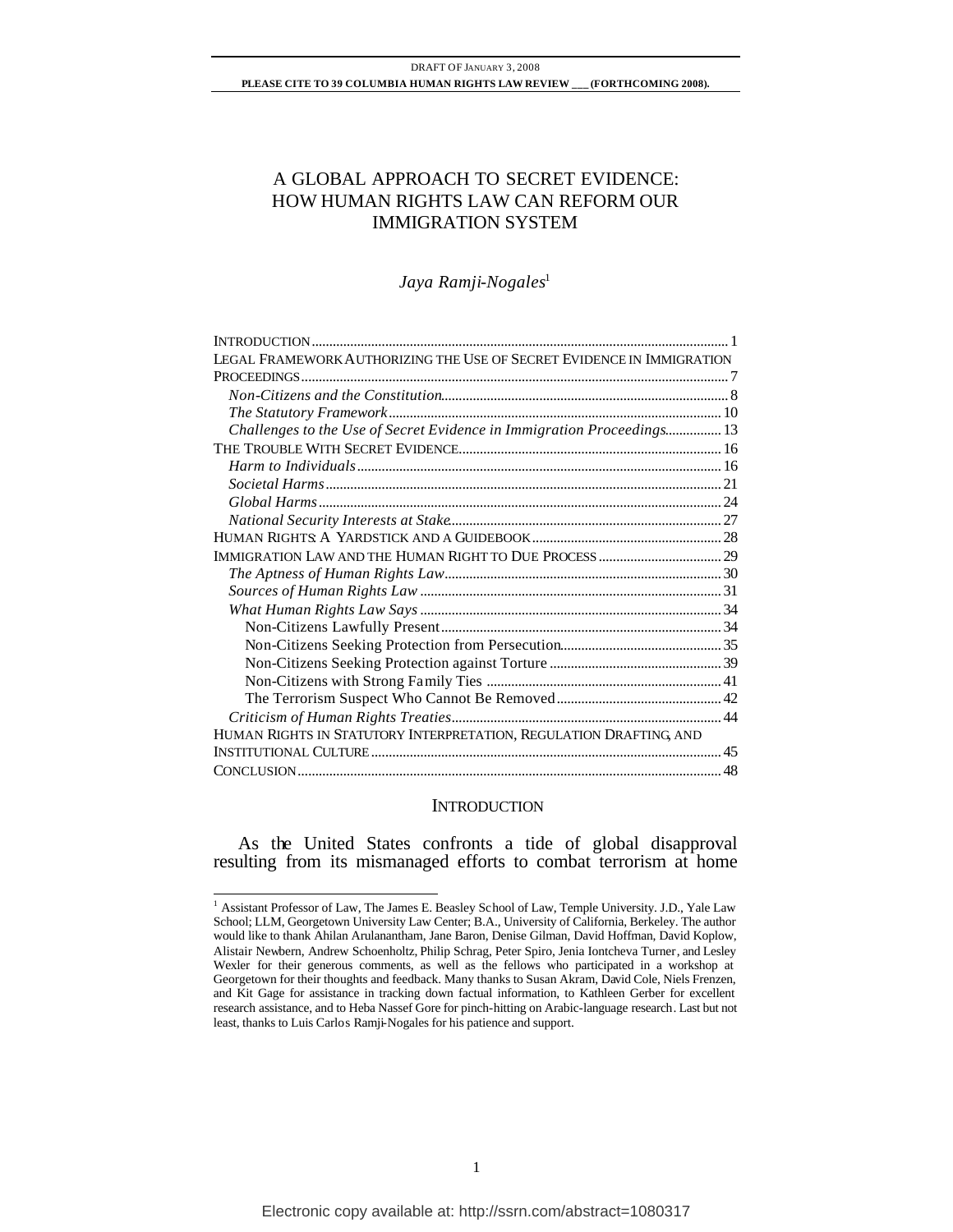and abroad, the tension between national security interests and due process rights has become one of the most pressing issues facing our nation. In particular, observers have roundly criticized the government's use of expanded secrecy in various arenas and its prioritization of security interests at the expense of procedural fairness.<sup>2</sup> The conflict between security and fairness is especially acute in immigration proceedings, which the United States government often uses to remove foreign nationals, largely Arabs, Muslims, and South Asians,<sup>3</sup> suspected of terrorist activities.<sup>4</sup>

As evidenced during Congress's immigration reform debates of 2007, our immigration system is badly broken.<sup>5</sup> I have written elsewhere about the serious disparities in decision-making in the asylum process – disparities that appear to result from both the great discretion awarded to and the inadequate professionalization and oversight of administrative adjudicators in that system. <sup>6</sup> This article investigates discretionary decision-making by immigration officials more broadly, presenting as a case study the use of secret evidence in immigration proceedings. Through an exploration of problems with the current practice that result from an excessive focus on national security in a dysfunctional bureaucracy, this paper presents solutions applicable to efforts to combat terrorism and repair the immigration system more broadly  $\frac{7}{2}$ system more broadly.

3 *See. e.g.*, Kevin R. Johnson & Bernard Trujillo, *Immigration Reform, National Security After September 11, and the Future of North American Integration,* 91 Minn. L. Rev. 1369, 1380-86 (2007). (describing immigration-related measures targeted at Arab and Muslim nationals, including "interrogations, arrests, detentions, special registration, and slectiv e deportation.")

5 *See, e.g.,* FoxNews.com, *Bush: America's Immigration System is Broken*, (May 30, 2007), http://www.foxnews.com/story/0,2933,276114,00.html?sPage=fnc.specialsections/immigration ("President Bush called the nation's immigration system 'broken'…"); Christi Parsons, *Obama: Arellano's plight shows 'broken immigration system,'* The Swamp: Chi. Trib.'s Washington Bureau, Aug, 21, 2007,

 2 *See, e.g.*, Bob Barr & John Podesta, *Preface to*, David Banisar, *Government Secrecy: Decisions Without Democracy* at 3 http://www.openthegovernment.org/otg/govtsecrecy.pdf ("[T]he secrecy claims asserted by the [Bush] administration go far beyond what is contemplated by the law—and far beyond what is healthy for democracy, which depends on an informed citizenry.").

<sup>4</sup> *See, e.g*., Mary Beth Sheridan, *Immigration Law as Anti-Terrorism Tool*, Wash. Post., June 13, 2005, at A1 ("In the past two years, officials have filed immigration charges against more than 500 people who have come under scrutiny in national security investigations . . . ."); Juliet Stumpf, *The Crimmigration Crisis: Immigrants, Crime, and Sovereign Power*, 56 Am. U. L. Rev. 367, 385 (2006) ("Immigration law is now often used in lieu of criminal law to detain or deport those alleged to be involved in terrorism."); Nora V. Demleitner, *Misguided Prevention: The War on Terrorism as a War on Immigrant Offenders and Immigration Violators*, 40 No.6 Crim. Law Bulletin 2 (2004) ("[I]mmigration law has become a major investigatory and enforcement tool on the frontline in the fight against terrorism.").

http://weblogs.chicagotribune.com/news/politics/blog/2007/08/obama\_arellanos\_plight\_shows\_b.html (Barack Obama said, " Although I do not condone Ms. Arellano's defiance of the law, her plight is representative of a broken immigration system.").

<sup>6</sup> *See* Jaya Ramji-Nogales et al., *Refugee Roulette: Disparities in Asylum Adjudication*, 60 Stan. L. Rev.  $\int_{0}^{7}$  For the numerics of this

For the purposes of this article, 'secret evidence' is defined as documentary or testimonial information that the non-citizen is not allowed to see and on which the government relies to support removal of the immigrant.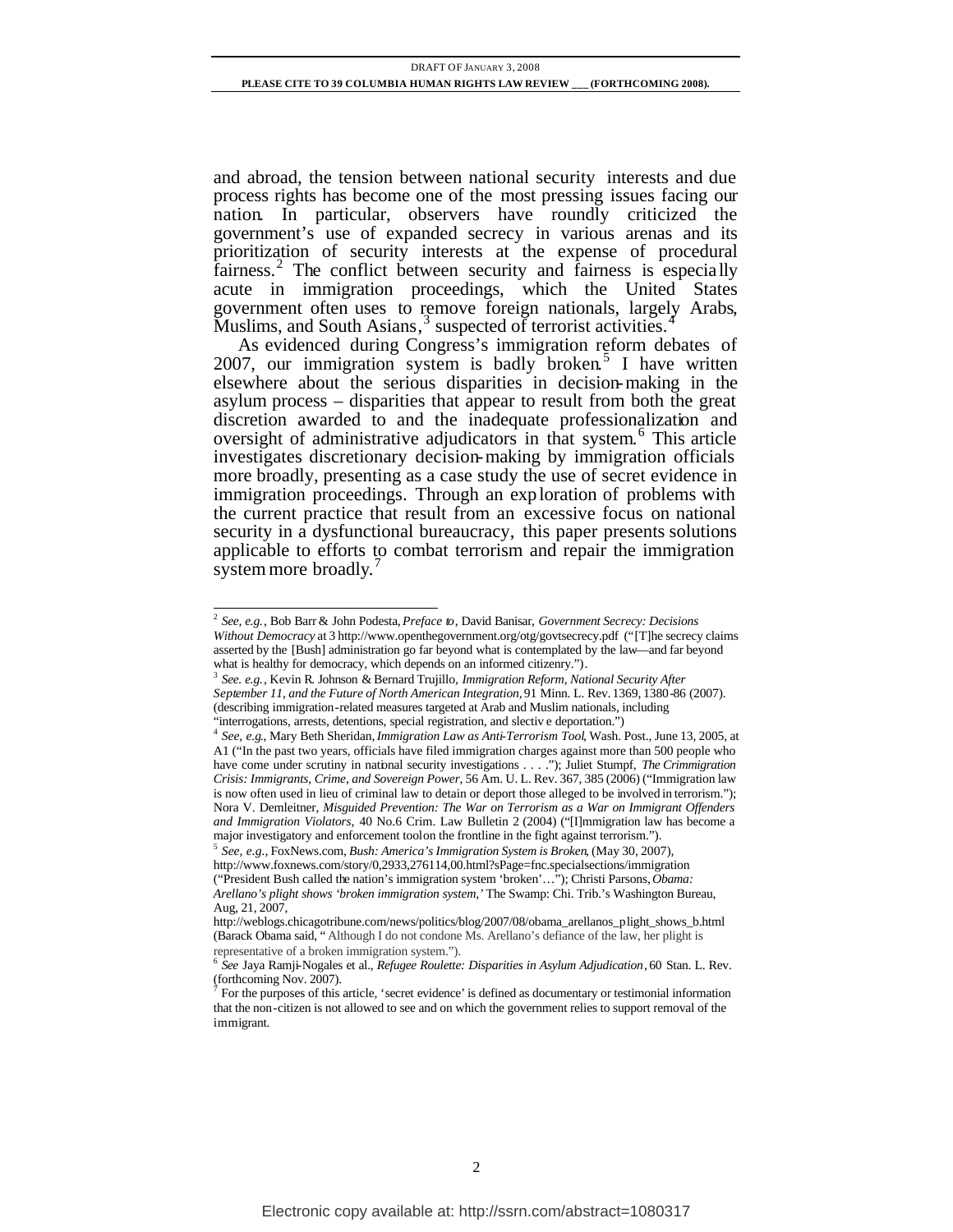In several cases over the past decade, $8$  the government has relied on startlingly inaccurate evidence to support its claims that certain immigrants, generally Arab, Muslim, and South Asian, should be removed.<sup>9</sup> As a result of the government's claims that national security interests prevented the revelation of this information to the immigrants in question, the evidence was not tested by the adversarial process. More importantly, it appears that government lawyers did not endeavor to ensure the reliability of this evidence before presenting it in court, instead basing their cases on information from prejudiced sources, mistranslations, and rumors.

The case of Maher Arar is perhaps the best-known recent example of the misuse of secret evidence in immigration proceedings.<sup>10</sup> In September 2002, FBI agents detained and interrogated Mr. Arar, a Canadian and Syrian citizen, after he transited through JFK Airport.<sup>11</sup> Mr. Arar repeatedly denied any connection to terrorist groups and specifically asked the FBI not to send him to Syria as he feared torture there.<sup>12</sup> Nevertheless, the Immigration and Naturalization Service (INS) determined that Mr. Arar was a member of Al Qaeda and thus inadmissible and removable.<sup>13</sup> The INS refused to allow Mr. Arar to read the form he was initially asked to sign<sup>14</sup> and ignored Mr. Arar's plea for reconsideration.<sup>15</sup> Without allowing further inquiry before an immigration judge,  $^{16}$  the INS removed Mr. Arar to Syria, where he was imprisoned and tortured severely for almost a year.<sup>17</sup>

<sup>&</sup>lt;sup>8</sup> Information on the size of the secret evidence problem (i.e. how often the government uses secret evidence in immigration court) is purely anecdotal and only reflects the cases that the media publicizes. The government has not presented statistics on the use of secret evidence in immigration court since 2000, and because records of immigration proceedings are not publicly accessible, it is impossible to obtain this information independently. We do know of consistent efforts in Congress to expand the use of secret evidence in immigration proceedings as part of immigration reform legislation. *See infra* fns.

<sup>74</sup> to 77 and accompanying text for further discussion of this issue. 9 *See also* Susan M. Akram & Kevin R. Johnson, *Race, Civil Rights, and Immigration Law After September 11, 2001: The Targeting of Arabs and Muslims*, 58 N.Y.U. Ann. Surv. Am. L.,,295, 322 (2002) (describing the government's reliance on secret evidence to detain and deport Arabs and Muslims). The current term of art for physical expulsion of a non-citizen is "removal"; this article uses this term interchangeably with "deportation" although the terms have different technical meanings. In simple terms, removal proceedings are immigration proceedings in which a judge or government official determines whether a non-citizen may remain in the United States.

Arar v. Ashcroft , 414 F. Supp. 2d 250, 252-53 (E.D.N.Y. 2006).

<sup>&</sup>lt;sup>11</sup> *Id.* at 252-53 (describing Mr. Arar's confinement and interrogation and stating that FBI agents ignored Mr. Arar's repeated requests to see a lawyer). Mr. Arar repeatedly asked to make a phone call; the FBI ignored these requests for six days. He finally called his family, who contacted the Canadian consulate and retained an attorney. After a week in detention, a Canadian consular official visited Mr. Arar and

assured him that he would not be removed to Syria. <sup>12</sup>*Id.* (describing Mr. Arar's request to be sent to Canada, his country of residence, or to Switzerland, through which he had transited when returning from a vacation in Tunisia to New York).

<sup>13</sup> *Id.* at 254.

<sup>14</sup> *Id.* at 253.  $15 \frac{1}{1}$ 

<sup>16</sup> *Id.* at 254.

<sup>&</sup>lt;sup>17</sup>*Id.* at 254-55. (describing how Syrian officials held Mr. Arar in a rat-infested "grave" cell that was six feet long, seven feet high, and three feet wide, allowed him to bathe only once a week, fed him barely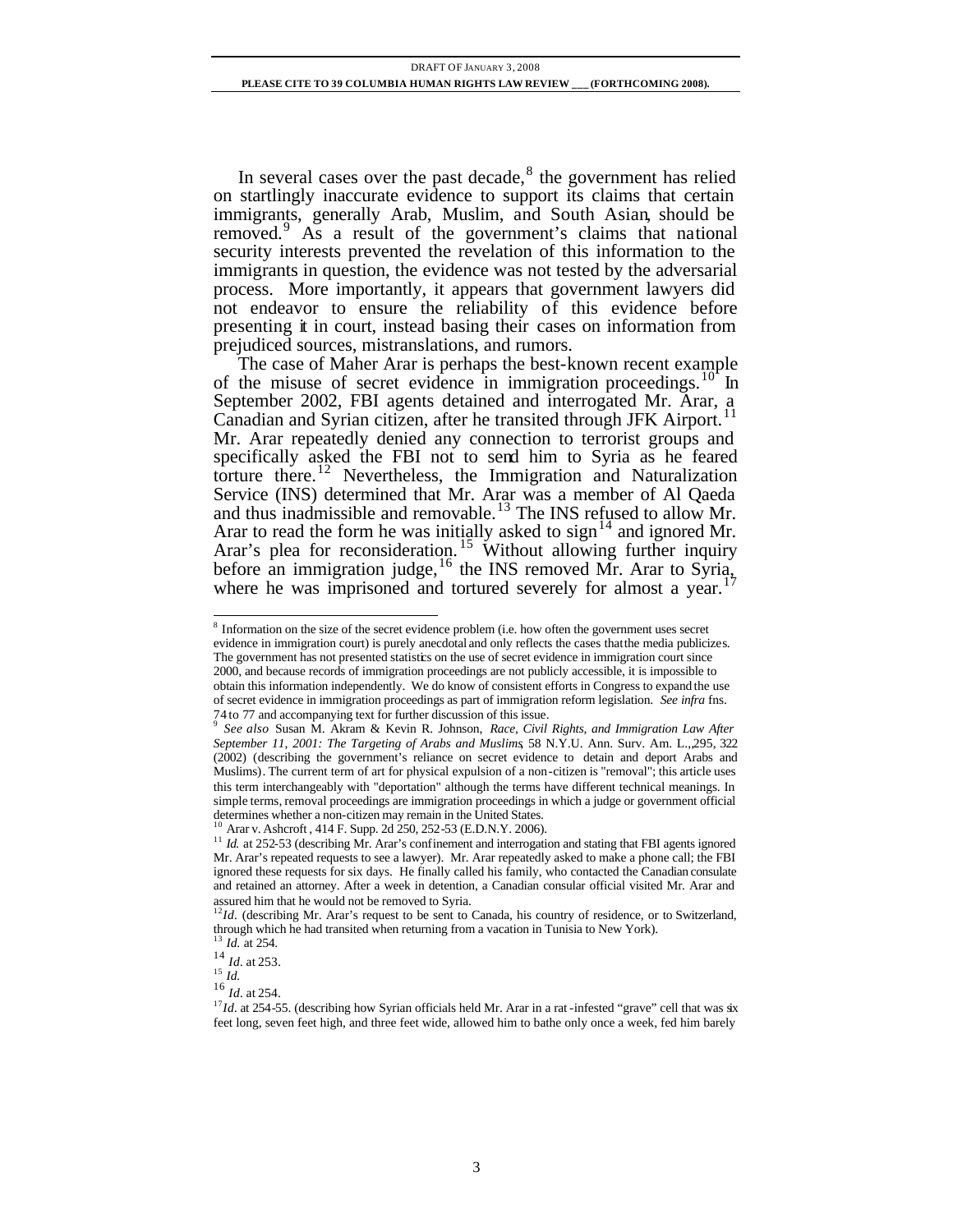Mr. Arar, it turns out, was casually acquainted with an individual suspected of terrorist activity, and was on the Canadian government's list of possible witnesses – not suspects or targets – for a terrorism investigation. <sup>18</sup> Mr. Arar and his family continue to suffer the psychological aftermath of his imprisonment.<sup>19</sup> The INS never verified the evidence allegedly linking Mr. Arar to Al-Qaeda through any independent legal process; this information was never presented to a judge, let alone to Mr. Arar or his attorney. Secretary of State Condoleezza Rice recently admitted that the United States government mishandled Mr. Arar's case, and should not have transferred him to a country where he faced torture.<sup>20</sup>

As this story illustrates, in the immigration system, rules restraining government discretion are relaxed and non-citizens have little political power – an explosive combination, particularly when combined with the government's incentive to appear effective in combating terrorism. This article examines the government's misuse of secret evidence in immigration proceedings as a case study to illustrate the individual, societal, and global ramifications of significantly favoring national security over due process in discretionary administrative decision-making. Given the repeated failure of domestic law safeguards to prevent this imbalance, the paper suggests that the administrative agencies responsible for immigration proceedings rely on human rights law in interpreting statutes, drafting regulations, and creating institutional culture. This turn to human rights law is particularly appropriate given the type of law (immigration) and relevant human rights (due process) at issue.

The misuse of secret evidence – the presentation of unreliable and inaccurate information, often without an adequate showing of the risk of revealing this information to the non-citizen – has serious ramifications, which I divide into three categories. First, on an individual level, the government's failure to test its evidence led to grave injustice, namely the detention of innocent men and, in some cases, the separation of families for many years. Second, on a societal level, the misuse of secret evidence decreases the legitimacy of immigration proceedings and actually increases the risk of terrorism by alienating immigrant communities. Moreover, this practice contradicts deeply held American norms of procedural fairness

edible food, regularly beat him with an electric cable and their fists, and threatened further torture in the form of electric shocks, hanging, and spine breaking).

*Id.* at 255-56.

<sup>&</sup>lt;sup>19</sup> Stephen J. Toope, Fact Finder, *Commission of Inquiry Into the Actions of Canadian Officials in Relation to Maher Arar* 19-23 (Oct. 2005); *see also* Arar, *supra* note10, at 256. Mr. Arar suffers from nightmares, lethargy, bouts of unpredictable rage, phantom sensations of bugs crawling over his body, paranoia, stress headaches, and memory loss. He is emotionally distant from his family and impatient with his children, and overly dependent on his wife. He feels isolated from his community. He has been

unable to find a job since he returned. <sup>20</sup> Reuters, *Rice Admits U.S. Erred in Deportation*, N.Y.TIMES (Oct. 26, 2007).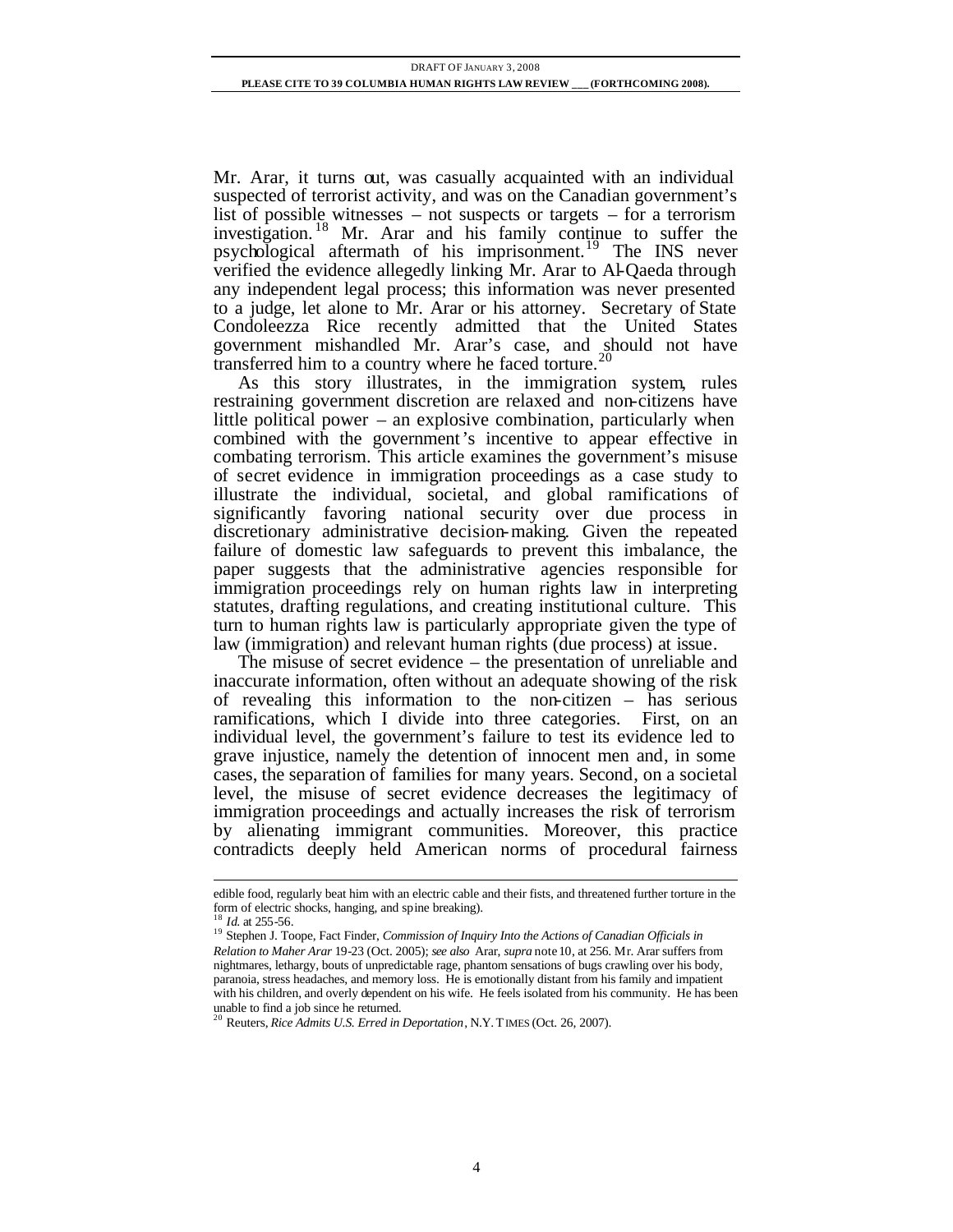embodied in the Sixth Amendment. Finally, on a global level, the misuse of secret evidence in immigration court contributes to the imbalance between national security interests and due process rights that has diminished the authority of the United States as a world leader, estranging allies in the fight against terrorism and providing support for those who oppose our values. It also sends a dangerous message to the international community: that America does not treat non-citizens, particularly Arabs, Muslims, and South Asians, fairly, and refuses to play by international rules.

This is not to say that the government's focus on preventing another terrorist attack on its citizens or its territory is entirely misguided. There are important national security issues at stake; the revelation of certain information could seriously jeopardize the lives of government witnesses and their families, the ability of intelligence agents to work in the field, current methods and sources of information-gathering, and vital security information that protects sites and people at risk of attack. These national security interests must be taken into account in framing the debate about the use of secret evidence. But how do we do so without eviscerating basic due process rights?

Human rights treaties bring us back to first principles, giving guidance on how to resolve the tension between national security concerns and the due process rights of non-citizens, while crafting an interpretive approach that is most germane to the U.S. context. Much ink has been spilled of late by eminent scholars and jurists on the use of foreign and international law in constitutional interpretation;<sup>21</sup> this article applies that literature to the context of administrative law.

<sup>21</sup> *See, e.g.*, Justice Ruth Bader Ginsburg, *"A Decent Respect to the Opinions of Humankind": The Value of a Comparative Perspective in Constitutional Adjudication*, 1 FIU L. Rev.27, 42 (2006)(stating "I nonetheless believe we will continue to accord 'a decent Respect to the Opinions of [Human]kind' as a matter of comity and in a spirit of humility"); Gerald L. Neuman, *International Law as a Resource in Constitutional Interpretation*, Harv. J.L. & Pub. Pol'y 177, 187 (2006) ("the content of an international norm receives persuasive force in the interpretation of a parallel constitutional norm"); Vicki C. Jackson, *Constitutional Comparisons: Convergence, Resistance, Engagement*, 119 Harv. L. Rev. 109, 116 (2005) (discussing how "[e]ngagement with transnational legal sources may helpfully interrogate understanding of our own Constitution in several ways"); Hon. Diarmuid F. O'Scannlain, *What Role Should Foreign Practice and Precedent Play in the Interpretation of Domestic Law?*, 80 Notre Dame L. Rev. 1893, 1898, 1900 (2005) (discussing decisions where the Supreme Court has invoked foreign practice and precedent and arguing why "American courts may have a sound basis for treating foreign legal authorities with caution."); Hon. Richard Posner, *No Thanks, We Already Have Our Own Laws*, Legal Aff. (July/Aug. 2004), *available at* http://www.legalaffairs.org/issues/July-August-2004/feature\_posner\_julaug04.msp (arguing "[t]he court should never view a foreign legal decision as a precedent in any way."); Justice Antonin Scalia, *Foreign Legal Authority in the Federal Courts*, 98 Am. Soc'y Int'l L. Proc. 305 (2004) (discussing when the use of foreign legal materials is legitimate); Hon. Patricia M. Wald, *The Use of International Law in the American Adjudicative Process*, 27 Harv. J.L. & Pub. Pol'y 431, 436 (2004) (discussing "the use by American judges . . . of decisions by the high courts of foreign countries as guides to or as persuasive authority for decisions involving our own Constitution"); Harold Hongju Koh, *Paying "Decent Respect" to World Opinion on the Death Penalty*, 35 U.C. Davis L. Rev. 1085 (2002) (discussing the significance of not relying on foreign and international law in the administration of the death penalty in the United States) .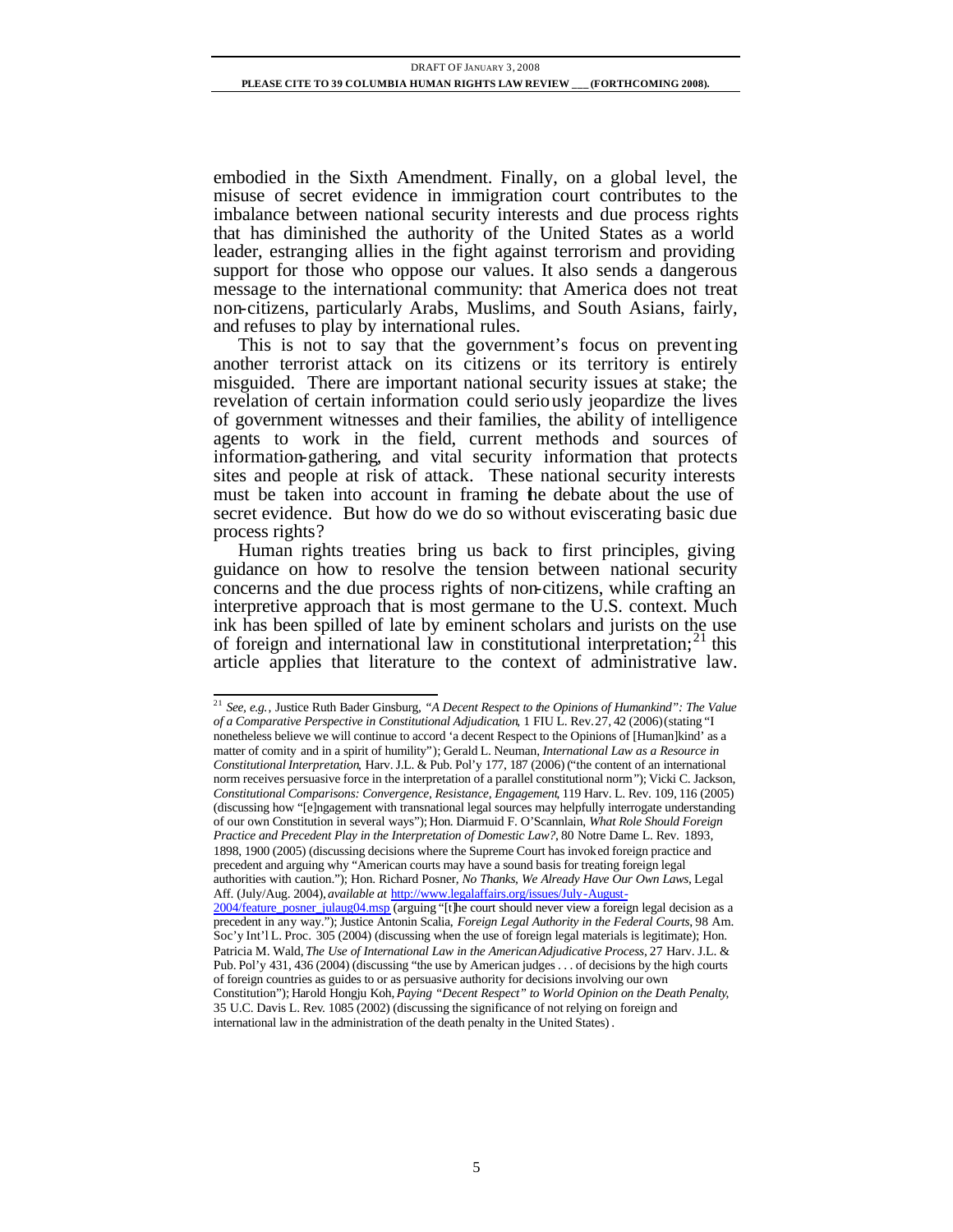Administrative agencies can use human rights law as a yardstick, to understand where we may have deviated from the appropriate balance between national security and due process and as a guidebook to assist in determining how we can best uphold both by learning how other countries have resolved similar problems.

Human rights treaties are particularly appropriate in the case of secret evidence in immigration court. As immigration law involves the movement of people across borders and is partially derived from international law, it makes sense to apply human rights law here. Moreover, the right at issue – procedural due process – is one that the United States introduced into international law and that is fundamental to our legal system.<sup>22</sup> For reasons explained below, the statutory provisions authorizing the use of secret evidence in immigration proceedings have withstood facial constitutional challenges on procedural due process grounds.<sup>23</sup> The paper applies three treaties that the United States has signed and ratified: the International Covenant on Civil and Political Rights  $(ICCPR)$ ,  $^{24}$  the United Nations Convention Relating to the Status of Refugees and its accompanying Protocol Relating to the Status of Refugees (Refugee Convention), $^{25}$  and the United Nations Convention Against Torture

l <sup>22</sup> See United Nations Commission on Human Rights, Report of the Drafting Committee on an International Bill of Human Rights, *United States Suggestions for Articles to be Incorporated in an International Bill of Human Rights*, at Arts. 9, 10, U.N. Doc. E/CN.4/21; Manfred Nowak, U.N. Covenant on Civil and Political Rights: CCPR Commentary 236 (1993) ("During the drafting of Art. 14 [of the ICCPR], a fundamental role was played by the US, in whose constitutional history central importance has been placed on substantive and procedural "due process of law.").<br><sup>23</sup> While "se genlice" substantive and procedural "due process of law.").

While "as applied" constitutional challenges to the use of secret evidence against resident non-citizens have generally met with success, a facial due process challenge to the provisions of the Immigration and Nationality Act that authorize the use of secret evidence in immigration proceedings is unlikely to clear the hurdle of showing that "no set of circumstances exists under which the Act would be valid." *Rafeedie v. INS* , 795 F.Supp. 13, 20 (D.D.C. 1992) (dismissing facial challenge under the Fifth Amendment to provisions of INA that authorized use of secret evidence because statute did not preclude Attorney General from giving more process than required) (citing Ohio v. Akron Center for Reproductive Health, 110 S.Ct. 2972, 2980-81 (1990)). This case did, however, uphold a facial challenge under the First Amendment to the secret evidence provisions of the INA.<br><sup>24</sup> International Covenant on Civil and Political Rights, opened for signature Dec. 16, 1966, 999

U.N.T.S. 171 (entered into force Mar. 23, 1976) (hereinafter "ICCPR"). *See infra* fn. 159 for further

discussion of the ICCPR.<br><sup>25</sup> United Nations Convention Relating to the Status of Refugees, July 28, 1951, 19 U.S.T. 6259, 189 U.N.T.S. 150 (entered into force Apr. 22, 1954); United Nations Protocol Relating to the Status of Refugees, opened for signature Jan. 31, 1967, 19 U.S.T. 6223, T.I.A.S. No. 6577, 606 U.N.T.S. 267 (entered into force Oct. 4, 1967; for the United States, Nov. 1, 1968) (hereinafter "Refugee Convention"). While the United States has not ratified the Refugee Convention, it acceded to the Refugee Protocol on November 1, 1968. *See* 

http://www.unhcr.org/protect/PROTECTION/3b73b0d63.pdf. The Protocol incorporates Articles 2 through 34 of the Convention; as a result, the U.S. government has essentially signed on to the Refugee Convention. United Nations Protocol Relating to the Status of Refugees, Art. 1, para. 1 ("The States Parties to the present Protocol undertake to apply Articles 2 through 34 inclusive of the Convention to refugees hereinafter defined.").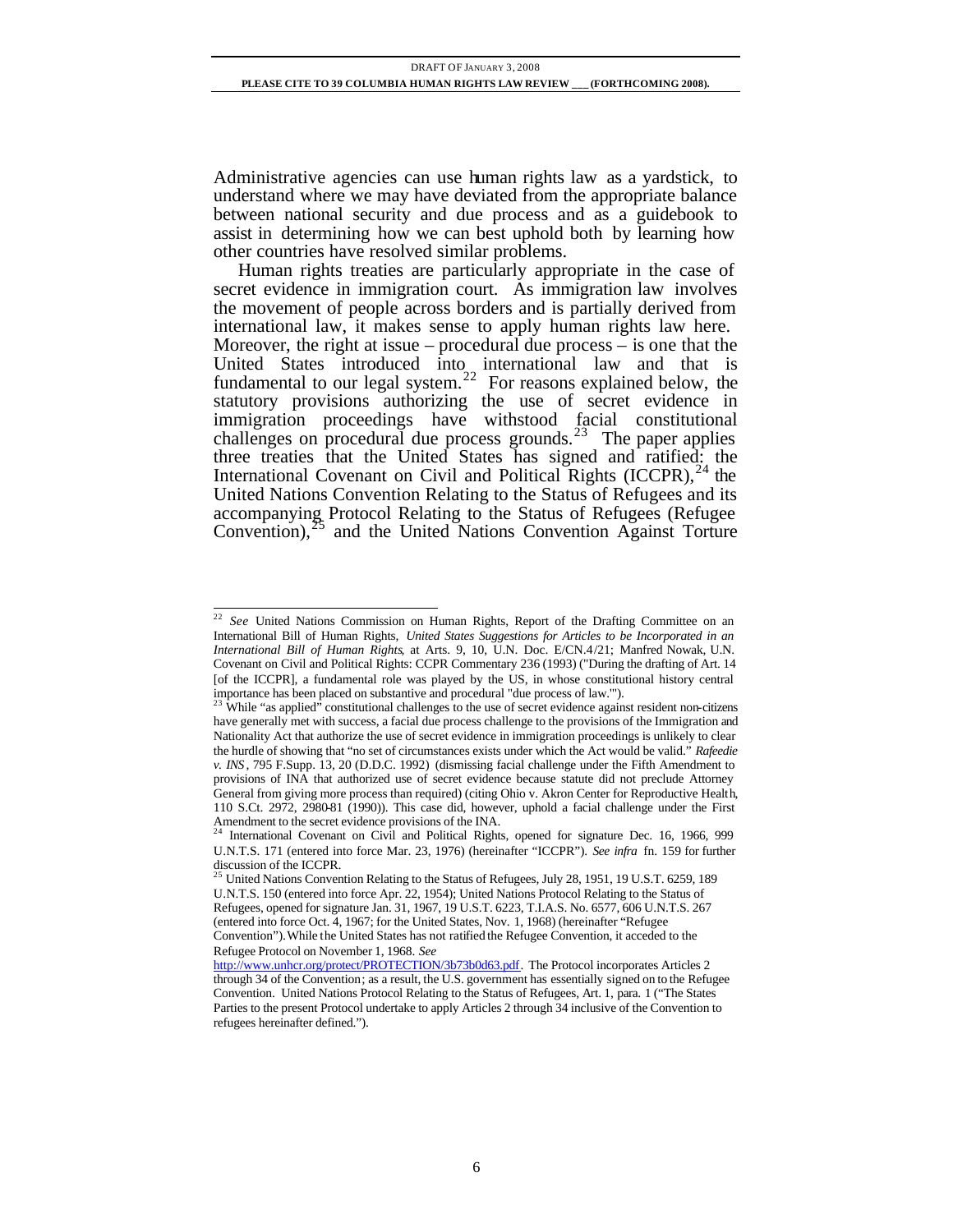and Other Cruel, Inhuman, or Degrading Treatment  $(CAT)^{26}$  to these provisions on the use of secret evidence in immigration court. Despite the limitations of domestic law in challenging this practice, this investigation illustrates that human rights law can provide a framework that will enable the administrative agencies responsible for immigration proceedings to interpret statutes, draft regulations, and create an institutional culture in a way that more appropriately balances national security and due process concerns. Such an approach will not only ensure fair treatment for individuals, but will strengthen the legitimacy of the American immigration system, which will in turn help to make our society safer and our nation more powerful on the world stage.

# LEGAL FRAMEWORK AUTHORIZING THE USE OF SECRET EVIDENCE IN IMMIGRATION PROCEEDINGS

Before examining the problems that have resulted from the misuse of secret evidence in immigration proceedings, this paper lays out the relevant domestic legal framework, focusing on the Department of Homeland Security's (DHS) use of national security information against three types of non-citizens in three types of proceedings. $27$ The Immigration and Nationality Act (INA) and its regulations authorize DHS to use secret evidence against non-citizens who: (1) are apprehended *at the border*, i.e. who have not been legally admitted into the United States; (2) entered the United States legally but *no longer hold lawful immigration status*; or (3) hold legal status but are *alleged to have engaged in terrorist activity*. DHS can use this secret evidence in: its own internal administrative processes, removal proceedings in immigration court, or an Alien Terrorist Removal Court (ATRC).

The first type of proceeding, internal administrative procedures, may be used only against non-citizens at the border. If the evidence shows that this person poses a threat to national security, DHS can order him removed without any review of this decision in immigration court or federal court.<sup>28</sup> In the second type of proceeding, a removal hearing in immigration court, DHS can present secret evidence against both non-citizens who were apprehended at the border as well as those who no longer hold lawful immigration status. This article focuses particularly on those immigrants in the latter category who seek permission to remain to be protected against

<sup>&</sup>lt;sup>26</sup> United Nations Convention Against Torture and Other Cruel, Inhuman or Degrading Treatment or Punishment, G.A. Res. 39/46, U.N. GAOR, 39th Sess., Supp. No. 51, at 197, U.N. Doc. A/39/51

<sup>(</sup>entered into force June 26, 1987) (hereinafter "Convention Against Torture" or "CAT").

In March 2003, the Department of Homeland Security took over the functions of the Immigration and Naturalization Service. *See* 6 U.S.C. §§251-298.<br><sup>28</sup> INA § 235(c)(2)(B)(ii); 8 C.F.R. § 235.8(b)(1).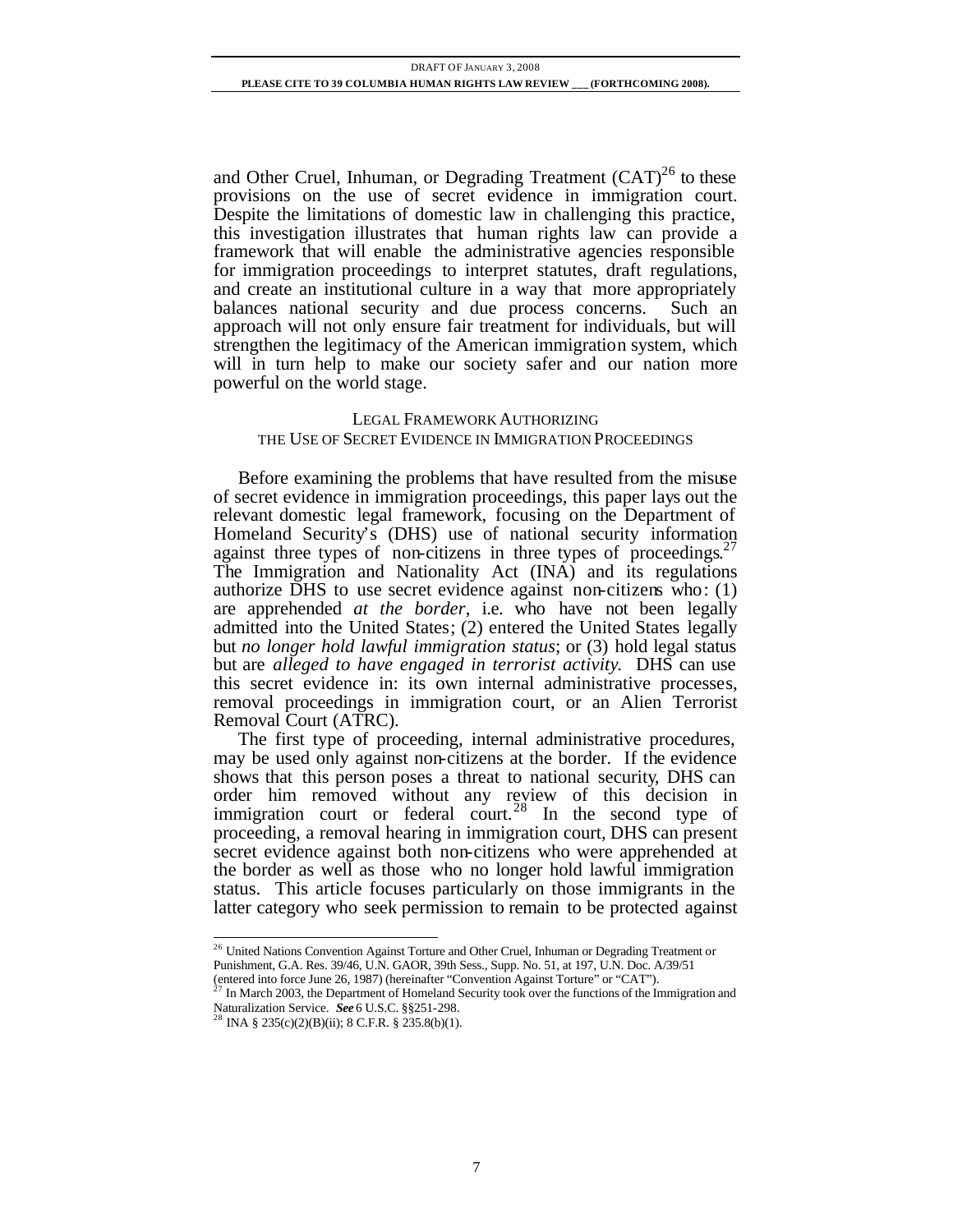torture or persecution in their home country or because of close family ties to a U.S. citizen.<sup>29</sup> Finally, the government may use secret evidence in an Alien Terrorist Removal Court (ATRC) proceeding to remove immigrants who hold legal status, including permanent residents, but are alleged to have engaged in terrorist activity; however, this process has never been used.<sup>3</sup>

#### *Non-Citizens and the Constitution*

These three categories of non-citizens reflect the distinctions that have been made in legislation and jurisprudence on the constitutional rights of immigrants. Until 1996, the INA distinguished between noncitizens who had "entered" the United States and those who had not. Non-citizens who had not yet entered could be removed in exclusion proceedings, in which few, if any, constitutional protections applied; this policy stemmed from the idea that the Constitution does not apply outside of the borders of the U.S. and that a person detained at the border had constructively not entered the constitutional space.<sup>31</sup> The resultant congressional authority "to exclude or expel aliens, unconstrained by any judicially enforceable constitutional limits" is known as the "plenary power" doctrine.<sup>32</sup> (Even in light of this principle, the Supreme Court has held that Fifth Amendment endows non-citizens who have not "entered" the United States with a minimum level of due process rights.)<sup>33</sup> In contrast, non-citizens who

l <sup>29</sup>INA § 240(b)(4)(B); 8 C.F.R. § 1003.19(d). *See also* INA § 240A(b) (allowing non-citizens unlawfully present to become permanent residents if the alien (a) has been physically present in the United States for a continuous period of not less than ten years; (b) has been a person of good moral character during such period; (c) has not been convicted of an offense; (d) establishes that deportation would result in exceptional hardship to a U.S. citizen or permanent resident spouse, parent, or child or (e) they have been in the U.S. for three years and they or their U.S. citizen child has been battered or subjected to extreme cruelty by a U.S. citizen or permanent resident spouse or parent, and removal would result in extreme hardship to the non-citizen, her child, or her parent); INA § 245(i) (allowing adjustment to status of permanent resident for non-citizens unlawfully present who are beneficiaries of family-based visas, on the basis of their status as a child or sibling of a U.S. citizen or a spouse or unmarried child of a permanent resident, if that visa petition was filed on or before April 30, 2001); INA § 208(c)(1) (allowing non-citizens granted asylum to remain in the United States); INA § 241(b)(3) (prohibiting removal, except under very limited circumstances, of non-citizen whose life or freedom would be threatened in their country of origin); 8 C.F.R. §§ 1208.16(c), (d), 1208.17(a) (prohibiting removal of non-citizens to a country in which it is more likely than not that they would be tortured).

INA §§501-07, see also INA § 237(a)(4)(B) (terrorist activities as grounds for deportation).

<sup>&</sup>lt;sup>31</sup> *See, e.g.*, U.S. ex rel. Knauff v. Shaughnessy, 338 U.S. 537, 544 (1950) ("Whatever the procedure authorized by Congress is, it is due process as far as an alien denied entry is concerned."); U.S. ex rel. Shaughnessy v. Mezei, 345 U.S. 206, 212 (1953) (same).<br> $\frac{32}{32}$  Corril 1 N.

<sup>32</sup> Gerald L.Neumann, Strangers to the Constitution: Immigrants, Borders, and Fundamental Law 14 (1996).

<sup>33</sup> *Wong Wing v. United States*, 16 S.Ct. 977, 981 (1896) (excludable aliens may not be punished at hard labor without due process of law); see also Barrera-Echavarria, 44 F.3d 1441, 1449 (9<sup>th</sup> Cir. 1995) ("Some of the cases involving excludable aliens suggest that they do enjoy certain substantive constitutional rights."); Lynch v. Cannatella, 810 F.2d 1363, 1373 (5th Cir.1987) ("The 'entry fiction' that excludable aliens are to be treated as if detained at the border despite their physical presence in the United States (footnote omitted) determines the aliens' rights with regard to immigration and deportation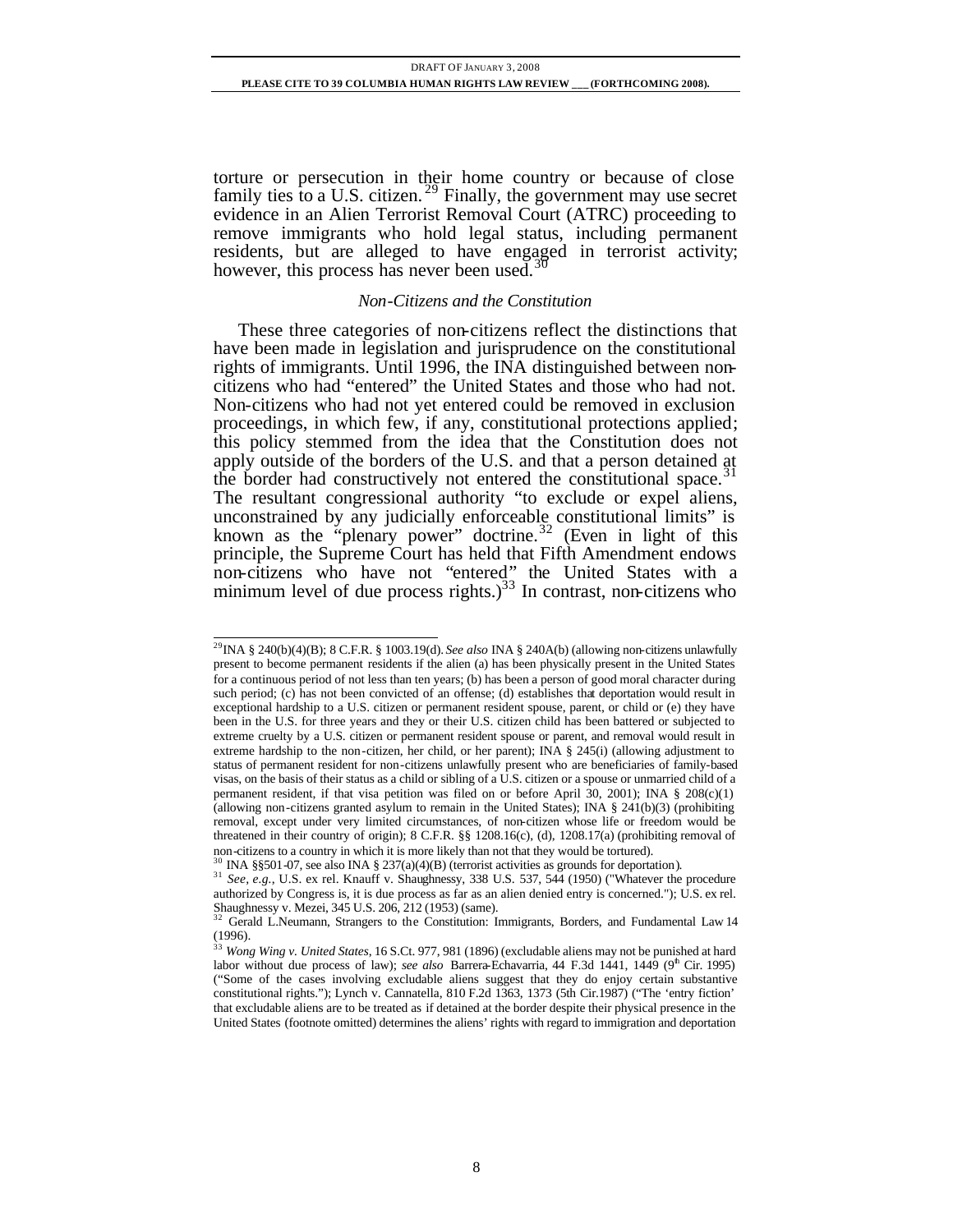had entered were entitled to deportation proceedings, in which the due process protections of the Fifth Amendment applied.<sup>3</sup>

This "entry fiction" led to confusing and convoluted results; a non-citizen at the border who had previously resided lawfully in the United States and had family members in the United States could be provided less process than a non-citizen who had entered illegally and had few ties to the United States.<sup>35</sup> The Illegal Immigration Reform and Immigrant Responsibility Act of 1996 substantially altered the statutory basis for this distinction; both exclusion and deportation hearings are now called removal proceedings, in which determinations of a non-citizen's admissibility and deportability are made.<sup>36</sup> The differing levels of procedural due process applicable to non-citizens at the border and those within the country, however, derive from the constitutional jurisprudence and therefore probably still constrain how the government can treat both non-citizens at the border and those found within the country.<sup>3</sup>

In the 1940s and 1950s, the Supreme Court heard several cases in which the government relied on secret evidence to exclude or deport three types of immigrants: those who had not yet "entered"; those who had entered lawfully but no longer held lawful status, and those who held lawful permanent residence. The first two groups were determined to receive little protection under the Fifth Amendment, while the third was entitled to basic due process rights.<sup>38</sup>

proceedings. It does not limit the right of excludable aliens detained within United States territory to humane treatment.").

<sup>&</sup>lt;sup>34</sup> See, e.g., Yamataya v. Fisher, 23 S.Ct. 611, 614-15 (1903) (holding that the executive cannot deport an alien who has entered the country, even if allegedly illegally, "without giving him all opportunity to be heard upon the questions involving his right to be and remain in the United States. No such arbitrary power can exist where the principles involved in due process of law are recognized."); *Reno v. Flores*, 113 S.Ct. 1439, 1449 (1993) ("It is well established that the Fifth Amendment entitles aliens to due process of law in deportation proceedings.")

<sup>35</sup> *See, e.g.,* Charles D. Weisselberg, *The Exclusion and Detention of Aliens: Lessons from the Lives of Ellen Knauff and Ignatz Mezei*, 143 U. Pa. L. Rev. 933, 936-38 (1995).

<sup>36</sup> The INA retains separate provisions for determining whether a non-citizen is "admissible" or "deportable," but the distinction now turns on whether a non-citizen has been lawfully admitted to the United States, rather than whether she has "entered" the country. Rosales-Garcia v. Holland, 322 F.3d 386, 391 n.1 (6th Cir. 2003).

<sup>37</sup> *See, e.g.*, Zadvydas v. Davis, 533 U.S. 678, 693 (2001) (noting that the "entry" distinction runs throughout immigration law, such that "certain constitutional protections available to persons inside the United States are unavailable to aliens outside of our geographic borders. (citations omitted)"). The question of how the old entry distinction applies after the 1996 Act has not yet been decided by the Supreme Court.

<sup>&</sup>lt;sup>38</sup> In the case of a woman who had not "entered" the United States but was married to an American citizen, the Court held that the government could exclude her based on classified national security evidence. U.S. ex rel. Knauff v. Shaughnessy, 338 U.S. 537 (1950). In a similar case, the Court found that the Attorney General could exclude an alien who was not yet admitted "without a hearing when the [removal] is based on confidential information the disclosure of which may be prejudicial to the public interest ." Shaughnessy v. U.S. ex rel. Mezei, 345 U.S. 206, 210-11 (1953). Both Knauff and Mezei were held at Ellis Island, where they were not considered to have "entered" the U.S. In the second type of case, the Court determined that the government could use secret evidence to deport a non-citizen who had entered lawfully but no longer held lawful status, if the disclosure of this information would be prejudicial to the public interest, safety or security (as determined by the government and the Board of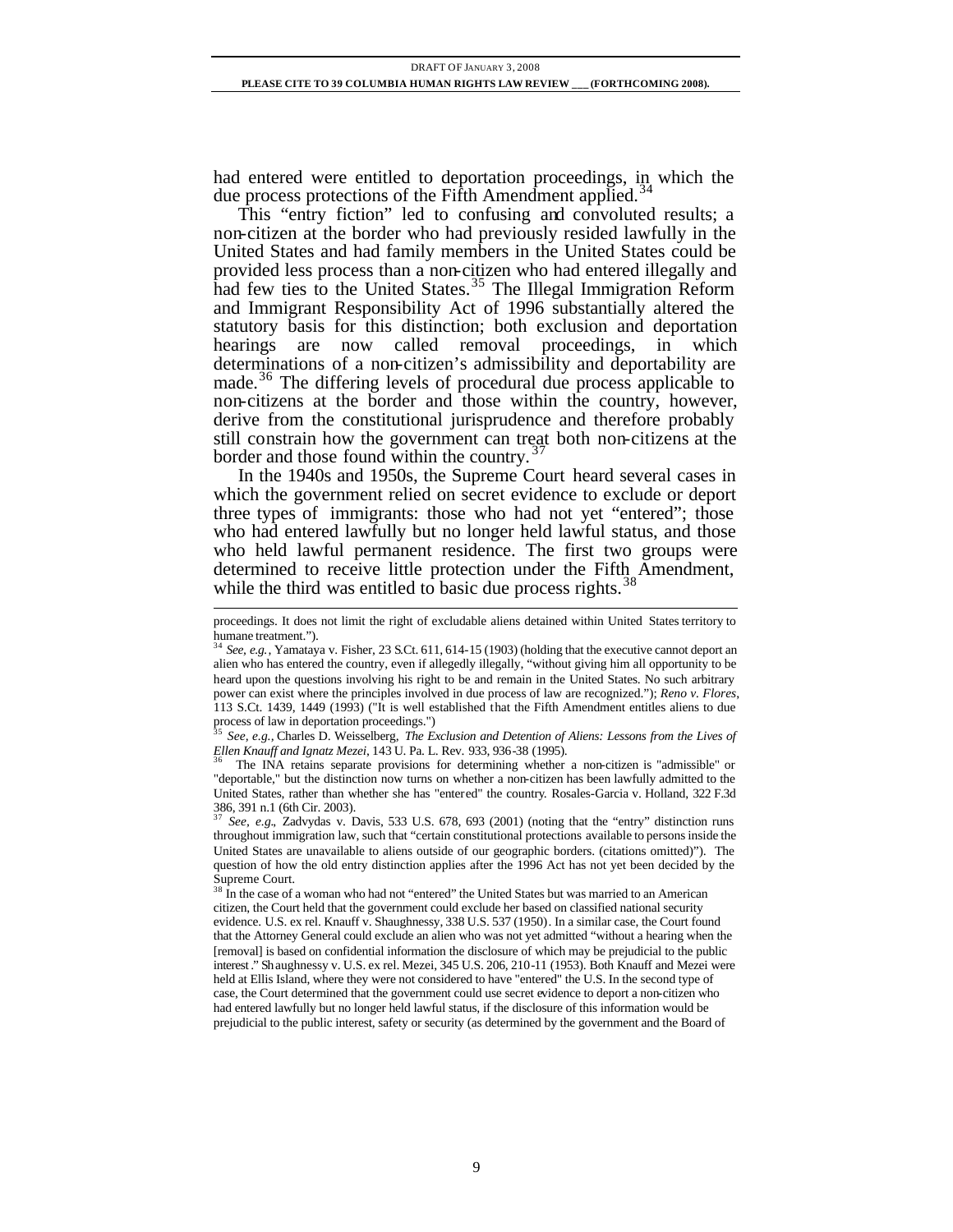#### *The Statutory Framework*

Similarly, under current statutory law, non-citizens who have not been admitted into the United States are entitled to the fewest statutory safeguards against the use of secret evidence. If the Attorney General determines based on "confidential information" that a noncitizen "at the border"<sup>39</sup> poses a national security risk, he can be removed without appearing before a judge, let alone seeing or challenging the evidence against him.<sup>40</sup> While the regulations require that the government uphold the right to be protected from torture during this process, they do not contain any guidance on how to ensure that this right is secured. $41$ 

The government can also present secret evidence in immigration court against non-citizens who have not been admitted into the United States as well as those without lawful status who seek permission, known as "discretionary relief", to remain in the United States. $42$  The second category includes both non-citizens who were lawfully admitted but lost their lawful status, for example, by overstaying their visa as well as those who hold lawful status but may have violated the INA (for example, by engaging in terrorist activity) and face removal proceedings to determine whether these actions render them removable.<sup>43</sup> Because they fear persecution in their home country or

Immigration Appeals). Jay v. Boyd, 351 U.S. 345, 358 (1956). Finally, without reaching the constitutional question, the Court held that unsworn, *ex parte* testimony presented by the government to remove a lawful permanent resident violated Bridges' right to a fair hearing under the regulations implementing the Immigration and Nationality Act . Bridges v. Wixon, 326 U.S. 135, 154-57 (1945) (finding "deportation without a fair hearing which may be corrected on habeas corpus" where "evidence was improperly received and where but for that evidence it is wholly speculative whether the requisite finding would have been made.")

The definition of "at the border" that I use here and throughout the paper includes all individuals subject to expedited removal, and so also applies to non-citizens who enter without inspection and are caught within 100 miles of the border. Designating Aliens for Expedited Removal, 69 Fed. Reg. 48877– 81 (Aug. 11, 2004). <sup>40</sup> INA §235(c)(2)(B)(ii); 8 CFR §235.8(b)(1); *see also* 8 C.F.R. § 1235.8(d), which provides that even

where an non-citizen suspected of inadmissibility on national security grounds is provided with a hearing, the immigration judge can order her immediately removed based on new secret evidence if the judge decides that disclosure of this evidence might harm the public interest, safety, or security. Moreover, two federal courts have found that where the Attorney General determines based on confidential information that an unadmitted non-citizen poses a security risk, this individual can be denied an asylum hearing. Azzouka v. Meese, 820 F.2d 585, 587 (2d Cir. 1987*);* Avila v. Rivkind, 724 F.Supp. 945, 950 (S.D. Fl. 1989).

<sup>41</sup> 8 C.F.R. §§ 208.18(d), 235.8(b)(4); CRS Report on CAT. As discussed further below, the United Nations Convention Against Torture (CAT) and the regulations incorporating this treaty into U.S. law provide that an individual cannot be removed to a country where she would be in danger of torture.<br><sup>42</sup> INA 8.240GN/A/DN (446 Figure 1. 11.1)

INA § 240(b)(4)(B) ("the alien shall have a reasonable opportunity to examine the evidence against the alien, to present evidence on the alien's own behalf, and to cross-examine witnesses presented by the Government but these rights shall not entitle the alien to examine such national security information as the Government may proffer in opposition to the alien's admission to the United States or to an application by the alien for discretionary relief under this Act.").

<sup>43</sup> *See also* INA § 240A(b) (allowing non-citizens unlawfully present to become permanent residents if (a) they have been in the United States for ten years if their deportation would result in exceptional hardship to a U.S. citizen or permanent resident spouse, parent, or child or (b) they have been in the U.S.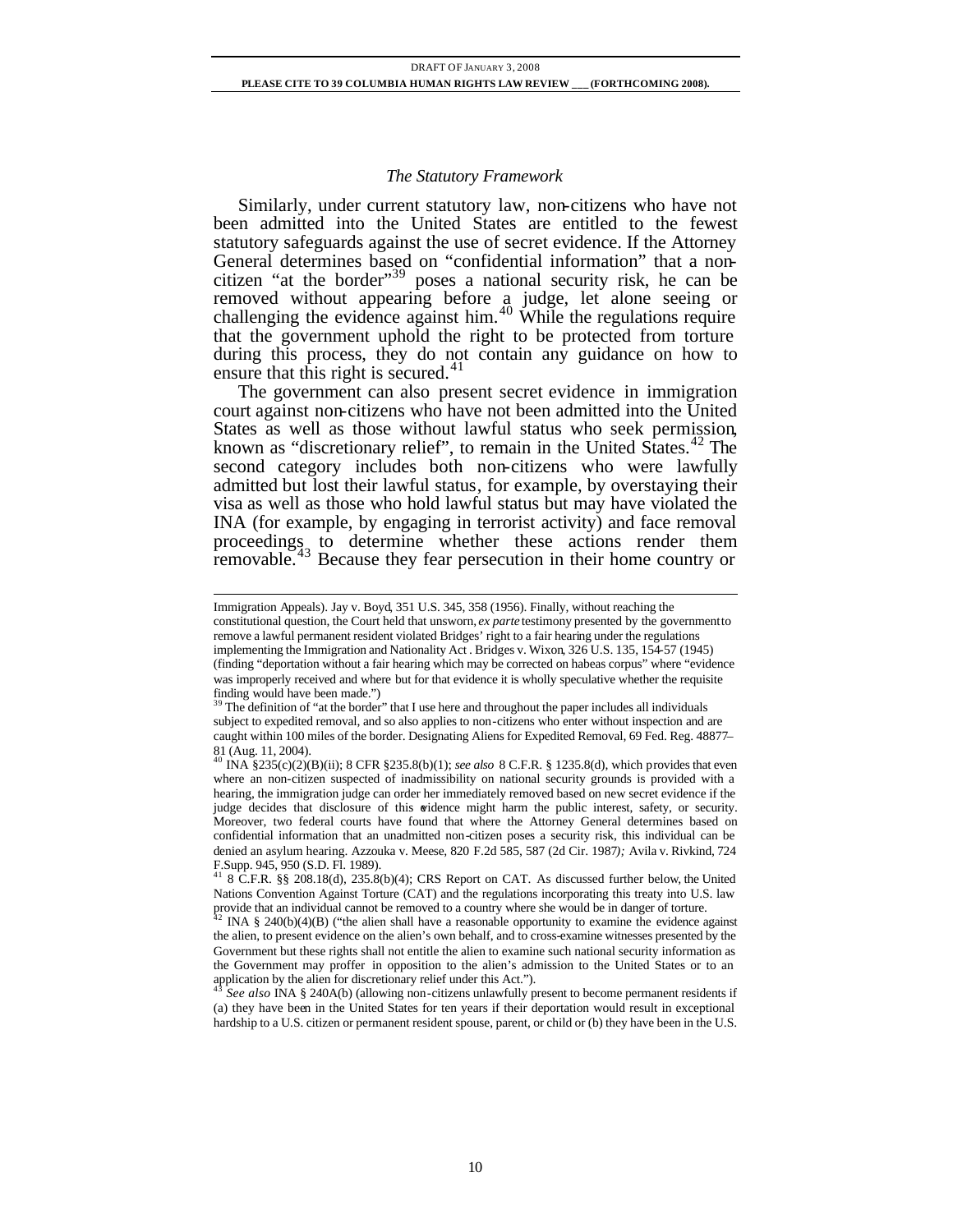because of strong family ties to American citizens, these individuals can apply to remain in the United States.<sup>44</sup> The Attorney General is not required to grant these requests for lawful status; relief from removal is at his discretion.<sup>45</sup> In a nutshell, the government can use secret evidence in immigration court against certain non-citizens who do not hold lawful status, including asylum seekers and those seeking permanent residence based on family ties, and against any non-citizen at the border.

The government faces few procedural hurdles in presenting secret evidence against these non-citizens in immigration court. The only requirement is that the information be relevant, and the government state that it is classified on national security grounds.<sup>46</sup> The Immigration Judge must inform the non-citizen that the government has presented classified information to the court. In asylum cases, the agency providing the secret evidence *may* create a non-classified summary for the asylum seeker, if it can protect the confidential information and its sources. $47$  In applications for permanent

l for three years and they or their U.S. citizen child has been battered or subjected to extreme cruelty by a U.S. citizen or permanent resident spouse or parent, and removal would result in extreme hardship to the non-citizen, her child, or her parent); INA § 245(i) (allowing adjustment to status of permanent resident for non-citizens unlawfully present who are beneficiaries of family-based visas, on the basis of their status as a child or sibling of a U.S. citizen or a spouse or unmarried child of a permanent resident, if that visa petition was filed on or before April 30, 2001); INA § 208(c)(1) (allowing non-citizens granted asylum to remain in the United States); INA § 241(b)(3) (prohibiting removal, except under very limited circumstances, of non-citizen whose life or freedom would be threatened in their country of origin); 8 C.F.R. §§ 1208.16(c), (d), 1208.17(a) (prohibiting removal of non-citizens to a country in which it is more likely than not that they would be tortured).

<sup>44</sup> INA 208; INA 241(b)(3)(A); INA 240(b)(4)(B); 8 C.F.R. §1003.19(d). U.S. law provides two distinct forms of relief for refugees: asylum, which provides benefits including eventual eligibility for permanent residence and citizenship and the right to bring one's spouse and children to the U.S. as asylees, and withholding of removal, which does not provide either of these benefits and requires a successful applicant to meet a higher legal standard but is available to asylum seekers who have missed a statutory one-year filing deadline or committed certain crimes and are therefore not eligible for asylum. Because withholding is mandatory rather than discretionary relief, there is no statutory basis for the use of secret evidence against an admitted non-citizen seeking withholding. Because asylum and withholding hearings are combined, it is likely that in practice secret evidence is used against admitted non-citizens seeking withholding.

 $\frac{1}{5}$  Note that withholding of removal and relief under the Convention Against Torture are not discretionary forms of relief. But because requests for these forms of relief are most often heard in conjunction with asylum claims, it is likely that secret evidence is used against non-citizens seeking these forms of relief.

INA  $\S 240(b)(4)(B)$ ; 8 C.F.R.  $\S 1240.11(a)(3)$ . The determination of relevance and classified status must be made by the Director of the Bureau of Citizenship and Immigration Services, the Commissioner of the Bureau of Customs and Border Protection, or the Assistant Secretary for the Bureau of Immigration and Customs Enforcement as defined in 8 C.F.R.  $\S$  1.1(d).

<sup>47</sup> 8 C.F.R. §1240.11(c)(3)(iv). Although withholding of removal is not a discretionary form of relief from removal, because the government must grant this status to those who are eligible, the determination of withholding relief is wrapped up in the asy lum decision. As a result, the INA also authorizes the government to use secret evidence in withholding of removal cases. The regulations authorizing the use of secret evidence in asylum hearings do not explicitly mention applications for relief under the Convention Against Torture. While the INA authorizes the use of secret evidence in all admissibility proceedings, it limits further use to applications for discretionary relief. Since relief under the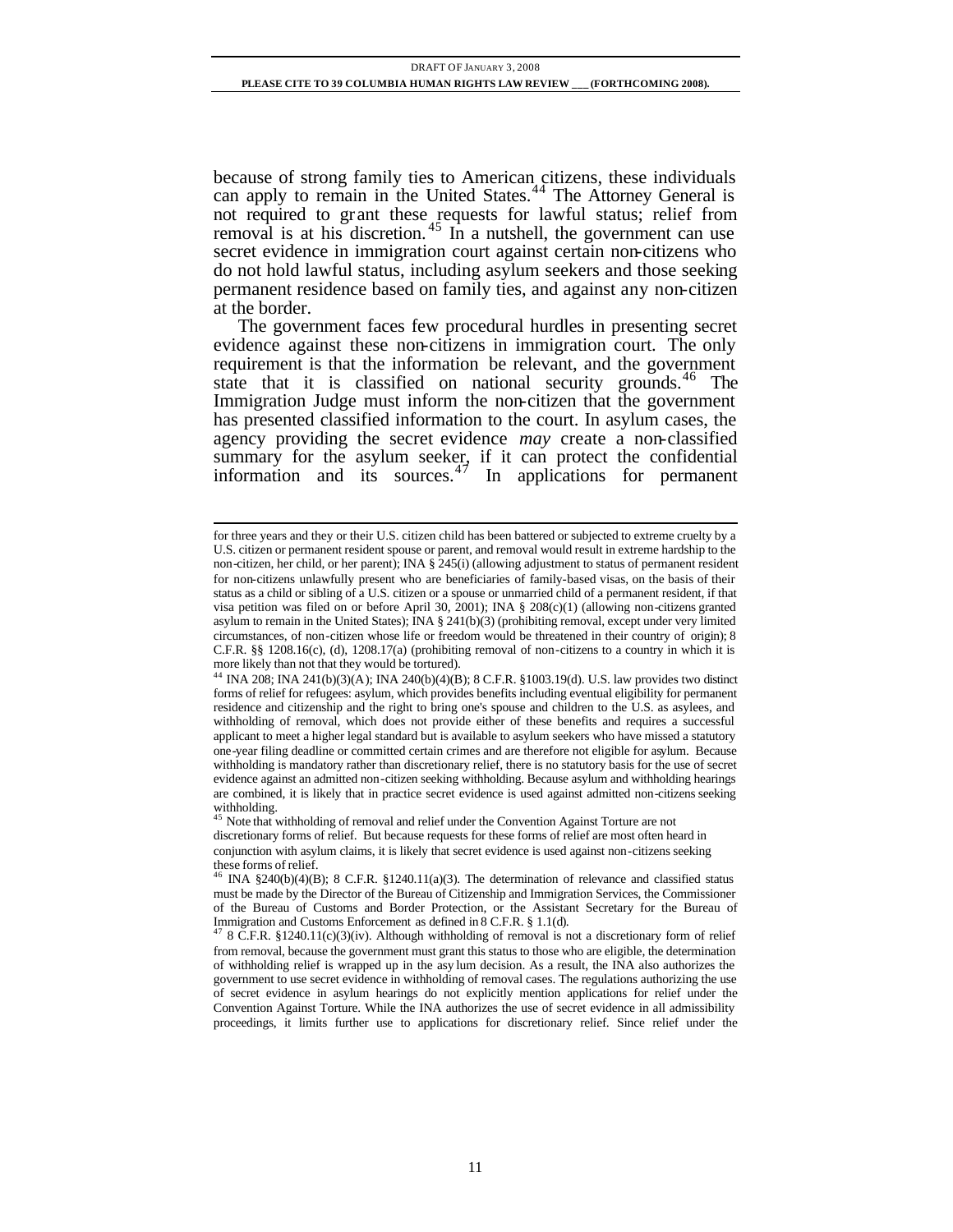residence, the Immigration Judge *may* inform the non-citizen of the general nature of the evidence and allow the presentation of opposing evidence, if she can safeguard the information and its source.<sup>48</sup> In both cases, while the government need only invoke national security concerns to withhold evidence, there is no obligation on the part of the judge or the government to provide even a summary of this secret evidence to the non-citizen.

A thus far unused provision of the INA authorizes the use of secret evidence against any non-citizen—even a permanent resident—suspected of links to terrorism. In 1996, as part of the Antiterrorism and Effective Death Penalty Act, Congress created an "Alien Terrorist Removal Court" to remove non-citizens whom the Attorney General alleges to be terrorists. $49$  This court has never been used,<sup>50</sup> but the legislation constructing it provides for the use of secret evidence. In this court, the government may withhold evidence "if disclosure would endanger national security."<sup>51</sup> The judge then must approve a government-prepared unclassified summary of the information.<sup>52</sup> If the judge decides that this summary would likely cause serious harm to national security or threaten a person's life or health, the government can present the secret evidence without providing the summary to the non-citizen. <sup>53</sup> Again, permanent residents are provided with greater protections than other noncitizens: The judge must appoint a special attorney who can review the classified information and otherwise assist a permanent resident who faces national security charges before this court.<sup>54</sup> During the hearing, any part of the argument that refers to classified information may be heard *ex parte* and *in camera*.<sup>55</sup> As in immigration court, the Federal Rules of Evidence do not apply.<sup>56</sup>

It is important to note that existing regulations can protect sensitive national security information through the use of protective orders in immigration court.<sup>57</sup> To obtain a protective order, the government must establish a "substantial likelihood" that the information to be protected "will, if disclosed, harm the national

Convention Against Torture is mandatory for eligible non-citizens, there is no statutory basis for the use of secret evidence against an admitted non-citizen seeking relief under the Convention Against Torture.  $48$  8 C.F.R. §1240.11(a)(3).

<sup>49</sup> INA §§501-07.

<sup>50</sup> Robert M. Chesney, *Panel Report: Beyond Article III Courts: Military Tribunals, Status Review* 

*Tribunals, and Immigration Courts, 5 CARDOZOPUB. L., POL., & ETHICS J. 27, 33 (2006) (summarizing* presentation by Brian D. Boyle, who was the Principal Deputy Associate Attorney General, Department of Justice, from  $2003-2005$ ).

INA  $$504(e)(1)(A)$ .

 $52$  INA  $\S 504(e)(3)$ .

<sup>53</sup> INA §504(e)(3)(E).

<sup>54</sup> INA §504(e)(3)(F).

<sup>55</sup> INA §504(f).

<sup>56</sup> INA §504(h).

<sup>57</sup> 8 C.F.R. § 1003.46 (2007).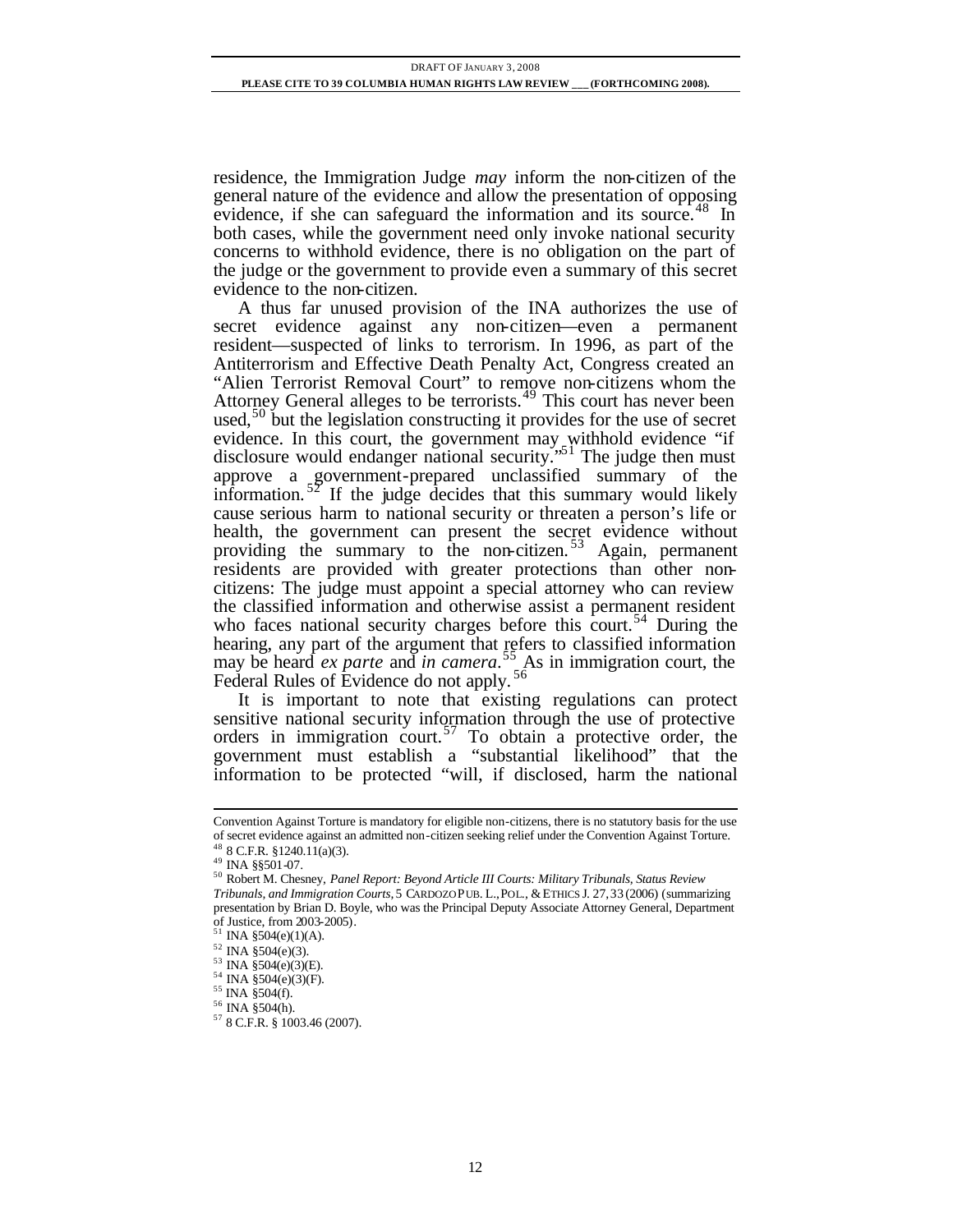security" interests of the United States.<sup>58</sup> The non-citizen can respond, but may be prevented from seeing the evidence at issue.<sup>5</sup> Moreover, the judge must give "appropriate deference" to senior officials in national security agencies in deciding whether disclosure of the information at issue will harm the national security interests of the United States.<sup>60</sup>

Once issued, a protective order may prohibit the non-citizen, her attorney, and any witnesses from divulging the information, and also requires secure transmission and storage of the classified materials.<sup>61</sup> The immigration judge may impose additional requirements to protect the information from public disclosure.<sup>62</sup> The penalties for transgression are severe: if the information is revealed, the noncitizen will face removal unless one of a few stringent exceptions applies. $63$  Her representative can also be suspended from practice before the immigration courts and asylum offices.<sup>64</sup>

#### *Challenges to the Use of Secret Evidence in Immigration Proceedings*

The government has presented secret evidence in immigration hearings for well over fifty years, based on various provisions of the INA.<sup>65</sup> The current statutory authority for using secret evidence, outlined above, was added to the INA by the Illegal Immigration Reform and Immigrant Responsibility Act of 1996 (IIRIRA).<sup>66</sup> The only federal court that has heard a constitutional challenge to these provisions held that the use of secret evidence to *detain* a non-citizen was unconstitutional "as applied", but did not address the use of secret evidence to *remove* a non-citizen.

The court held that constitutional due process protections applied to the plaintiff, Hany Kiareldeen, as a resident, even though his visa

l <sup>58</sup> 8 C.F.R. § 1003.46(a).

 $59$  8 C.F.R. § 1003.46(b)–(c). The government must submit a motion requesting a protective order, and may attach the information it wishes to protect in the submission to the court but not to the non-citizen.

*Id.*<br><sup>60</sup> 8 C.F.R. § 1003.46(d). (ok)

 $61$  8 C.F.R. § 1003.46(f). (ok)

 $62$  8 C.F.R. § 1003.46(f)(2)(iv).

<sup>63</sup> 8 C.F.R. § 1003.46(i). This penalty applies only to discretionary relief; mandatory relief, such as withholding of removal or protection under the Convention Against Torture can be awarded. To meet an exception, the non-citizen must establish by clear and convincing evidence that the disclosure was caused by extraordinary and extremely unusual circumstances or was beyond the control of the noncitizen and her representative, and the non-citizen must cooperate fully with any investigation about the breach of the protective order. 8 C.F.R. § 1003.46(i).

 $6^{4}$  8 C.F.R. § 1003.46(i). (ok)

<sup>65</sup> *See supra* note 38.

<sup>66</sup> *See* Illegal Immigration Reform and Immigrant Responsibility Act of 1996, Pub. L. No. 104-208, §§ 302(a), 304(a)(3), 354, 110 Stat. 3009-546 (1996) (codified in scattered sections of 8 and 18 U.S.C.) (adding INA § 235(c) and § 240(b)(4)(B) and amending INA §§ 501, 502, 504, 505); 67 Fed. Reg. 36,799, 36,802 (May 28, 2002) (adding 8 C.F.R. §1003.46); 62 Fed. Reg. 10,312, 10,358 (Mar. 6, 1997) (adding 8 C.F.R. §235.8 and § 1235.8); and 62 Fed. Reg. at 10,367 (adding 8 C.F.R. §1240.11).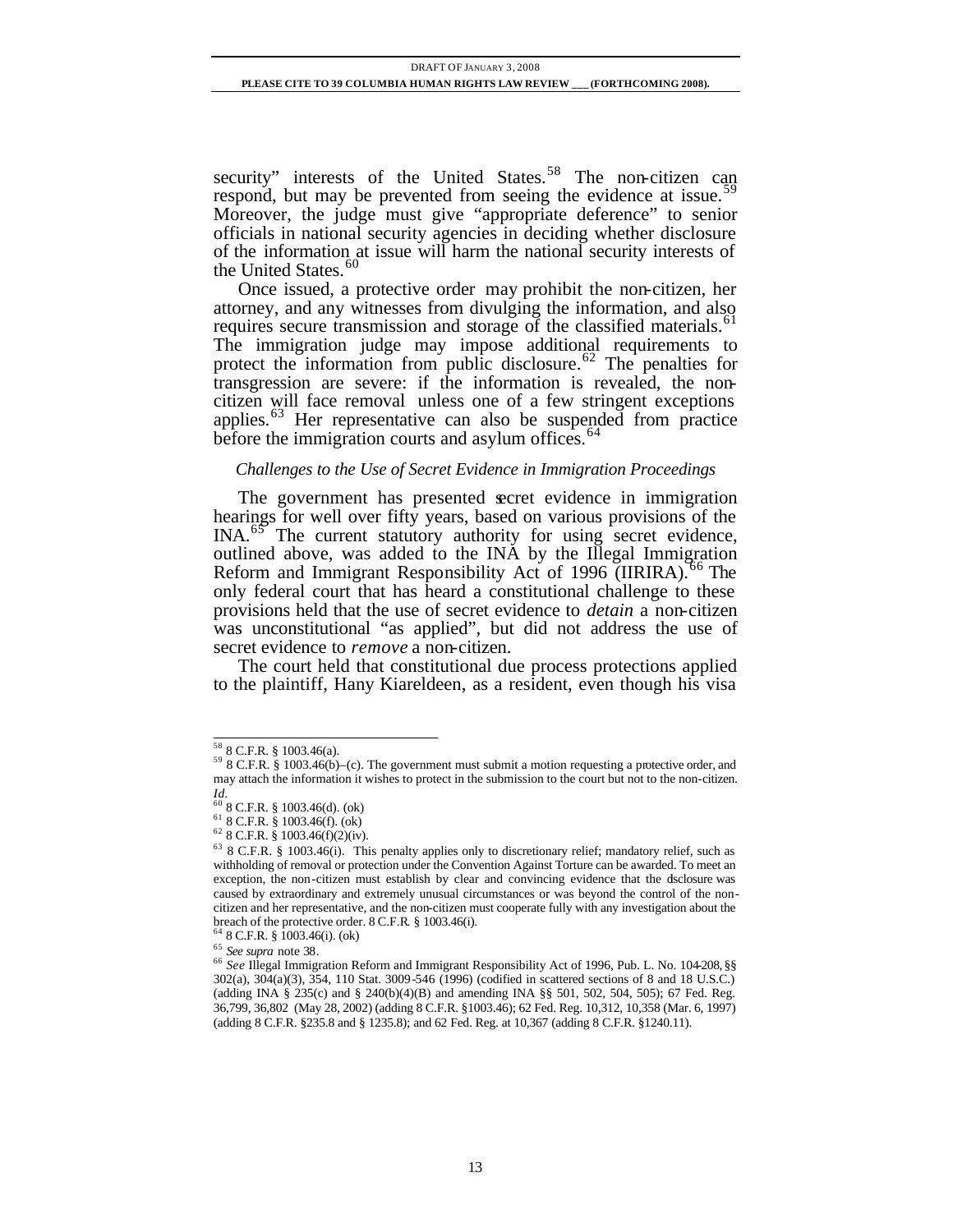had expired.<sup>67</sup> Using the *Mathews v. Eldridge* balancing test, the court held that Mr. Kiareldeen's interest in his physical liberty should be accorded great weight, that the risk of erroneous deprivation of his rights was high because of the one-sided nature of secret evidence, and that while the government's interest in national security was weighty, it had failed to establish that Mr. Kiareldeen actually posed a threat to national security.<sup>68</sup> Finding a due process violation, the court ordered Mr. Kiareldeen's release from detention.<sup>6</sup>

This was a victory for Mr. Kiareldeen and helpful for other noncitizens who have "entered" the United States, but because it was not a facial challenge, the secret evidence provisions of the INA and its regulations remain on the books. Immigrants' rights advocates tried to remove these sections of the statute through the Secret Evidence Repeal Act (SERA), which was introduced in Congress in 1999 and  $2001<sup>70</sup>$  The most recent version of this bill provided safeguards to ensure that information was properly classified, and allowed the noncitizen or the government to move to refer to federal district court any case in which classified information was introduced.<sup>71</sup> The federal court would then apply the Classified Information Procedures Act (CIPA), which governs the use of classified information in criminal cases, to the immigration proceedings. The bill also sought to eliminate the Alien Terrorist Removal Court, and to prohibit the use of secret evidence against permanent residents, asylum seekers, and certain other non-citizens.<sup>72</sup> The Secret Evidence Repeal Act had bipartisan support, and George W. Bush pledged in his presidential campaign to work with the bill's sponsors "to ensure respect for the law.<sup>573</sup> Introduced in its most recent incarnation almost six months before September 11, SERA failed to pass, and has not been **e**introduced.

<sup>67</sup> *See infra* note 88--90 and accompanying text.

<sup>68</sup> Kiareldeen, 71 F.Supp.2d at 413-14.

<sup>69</sup> Kiareldeen, 71 F.Supp.2d at 414.

<sup>70</sup> H.R. 2121, 106th Cong. (1999); H.R. 1266, 107th Cong. (2001).

<sup>71</sup> H.R. 1266, 107th Cong. § 3(a) (2001).

<sup>&</sup>lt;sup>72</sup> H.R. 1266, 107th Cong. §§ 3(b), 4, 5 (2001). SERA also prohibited the use of secret evidence against non-citizens paroled into the U.S., as well as in bond proceedings, which are immigration hearings in which a detained non-citizen seeks to post a bond to be released from detention**.** CIPA, however, is not an ideal solution to the problem of secret evidence in immigration court. As Ellen Yaroshefsky explains, was created to prevent "gray-mailing", or threats by government officials or intelligence operatives to release confidential information unless the charges against them were dismissed – so the statute allows defendants to use classified materials in their defense under a protective order and other conditions. Ellen Yaroshefsky, *The Slow Erosion of the Adversary System*, 5 Cardozo Public Policy, Law, and Ethics Journal 203, 209 (2006). In the immigration context, the government wants to present classified information – the non-citizen is usually unaware of the existence, let alone the content of this information. Moreover, CIPA is drafted for federal court use, whereas secret evidence in the immigration context is presented in immigration court. Because of these differences in motivation and application,

CIPA is not a perfect fit for the problem of secret evidence in immigration court. <sup>73</sup> American Civil Liberties Union, Letter to President Bush on the Use of Secret Evidence in Immigration Proceedings, July 13,2001 (quoting Governor George W. Bush's Record of Inclusion), *available at*http://www.aclu.org/news/NewsPrint.cfm?ID=279&c=98.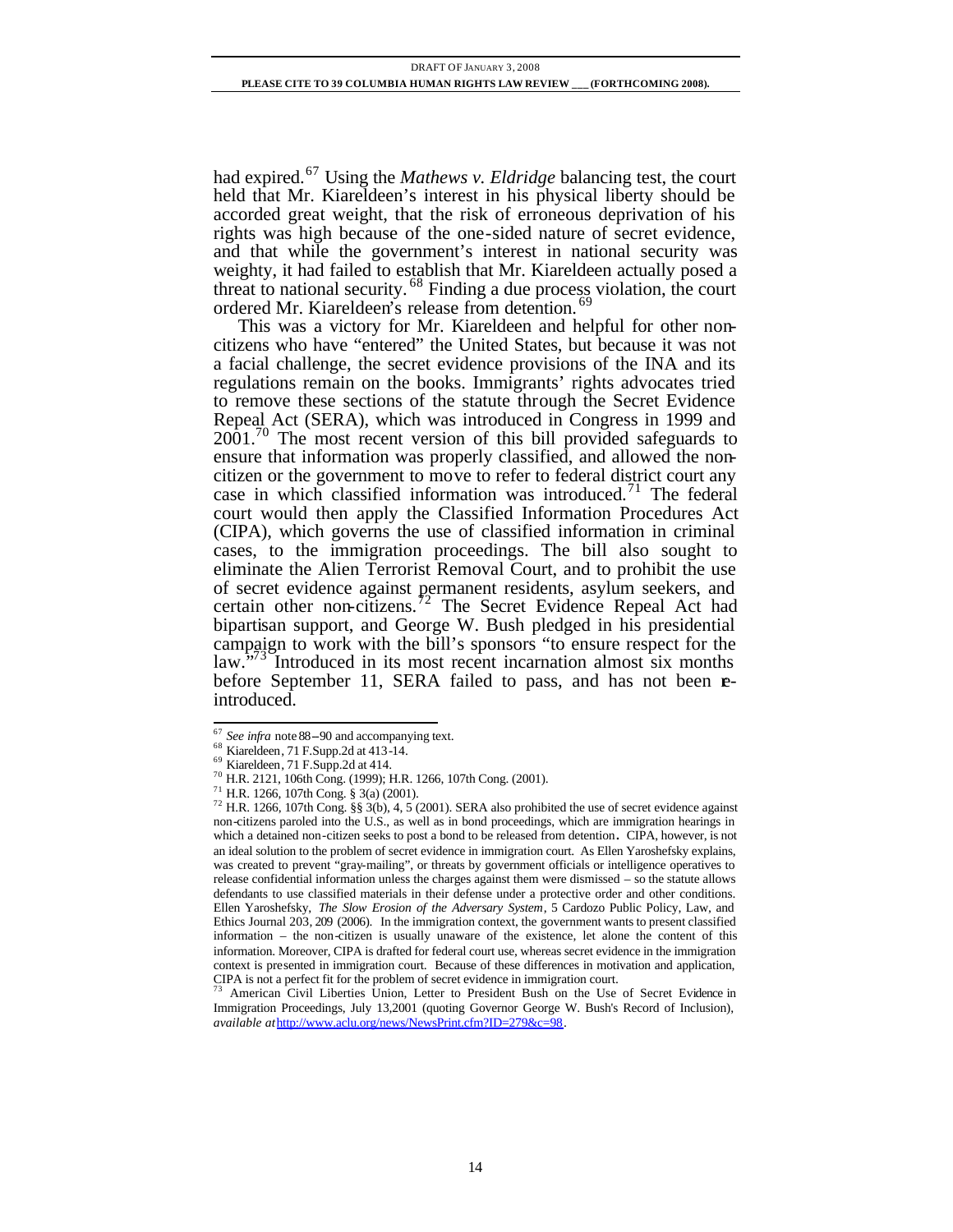We know that the Bush administration is still using secret evidence in immigration court, but we can only guess at the true size of this problem. Reports of secret evidence in immigration court are solely anecdotal – we hear of the few cases that are picked up by the media but do not know the parameters of the iceberg of cases that remains below the surface of public attention. Perhaps because the current administration has claimed that it does not use secret evidence in immigration court,  $^{74}$  a claim we know to be false,  $^{75}$  it has not provided statistics on this practice since 2000.<sup>76</sup> Moreover, because records of immigration proceedings are not publicly accessible, it is not possible to research this question independently. <sup>77</sup> While some cases are publicized, likely where the non-citizen has a savvy

<sup>&</sup>lt;sup>74</sup> American Civil Liberties Union, Letter to President Bush on the Use of Secret Evidence in Immigration Proceedings, July 13, 2001, *available at* 

http://www.aclu.org/news/NewsPrint.cfm?ID=279&c=98 (John Ashcroft, testifying before the House Judiciary Committee in his official capacity as Attorney General, stated that the Bush Administration had not used secret evidence in immigration court as of June 2001). However, a 2005 Washington Post article cites immigration authorities on background stating that "they sometimes turn to immigration charges rather than terrorism charges because a case might be based on classified information that they cannot reveal in court without damaging other investigations." Mary Beth Sheridan, *Immigration Law as Anti-Terrorism Tool*, Wash. Post, June 13, 2005, at A01, *available at*

http://www.washingtonpost.com/wp-dyn/content/article/2005/06/12/AR2005061201441\_pf.html. <sup>75</sup> *See* Abou-Elmajd v. Gonzales, No. Civ.06 1154 KI, 2006 WL 2994840 (D. Or. Oct. 19, 2006) (lawsuit challenging use of "secret, undisclo sed memo" in determining application for permanent residence and work authorization); Arar, *supra* note 10 (immigration case resulting in deportation to Syria based on the government's finding that Arar was a member of Al Qaeda, even though Arar was denied an opportunity to refute and even see the evidence against him); Toope, *supra* note 19 and accompanying text; Nadarajah v. Gonzales, 443 F.3d 1069 (9th Cir. 2006) (immigration case in which government evidence was withheld from Nadarajah, his lawyers, and the judge); *See also* Nina Bernstein, *Music Scholar Barred from U.S., But No One Will Tell Her Why*, N.Y. Times, Sept. 17, 2007, at B1 (detailing story of Nalini Ghuman, a British national and assistant professor at Mills College in Oakland, whose residency visa was revoked without explanation in August 2006 and quoting Ghuman, who had lived and worked in the United States for 10 years, as stating "I don't know why it's happened, what I'm accused of. . . .There's no opportunity to defend myself. One is just completely powerless."); Nina Bernstein, *Girl Called Would -Be Bomber Was Drawn to Islam* , N.Y. Times, Apr. 8, 2005, at B1 (stating that government evidence presented in immigration court alleging that two teenage girls were potential suicide bombers was "withheld from the girls and anyone who represents them under a 'protective order' that F.B.I. investigators obtained from the immigration court….").

 $76$  Currently, there are no available statistics as to the number of immigration cases per year in which secret evidence is used. The Washington Post attempted to obtain the names of the more than 500 persons estimated to have been charged in national security investigations between 2003 and 2005, but Homeland Security officials refused the Post's request. Mary Beth Sheridan, *Immigration Law as Anti-Terrorism Tool*, Wash. Post., June 13, 2005, at A01. In 2000, the government was using secret evidence in eleven cases; in 1998, the government said it used secret evidence in approximately twenty cases per year. Testimony of Bo Cooper, INS General Counsel, Before the Committee on the Judiciary of the U.S. House of Representatives Concerning H.R. 2121, the "Secret Evidence Repeal Act," 2000 WL 684411 (May 23, 2000); The National Security Considerations Involved in Asylum Applications: Hearings Before the Senate Judiciary Committee on Technology, Terrorism and Government Information, 105th Cong., Oct. 8, 1998 (testimony of Paul Virtue, INS General Counsel). These numbers could include at most only a year and a half of statistics after the implementation of IIRIRA. The government also uses secret evidence to detain non-citizens; a discussion of the use of secret evidence in immigration bond hearings is beyond the scope of this paper.<br><sup>77</sup> While a Freedom of the scope of this paper.

While a Freedom of Information Act request might reveal some of these cases, the records of asylum and Convention Against Torture cases are generally sealed to protect the applicant, so any such inquiry would necessarily be incomplete.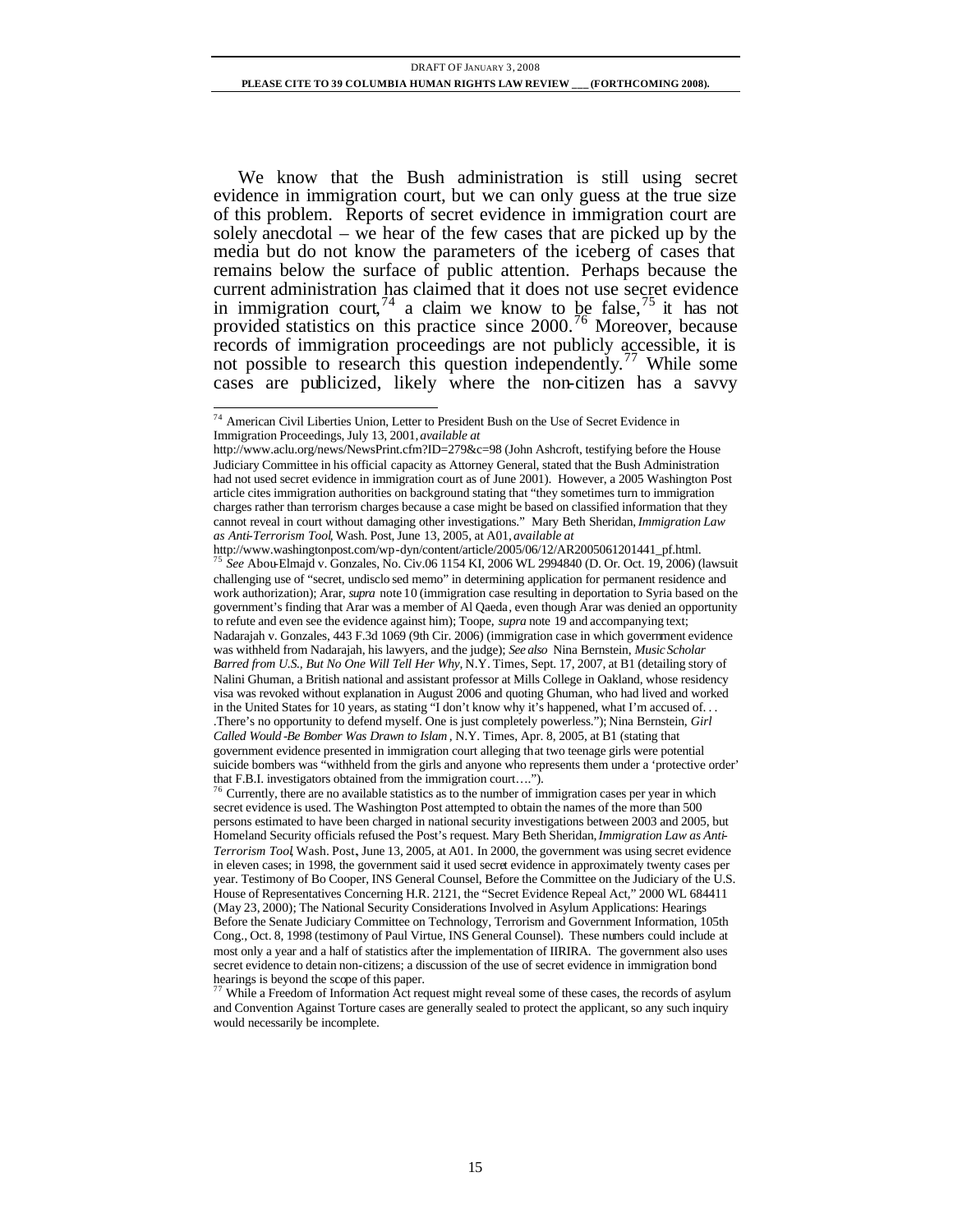attorney, the government may be using secret evidence in many more immigration proceedings that we do not know about.

We do know that efforts to expand the use of secret evidence in immigration proceedings are underway. In June 2007, the Senate considered an amendment to the immigration reform bill that would have authorized DHS to use secret evidence against permanent residents applying to become citizens.<sup>78</sup> A similar clause allowing the use of secret evidence in naturalization proceedings was presented in immigration bills in the House and the Senate in  $2006$ <sup>79</sup> While the amendment failed for other reasons, Congress appears poised to expand authorization of secret evidence in future immigration reform efforts.

#### THE TROUBLE WITH SECRET EVIDENCE

The misuse of secret evidence – namely, the presentation of unreliable and inaccurate information, particularly where the risk of revelation to the non-citizen has not been established – in immigration proceedings poses problems on at least three levels: individual, societal, and global. On an individual level, non-citizens and their families have sustained serious harm, including extended detention and family separation. On a societal level, this practice seriously damages our principles of procedural fairness and risks alienating Arab, Muslim, and South Asian immigrant communities. Finally, on a global level, the perception that Arabs, Muslims, and South Asians are unfairly treated in immigration proceedings will diminish America's moral authority and thus our leadership capacity on the world stage.

#### *Harm to Individuals*

Over the past decade, DHS has presented startlingly inaccurate secret evidence against several non-citizens in immigration court.<sup>80</sup> In the 1990s, government lawyers relied on mistranslated documents, withheld as classified documents that were unclassified, and failed to corroborate evidence based on rumors, prejudiced sources, and stereotyping. The very nature of secret evidence eliminates the adversarial system's traditional test of evidentiary reliability and accuracy: confrontation. Moreover, the broad discretion awarded to the government in these cases combined with a strong political incentive to appear effective in combating terrorism seem to have inspired government lawyers to present evidence without first testing

l <sup>78</sup> S. Amdt. 1184, 109<sup>th</sup> Cong. §204 (2007) (introduced by Senator Cornyn on May 23, 2007 as an amendment to S.1348; rejected by Senate on June 6, 2007).<br><sup>79</sup> *See* S. 2611, 108<sup>th</sup> Cong. § 204 (2006); H.R. 4437, 108<sup>th</sup> Cong. §609 (2006).

<sup>80</sup> For additional examples, see Susan M. Akram, *Scheherezade Meets Kafka: Two Dozen Sordid Tales of Ideological Exclusion*, 14 Geo. Immigr. L.J. 51, 76-81 (1999).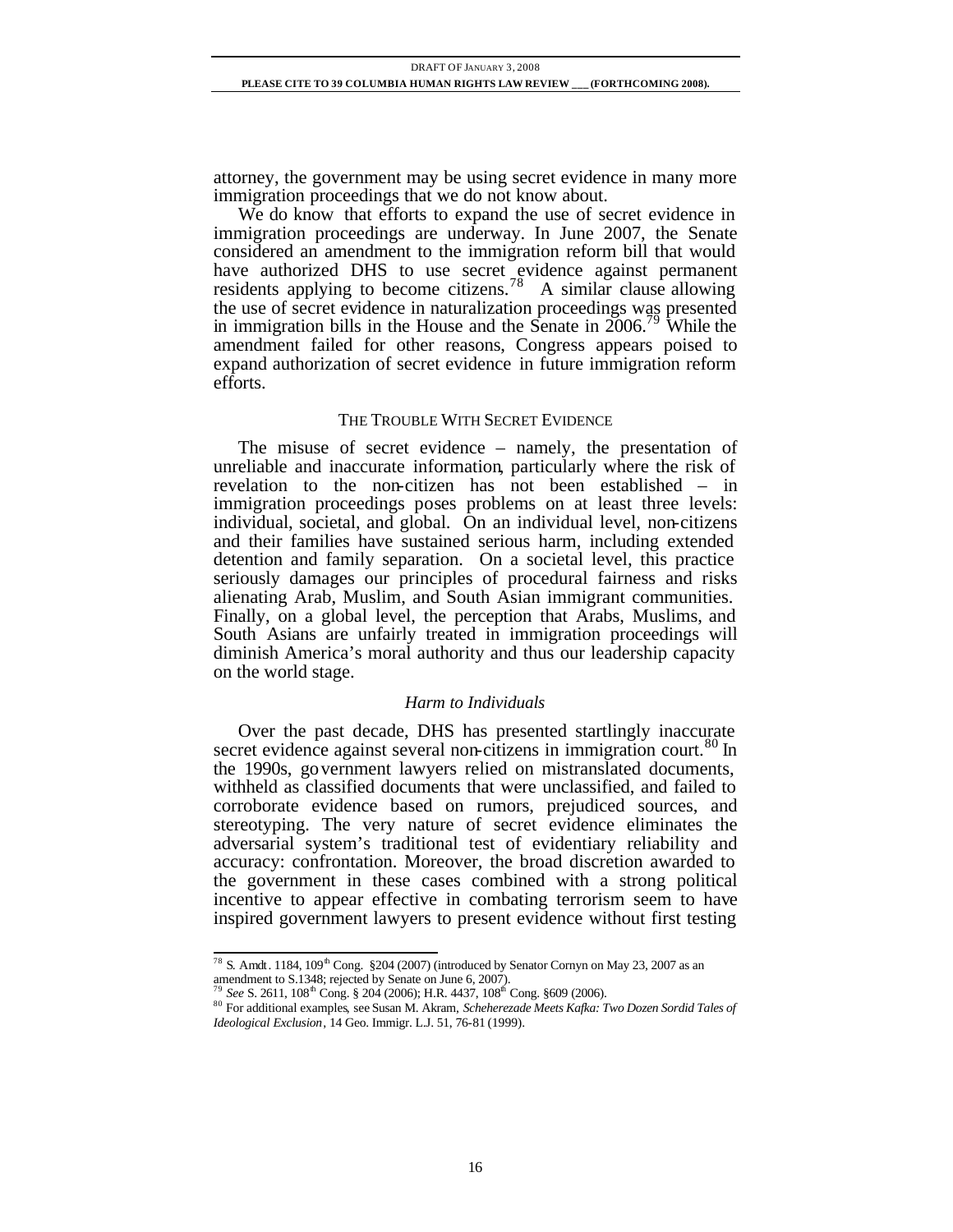it for accuracy and reliability. Despite the grave harm suffered by non-citizens wrongly accused of terrorist activity in these cases, the government continues to use apparently untested secret evidence in immigration proceedings. In recent cases, the government has withheld evidence from even the judge, eliminating any external assessment of this information, and has prevented the non-citizen from rebutting even the charges against him.<sup>81</sup>

In the case of Nasser Ahmed, for example, the government relied on misclassified information, a biased source, and a mischaracterized document to make its case.<sup>82</sup> As a result, Mr. Ahmed, an Egyptian asylum seeker and father of two, was detained for three and a half years.<sup>83</sup> During Mr. Ahmed's asylum hearing, the immigration judge determined that he was eligible for asylum but that he was a danger to national security based on secret evidence presented by the government.<sup>84</sup> Once the evidence was declassified,  $85$  Mr. Ahmed's lawyers were able to refute the charges against him and to show that a crucial government witness against Mr. Ahmed was seriously prejudiced against him.<sup>86</sup> The Immigration Judge then determined that Mr. Ahmed was *not* a threat to national security and granted his asylum claim, finding that "[t]he use of secret evidence against a party, evidence that is given to, and relied on, by the IJ and BIA but kept entirely concealed from the party and the party's counsel, is an obnoxious practice, so unfair that in any ordinary litigation context, its unconstitutionality is manifest."<sup>87</sup>

In the case of Hany Kiareldeen, the government used a noncitizen's ex-wife as a secret witness against him; it is hard to imagine a more biased evidentiary source.<sup>88</sup> Suspecting that his ex-wife was

<sup>&</sup>lt;sup>81</sup> See infra discussion of Maher Arar case, notes 10--18 and accompanying text.

<sup>82</sup> Ahmed, who admired Sheik Omar Abdel Rahman, a Muslim cleric convicted of conspiring to bomb several New York landmarks, adamantly denied any connection with Rahman's terrorist organization and testified that he is opposed to violence. *In re* Ahmed, No. A90-674-238, slip op. at 3 (N.Y., Immigr. Ct. July 30, 1999) [hereinafter *Ahmed Decision*] (decision following remand) (on file with author).<br><sup>83</sup> *Id.* at 14.15. *I* 

<sup>83</sup> *Id.*, at 14-15; *In re* Ahmed, No. A90-674-238 (B.I.A. Nov. 13, 1999) (bond redetermination decision). <sup>84</sup> Ahmed Decision, *supra* note 82, slip op. at 1.

<sup>&</sup>lt;sup>85</sup> After Mr. Ahmed's lawyers brought a constitutional challenge on the use of secret evidence against him, the government provided a full summary of the charges against him and a declassified version of the documentary evidence. Anthony Lewis, Op-Ed., *Abroad at Home: Janet Reno's Test*, N.Y. Times, Nov. 23, 1999, at A27.

<sup>86</sup> This witness's employment and opportunity to remain in the United States were threatened by Mr. Ahmed's complaints against him. Ahmed Decision, *supra* note 82, slip op. at 6-7. The government had charged that Mr. Ahmed published a letter given to him by the imprisoned Sheik Abdel Raman that led to a terrorist attack in Egypt. Mr. Ahmed's lawyers showed that the letter had no link to the attack. *Id*, slip op. at 4-5. In addition, included in the allegedly "classified" information was a statement from an FBI agent that Mr. Ahmed should be detained because his release would make him "more well known, lending to his credibility." *Id.*, classified at 8.

<sup>87</sup> Ahmed Decision, *supra* note 82, slip op. at 14-15 (quoting Haddam v. Reno, 54 F. Supp. 2d 588, 598 (E.D. Va. 1999).

<sup>88</sup> Mr. Kiareldeen, a Palestinian father of one married to a U.S. citizen, sought to become a permanent resident. The government jailed him based on his former wife's assertions to local police that he was linked to dangerous Muslim organizations. Matthew Purdy, *Our Towns: Custody Fight Disguised as*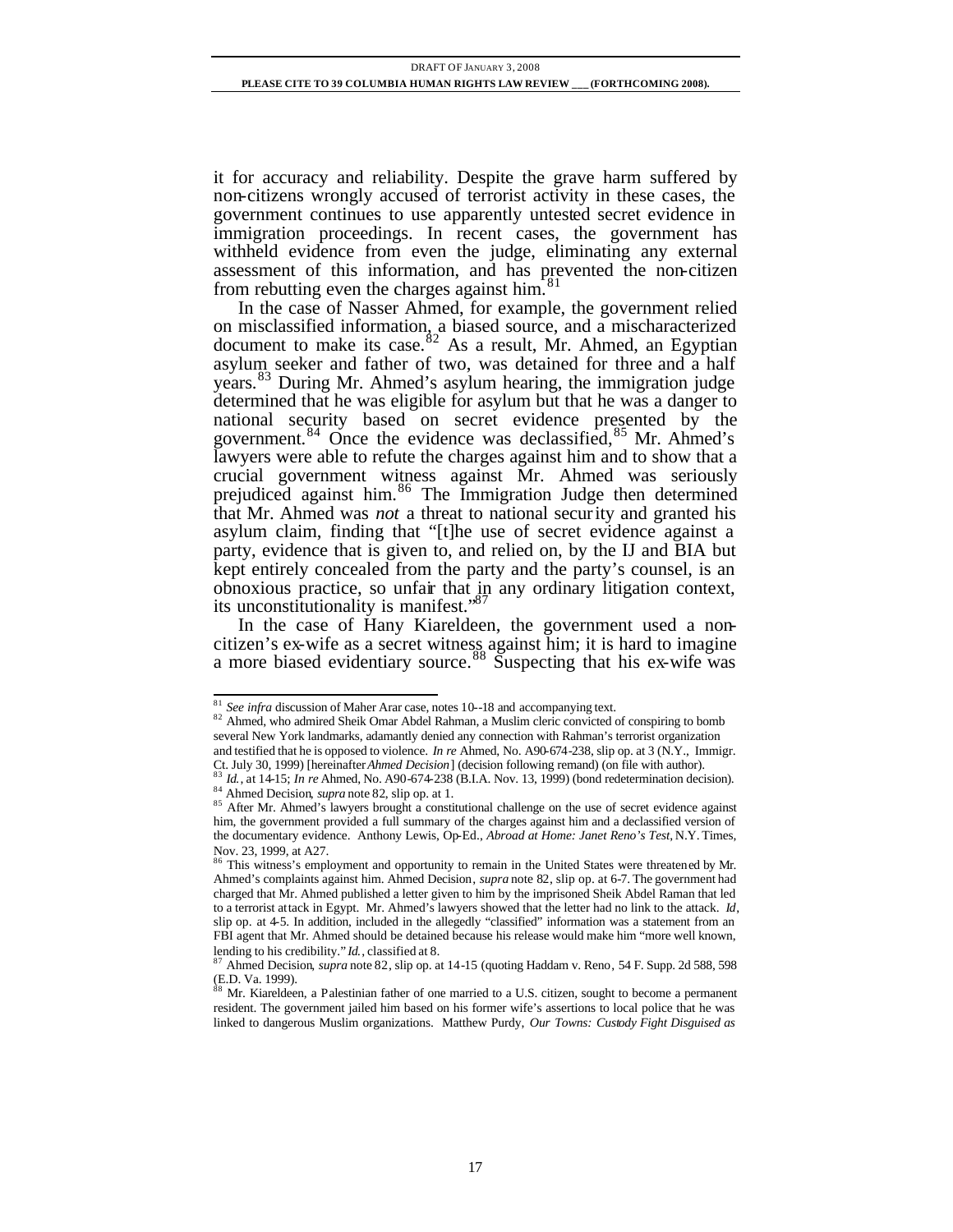the source of the evidence against him, Mr. Kiareldeen called her as a witness, but the government repeatedly failed to produce her.<sup>89</sup> After almost two years in detention, a federal judge eventually freed Mr. Kiareldeen, finding that the "most detailed" piece of evidence against him "identifield] not a single source and [wa]s barely over two pages."<sup>90</sup> While Mr. Kiareldeen was imprisoned, his former wife absconded with his daughter; it took him over three years to find her.<sup>91</sup> The government's reliance on only one obviously biased source in this case transformed Mr. Kiareldeen's immigration proceedings into a weapon in a custody battle.

In a third case from the 1990s, the government used wrongly classified evidence against Dr. Ali Yasin Mohammed-Karim.<sup>5</sup> Relying on this secret evidence, the Immigration Court held that Dr. Karim could not apply for asylum because he posed a risk to national security.<sup>93</sup> After several senators wrote a complaint letter to Attorney General Reno, the government announced that most of the evidence in Dr. Karim's case had been classified "in error."<sup>94</sup> Former CIA Director James Woolsey, who represented Dr. Karim, characterized much of the secret evidence as, "vague suspicions, some the result of lies prompted by jealousies among the exiles, and some mistakes in translation during Federal Bureau of Investigation interviews of the exiles."<sup>95</sup>

*Id.*, slip op. at 4.

l *Terror Case*, N,Y. Times, Jan. 29, 2003, at B1. The provision of the INA that the government alleges allows it to detain non-citizens based on secret evidence is topically related to but beyond the scope of this article. The language of these provisions does not expressly authorize the use of secret evidence, while the provisions allowing the use of secret evidence to deport non-citizens do. The *Kiareldeen* court did not decide this question but assumed for the constitutional analysis t hat the provisions do allow for the use of secret evidence in bond hearings. Kiareldeen v. Reno, 71 F. Supp. 2d 402, 408 (D.N.J. 1999). Kiareldeen, 71 F. Supp. 2d at 417.

<sup>90</sup> Kiareldeen, 71 F. Supp. 2d at 413.

<sup>91</sup> Purdy, *supra* note 88.

<sup>&</sup>lt;sup>92</sup> Because the agencies that provided the classified information did not create summaries of the information, the government claimed that they could not provide evidence or summaries to Dr. Karim. *In re* Ali Yasin Mohammed-Karim, No. A76-200-431, slip op. at 4 (Cal. Immigr. Ct. June 21, 2000) [hereinafter *Karim Decision*] (decision and order of the immigration judge). The use of secret evidence against Dr. Karim was particularly surprising, as the U.S. government had evacuated him from northern Iraq to protect him from Saddam Hussein. *Id.*, slip op. at 2-3.

<sup>94</sup> Karim Decision, *supra* note 92, slip op. at 5; Andrew Cockburn, *The Radicalization of James Woolsey*, N.Y. Times Mag., July 23, 2000, at 26, 29. Dr. Karim retained James Woolsey, Jr., the former Director of the Central Intelligence Agency, to represent him in his appeal. Mr. Woolsey called the INS, CIA, FBI, and the Department of Justice, all who ignored his requests to discuss the evidence against his client. Cockburn, *supra* . Moreover, after the court re-heard Dr. Karim's case, the government moved to reopen these hearings to submit what they alleged to be "new evidence." In reality, this evidence consisted of certified copies of the tapes of Dr. Karim's and his brother's testimony during immigration proceedings. The court denied the motion to reopen. Karim Decision, *supra* note 92, slip op. at 5.

<sup>95</sup> Ronald Smothers, *U.S. Bars or Expels Suspect Immigrants On Secret Evidence*, N.Y. Times , Aug. 15, 1998, at A1. Immigrants have charged the government with using distorted and erroneous translations in other types of cases. In one example, a charity closed down for alleged donations to terrorist groups charged the FBI with mistranslating documents; an independent translating service found "67 discrepancies or errors in translation in a four-page F.B.I. document used in the case." Eric Lichtblau, *Islamic Charity Says F.B.I. Falsified Evidence Against It*, N.Y. Times, July 27, 2004, at A12.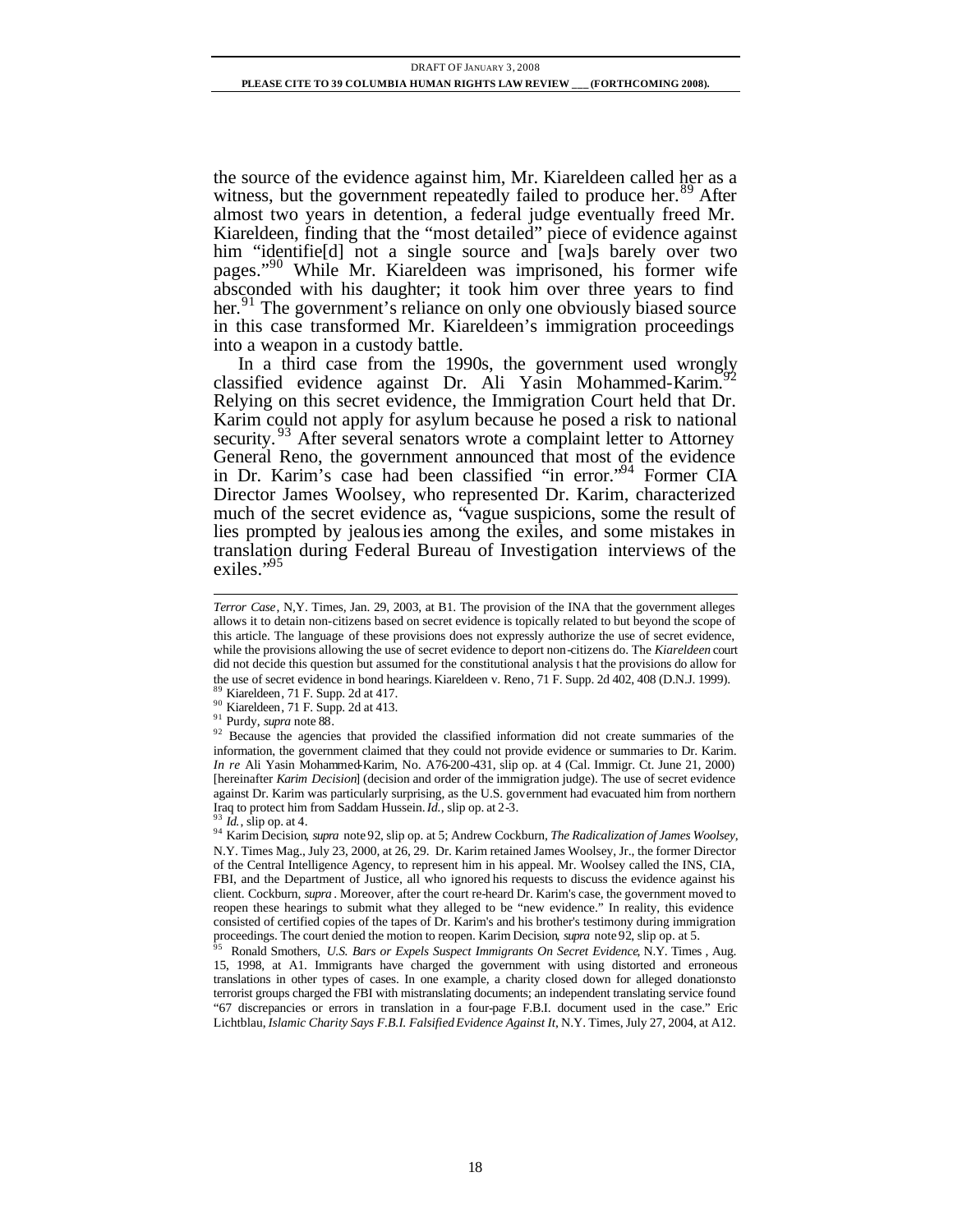Just a few examples illustrate the government's failure to test its evidence for accuracy and reliability. An FBI agent found it suspicious that Dr. Karim had traveled to Iran "many times" in the 1970s. The agent failed to consider that the Shah was in power at this time and that Dr. Karim was a child throughout this decade.<sup>96</sup> Several agents alleged that Dr. Karim was a security threat because he did not use the name Ufayli, which indicates his membership in the Fayli Kurd tribe (a clan including approximately 500,000 Iraqis). These agents, who did not know the origins of this name, suspected that he dropped the name to avoid association with his cousin, whom they believed to be "connected" to the Iranian intelligence. In reality, Dr. Karim and his cousin shared the "Mohammed-Karim" portion of his name, which came from his grandfather; dropping the name Ufayli did not hide his relationship with his cousin.  $47\%$  At no time did Dr. Karim conceal or deny his relationship to his cousin; moreover, a CIA agent with in-depth knowledge of Iraq and personal knowledge of Dr. Karim's cousin testified that the cousin was never affiliated with Iranian intelligence. $98$  Not only did the government fail to examine the basic assumptions of the evidence, but it did not even use its own experts to test the accuracy of the claims against Dr. Karim.

After hearing Dr. Karim's rebuttal evidence and the crossexamination of the government's witnesses, the court determined that he was not a threat to national security.  $\frac{99}{9}$  The court granted asylum and protection under the Convention Against Torture,<sup>100</sup> noting that "[t]he low burden of proof on the Government, combined with an initial veil of secrecy has resulted in the lack of disclosure of significant factual issues which have only been revealed through declassification and cross-examination of the evidence."<sup>101</sup>

In another recent case, the government relied on evidence that it failed to present even to the judge; as a result, Ahilan Nadarajah was detained for almost five years. Mr. Nadarajah is an ethnic Tamil—a group that suffers well-documented persecution at the hands of the Sri Lankan government—from the war-torn Jaffna peninsula in northern Sri Lanka.<sup>102</sup> When he tried to enter the United States,

A Justice Department investigation found that the FBI failed to ensure that its translators were providing accurate translations, ignoring the agency's own policy requirement that these translators un dergo periodic proficiency exams. Eric Lichtblau, *F.B.I. Said to Lag on Translations of Terror Tapes*, N.Y. Times, Sept. 28, 2004 at A1.

<sup>96</sup> Karim Decision, *supra* note 92, at 11.

<sup>97</sup> *Id.* at 12--18.

<sup>98</sup> *Id.* at 19, 21--25.

<sup>99</sup> *Id.* at 105.

<sup>100</sup> *Id.* at 115.

<sup>101</sup> *Id.* at 122.

<sup>102</sup> *See generally*, U.S. Department of State, *Country Reports on Human Rights Practices 2001: Sri Lanka* (2002) (documenting Sri Lankan army, security forces, and police torture and killings of ethnic Tamils). Starting when he was sixteen years old, the Sri Lankan Army ("SLA") and the Elam People's Democratic Party ("EPDP"), a political party associated with the government, arrested, detained, and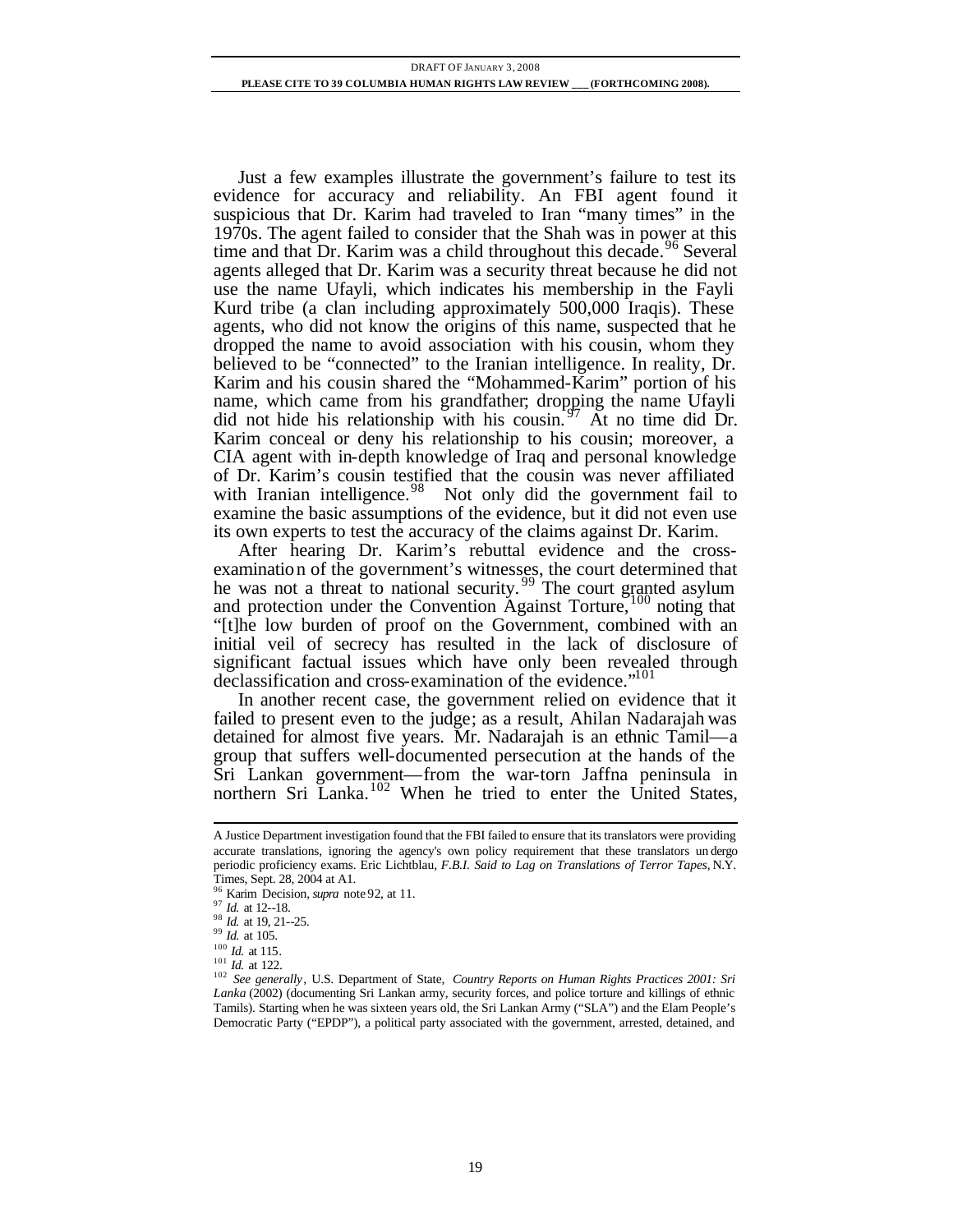immigration officials detained Mr. Nadarajah and placed him in removal proceedings. After delaying the removal hearing for eighteen months, the government alleged that a "confidential informant" told them that Mr. Nadarajah was associated with the Liberation Tigers of Tamil Eelam (L.T.T.E.), a designated terrorist organization.<sup>103</sup> Nonetheless, the judge granted Mr. Nadarajah asylum.

On the government's motion, the case was re-heard over a year later.<sup>104</sup> A DHS Special Agent testified that the confidential informant told him that Mr. Nadarajah had lived in an L.T.T.E.-controlled area, and therefore could not have left Sri Lanka without the support and approval of the L.T.T.E.  $^{105}$  In addition, the agent claimed that he had received an anonymous letter that corroborated the confidential informant's statements.<sup>106</sup> The informant also alleged that Mr. Nadarajah placed a call, along with a female L.T.T.E. member detained in the same facility, to order that someone in Canada be killed. $107$ 

Because the government's evidence was so slipshod, Mr. Nadarajah's lawyers were able to refute it without seeing it.<sup>108</sup> His expert witness explained that the Sri Lankan army actually controlled the area of Sri Lanka from whence Mr. Nadarajah came.<sup>109</sup> On crossexamination, the government agent could not explain how Mr. Nadarajah could have made a phone call with a woman detained in the same facility when his facility was gender-segregated.<sup>110</sup> The judge again granted Mr. Nadarajah's asylum claim, but the

http://www.uscirf.gov/countries/global/asylum\_refugees/2005/february/conditionConfin.pdf (detailing some of the conditions found in detention centers). <sup>105</sup> Nadarajah, *supra* note 102 at 1074.

l beat Mr. Nadarajah three times, severely torturing him on two of these occasions. The army hung Mr. Nadarajah upside-down, stuck needles in his fingernails, and beat him with rubber hoses and rubber pipes filled with sand. Nadarajah *supra* note *75* at 1072--73. His mother secured his release each time with a bribe; after the third detention, an army officer told him that they would not release him the next time they arrested him. Mr. Nadarajah fled the country, arriving in the United States two months later. In the Matter of Ahilan Nadarajah, In Removal Proceedings, Brief in Opposition to Government's Appeal and in Support of Respondent's Cross-Appeal, at 3 (on file with author) (hereinafter "Nadarajah Brief")..<br><sup>103</sup> Mederaiah Erregondent's Cross-Appeal, at 3 (on file with author) (hereinafter "Nadarajah Brief").. <sup>103</sup> Nadarajah *supra* note *75* at 1073.

<sup>&</sup>lt;sup>104</sup> *Id.* at 1074. All the while, Mr. Nadarajah languished in detention—a difficult experience for anyone, and particularly traumatic for a survivor of torture. *See, e.g.,* Craig Haney, PhD, *Conditions of Confinement for Detained Asylum Seekers Subject to Expedited Removal, in Stu dy on Asylum Seekers in Expedited Removal, As Authorized by Section 605 of the International Religious Freedom Act of 1988*, Vol. II, 178, 191-99 (2005), *available at*

<sup>106</sup> *Id.* at 1074.

<sup>107</sup> *Id.* at 1074.

<sup>&</sup>lt;sup>108</sup> The government did not provide Mr. Nadarajah, his lawyers, or even the judge with emails or recordings of the telephone conversations with the informant or with the anonymous letter that he claimed corroborated the informant's statements. Mr. Nadarajah and his lawyers were not able to cross examine the government informant; the judge denied their motion to compel his testimony because the government witness claimed that his life would be at risk. *In re* Ahilan Nadarajah*,* In Removal Proceedings, I. & N. Dec., at 4 (2004) (on file with author) (hereinafter IJ Decision).

<sup>109</sup> Nadarajah, *supra* note 102 at 1074.

<sup>110</sup> *Id.*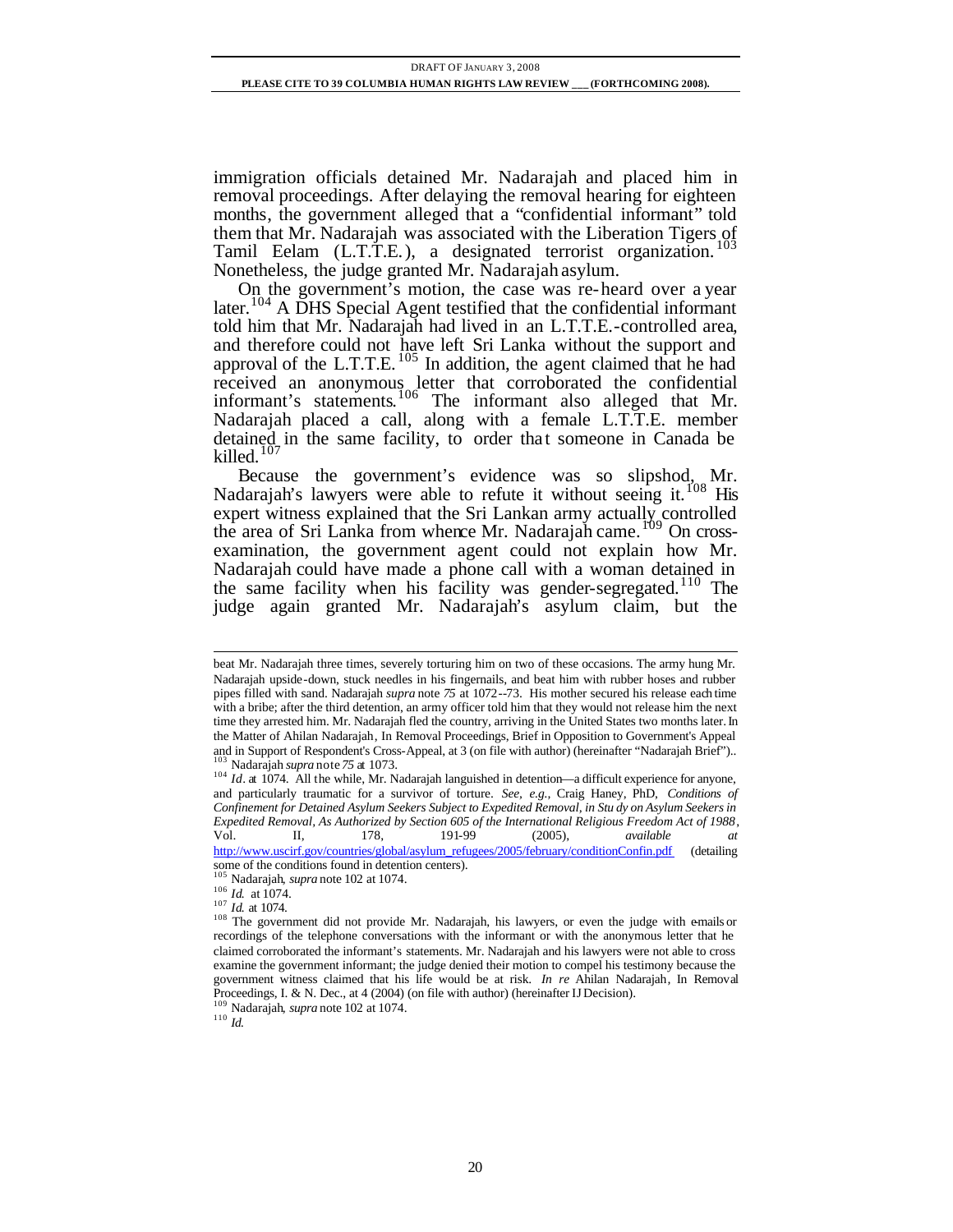government refused to release him from detention. <sup>111</sup> Granting his habeas corpus appeal, the federal court of appeals found that the government's detention of this refugee for almost five years was "unreasonable, unjustified, and in violation of federal law."<sup>112</sup>

# *Societal Harms*

The misuse of secret evidence in immigration proceedings can harm American society as a whole in three main ways: by diminishing the legitimacy of the American justice system, by increasing the threat of terrorism, and perhaps most importantly, by breaching fundamental societal norms. On the legitimacy issue, the perceived unfairness of this practice will make non-citizens less likely to comply with the immigration process and perhaps the American justice system as a whole. Moreover, the diminution of due process rights of non-citizens may lead to greater acceptance of abridgment of the procedural rights of citizens. On the security front, as this unfair treatment increasingly alienates Arab, Muslim, and South Asian noncitizens, they are both less likely to provide crucial assistance in combating terrorism, and, in some cases, will be more likely to support terrorist organizations. Finally, these violations contradict deeply held American norms of procedural fairness.

The government's use of untested secret evidence against noncitizens will likely lead to diminished compliance with the immigration process and possibly the justice system more generally. In a study of compliance with the police and courts, social psychologist Tom R. Tyler found that "people's willingness to accept the constraints of the law and legal authorities is strongly linked to their evaluations of the procedural justice of the police and the courts."<sup>113</sup> While the threat of force underlies law enforcement, institutions are most effective when they gain the consent of people over whom they exercise authority. "People are more likely to adhere to agreements and follow rules over time when they 'buy into' the decisions and directives of legal authorities."<sup>114</sup> Moreover, people are more likely to obey legal authorities if they believe that these officials are legitimate. These evaluations of legitimacy rest upon judgments as to whether officials have treated individuals and other members of their community fairly.  $^{115}$ 

The consequences of these findings for the immigration process are obvious; if non-citizens believe that immigration officials and

<sup>111</sup> *Id.* at 1074--75.

<sup>112</sup> *Id.* at 1084.

<sup>&</sup>lt;sup>113</sup> Tom R. Tyler, *Procedural Justice, Legitimacy, and the Effective Rule of Law*, 30 CRIME & JUSTICE 283, 284 (2003).

<sup>114</sup> *Id.* at 286.

<sup>115</sup> *Id.* at 286.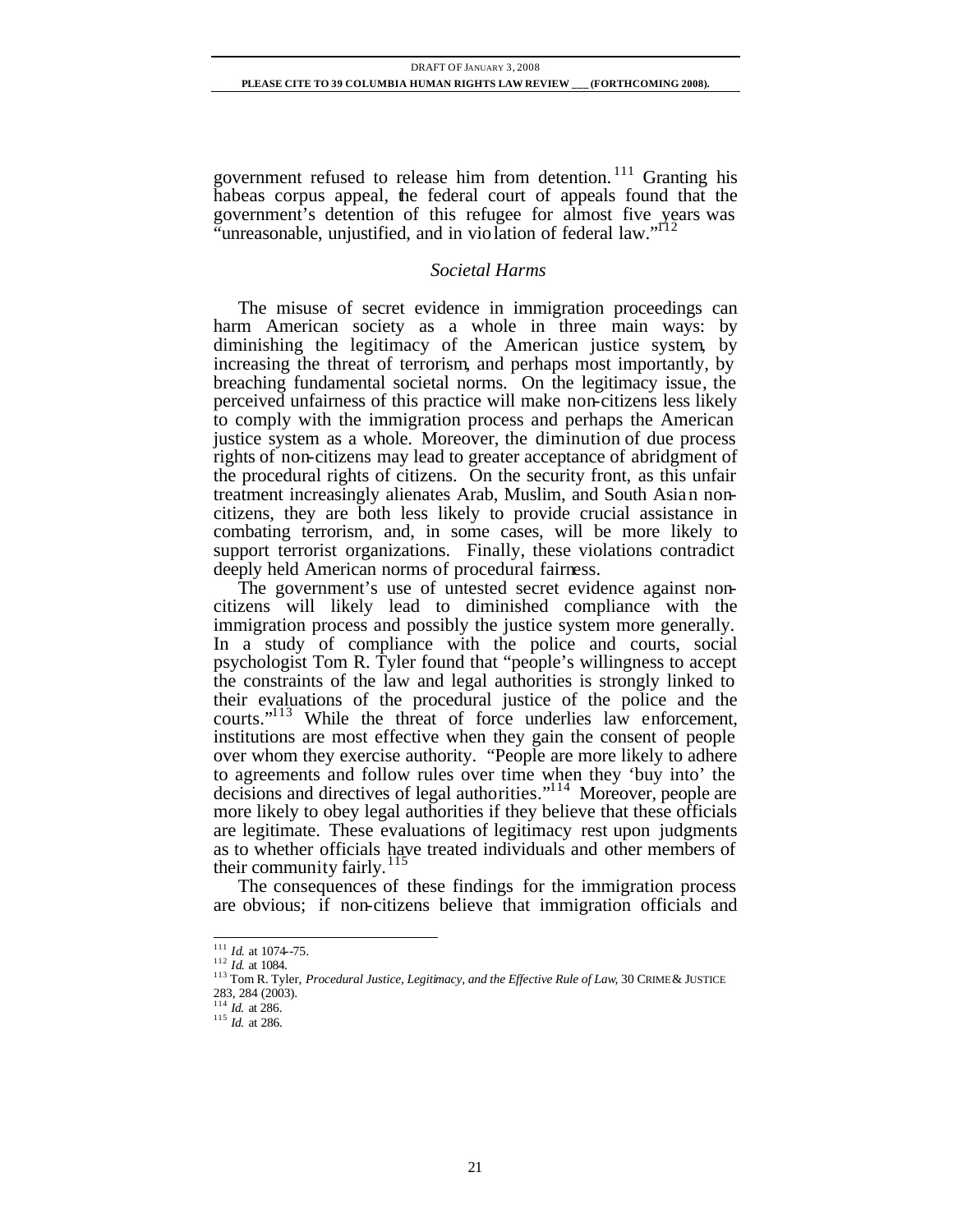judges have acted unfairly towards members of their community, they will be less likely to comply with the system. So, for example, fewer non-citizens are likely to obey removal orders, uphold immigration laws, and even attend immigration hearings.<sup>116</sup> Moreover, noncitizens may begin to avoid interactions with any government official and to mistrust the justice system as a whole. This outcome will place serious obstacles in the path of enforcing immigration laws and possibly of law enforcement more generally.<sup>117</sup>

The U.S. government's violations of due process rights of noncitizens may also lead to breaches of the due process rights of citizens. The government has already argued that a U.S. citizen can be detained based on secret evidence.<sup>118</sup> As the idea that it is acceptable to treat non-citizens in a way that derogates from human rights treaties that bind the United States becomes incorporated into the national psyche, it is a short step to say that the due process rights of certain U.S. citizens can also be violated in pursuit of the war on terror. This risk is particularly high in administrative tribunals, such as military or other specialized courts, in which the federal or state rules of procedure and evidence do not apply.

By treating non-citizens unfairly in immigration proceedings, the United States alienates community members who might otherwise provide useful information on terrorist threats.<sup>119</sup> As Kerwin and Stock note, "[l]aw enforcement depends on the cooperation of immigrant communities to provide them with intelligence on

l <sup>116</sup> *See, e.g.*, Alfonso Chardy, *Detentions lead some immigrants to fear day in court*, Miami Herald (Oct. 4, 2006) (discussing new policy of detaining all immigrants at the beginning of removal proceedings in Miami immigration court, whether or not they had a criminal record and before they had been ordered removed, an Immigration Judge said that "the number of no-shows in court increase when talk spreads through the community about court detentions." This policy was also criticized by Immigration Judge Denise Slavin, President of the National Association of Immigration Judges.)

<sup>117</sup> *See, e.g.*, Michael J. Wishnie, *State and Local Police Enforcement of Immigration Laws*, 6 U. Pa. J. Const. L. 1084, 1115(2004) (explaining that "measures [that] discourag[e] immigrants from communicating with police and other local officials . . . [deny] local police the community cooperation on which the law enforcement officials depend.")

<sup>118</sup> *See, e.g.* Carol D. Leonnig, *U.S. Offers Judge Secret Evidence To Decide Case*, Wash. Post, at B02, Feb. 12, 2005 (where the government argued for the need to use secret evidence against a man who was arrested in Saudi Arabia and not publicly charged with any crimes).<br><sup>119</sup> Arab and Muslim

Arab and Muslim groups have repeatedly expressed concern about the use of secret evidence in immigration court. *See, e.g.*, Arab-American Anti-Discrimination Committee, *Secret Evidence Creeps Back into Senate Immigration Debate* (June 27, 2007), *available at* 

http://www.adc.org/index.php?id=3123&type=100 (expressing concern about proposed expansion of use of secret evidence); Council on American Islamic Relations, *A Decade of Growth: CAIR Tenth Anniversary Report, 1994-2004* at 16 (2004), *available at* 

http://www.cair.com/Portals/0/pdf/10th\_anniversary\_report.pdf (criticizing 1995 anti-terrorism bill that "allowed resident aliens to be deported . . . on the basis of secret evidence without due process."); Arab-American Anti-Discrimination Committee, *Members of Congress, Victims to Demand an End to Secret Evidence in American Courts* (Feb. 14, 2001), *available at* 

http://www.adc.org/index.php?id=510&type=100; Council on American-Islamic Relations, *Executive Summary: The Status of Muslim Civil Rights in the United States 1998* (1998), *available at* 

http://www.cair.com/CivilRights/CivilRightsReports/1998Report.aspx (noting that " American Muslims are apprehensive about community members held under so-called secret evidence procedures").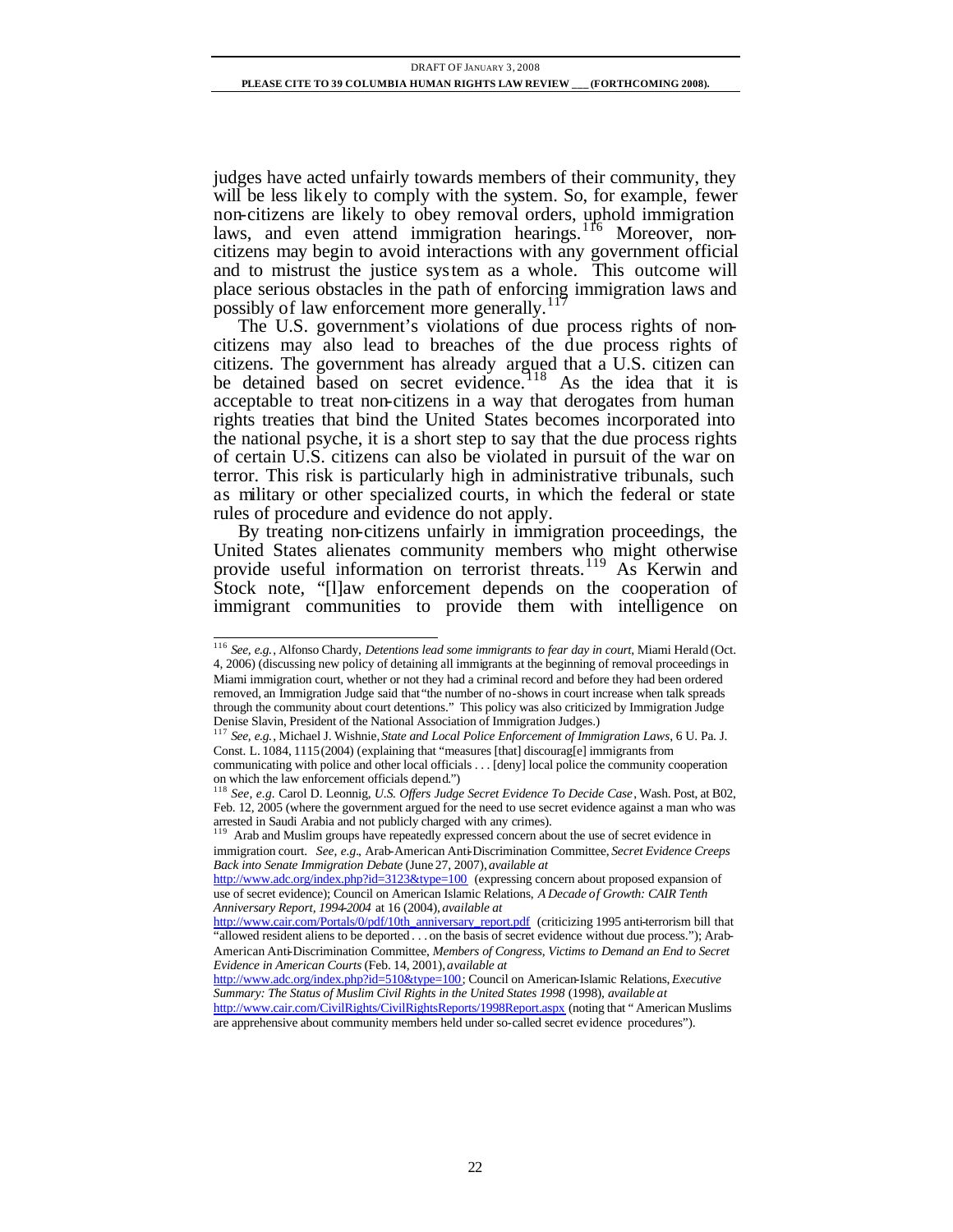suspicious persons or terrorist plots." $120$  In interviews with counterterrorism experts, the authors learned that immigrant communities can play a vital "early warning" role in alerting intelligence agencies of possible threats, but that non-citizens are not likely to assist when they believe that they are not being protected or are being targeted by the government.<sup>121</sup> The perception that the government is using secret evidence unfairly against members of the Arab, Muslim, and South Asian immigrant communities will actually make America less safe by drying up sources of crucial national security intelligence.

Alienation of immigrant communities also increases the possibility that members of these groups will be drawn into terrorist activities. Several studies of race relations in Europe have found that assimilation is "a major factor in reducing support for violence among immigrant communities." $122$  The misuse of secret evidence against members of certain populations may lead those individuals and their communities to believe that the immigration process is unfairly discriminatory towards them, and could, in some cases, push non-citizens to join terrorist groups. This outcome could again threaten our safety; we should instead be making every effort to integrate non-citizens present in the United States.<sup>123</sup>

Of course, changing perceptions of unfairness the immigration system is only one step of many in increasing immigrant communities' cooperation with law enforcement. Anger over the war in Iraq, bias against Arab and Muslim communities in the popular media, and hate crimes commited against Arabs, Muslims, and South Asians all contribute to alienation of these immigrant communities, and must all be resolved to reach a maximum level of cooperation. However, these other factors do not diminish the important role of reforming the immigration system in integrating immigrant communities.

Beyond these potential consequences, the right to confrontation is a fundamental component of the American legal system. Because our adversary system depends on the parties to test the quality of the evidence presented, confrontation rights have historically been strongly protected in U.S. law. $124$  Indeed, the primary purpose of the

<sup>120</sup> Donald Kerwin & Margaret D. Stock, *National Security and Immigration Policy: Reclaiming Terms, Measuring Success, and Setting Priorities* 52 (Oct. 31, 2006), *available at*

http://www.ctc.usma.edu/research/National\_Security\_and\_Immigration\_Policy.pdf.

<sup>121</sup> *Id.* at 53 n. 333 and 335; *see also* Robert S. Leiken, *Bearers of Global Jihad Immigration and* 

*National Security After 9/11* 141 (The Nixon Center 2004), *available at*

http://www.nixoncenter.org/publications/monographs/Leiken\_Bearers\_of\_Global\_Jihad.pdf.

*Id.* at 58.

<sup>123</sup> *Id.* at 132.

<sup>&</sup>lt;sup>124</sup> *See* Crawford v. Washington, 541 U.S. 36, 48-50 (2004) (tracing the history of confrontation rights in the United States to the drafting of the Constitution, noting the 1794 state court holding that "[I]t is a rule of the common law, founded on natural justice, that no man shall be prejudiced by evidence which he had not the liberty to cross examine.") (*quoting* State v. Webb, 2 N.C. 103, 104 (Super. L. & Eq. 1794) (*per curiam*)); Ohio v. Roberts, 448 U.S. 56, 63—64 (1980) (discussing the methods of examining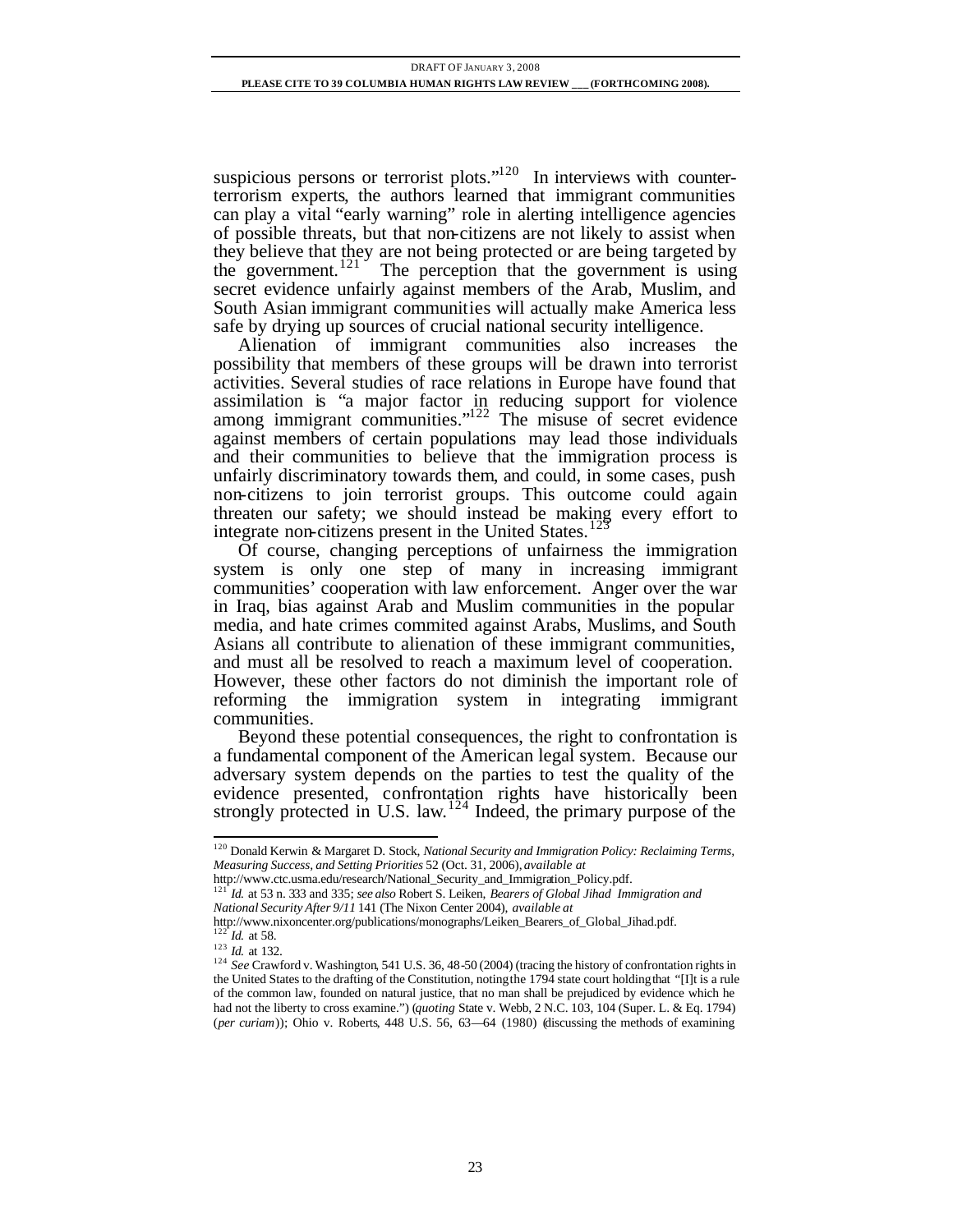Confrontation Clause was to prevent the use of *ex parte* affidavits, particularly in highly political cases.<sup>125</sup> As Justice Scalia has noted, the Framers created the right to cross examination specifically for politically charged cases—"great state trials where the impartiality of even those at the highest levels of the judiciary might not be so clear."<sup>126</sup> By failing to prevent the misuse of secret evidence in immigration proceedings, we violate one of our society's most sacred legal principles.

# *Global Harms*

The misuse of secret evidence is one of many violations of individual rights perpetrated in the name of combating terror that will damage the United States on a global level. While the misuse of secret evidence in immigration court is not the sole cause of these harms, this practice contributes to a deteriorating global reputation that injures our international relationships in several ways. By pursing tactics that breach fundamental notions of fairness, we alienate crucial allies in the global struggle against terrorism – not only friends in Arab, Muslim, and South Asian nations, but states around the world. We also lend legitimacy to terrorist groups, who can recruit new members by pointing to the government's unfair treatment of non-citizens. By acting unilaterally, rather than in accordance with international agreements, the United States sends a message that we are not interested in playing by the rules of the international community. As the United States' moral authority

evidence envisioned by the Confrontation Clause and concluding that "[t]hese means of testing accuracy are so important that the absence of proper confrontation at trial 'calls into question the ultimate 'integrity of the fact-finding process.' '"); Pointer v. Texas, 380 U.S. 400, 404 (1965) (stating that the Sixth Amendment's right of confrontation is fundamental, thereby extending its application to the states through the Fourteenth Amendment.); *see also* Henry J. Friendly, *Some Kind of Hearing*, 123 U. Pa. L. Rev. 1267, 1283 (1975) (discussing the components of a fair administrative hearing, Judge Friendly states "[t]here can . . . be no fair dispute over the right to know the nature of the evidence on which the administrator relies."); Greene v. McElroy, 360 U.S. 474, 508 (1959) (holding that in the absence of explicit executive or congressional authorization, the Defense Department could not deprive claimant of his job through a proceeding in which he was deniedthe right to confrontation). Confrontation rights are particularly crucial in immigration cases, where the non-citizen is likely to have a more complete understanding of the often complex politics within the emigrant or exile community from which he comes, and may be able to provide rebuttal evidence questioning the source of information against him that the judge will be hard-pressed to find on her own.

<sup>&</sup>lt;sup>125</sup> Crawford v. Washington, 541 U.S. 36, 50 (2004) ("[T]he principal evil at which the Confrontation Clause was directed was the . . . use of *ex parte* examinations as evidence against the accused."); Maryland v. Craig, 497 U.S. 836, 845--46 (1990).

<sup>&</sup>lt;sup>126</sup> *Id.* at 67--68 (holding that the Sixth Amendment requires that testimonial evidence may only be introduced after cross-examination, unless the witness is unavailable and the defense has had a prior opportunity for cross-examination). Tracing the history of the right to confrontation, Justice Scalia states that the Framers emphasized the importance of this right to prevent a recurrence of the procedural errors made during treason trial of Sir Walter Raleigh. Raleigh was sentenced to death based on the written testimony of an accuser who did not appear in court for cross examination. *Id.* at 44.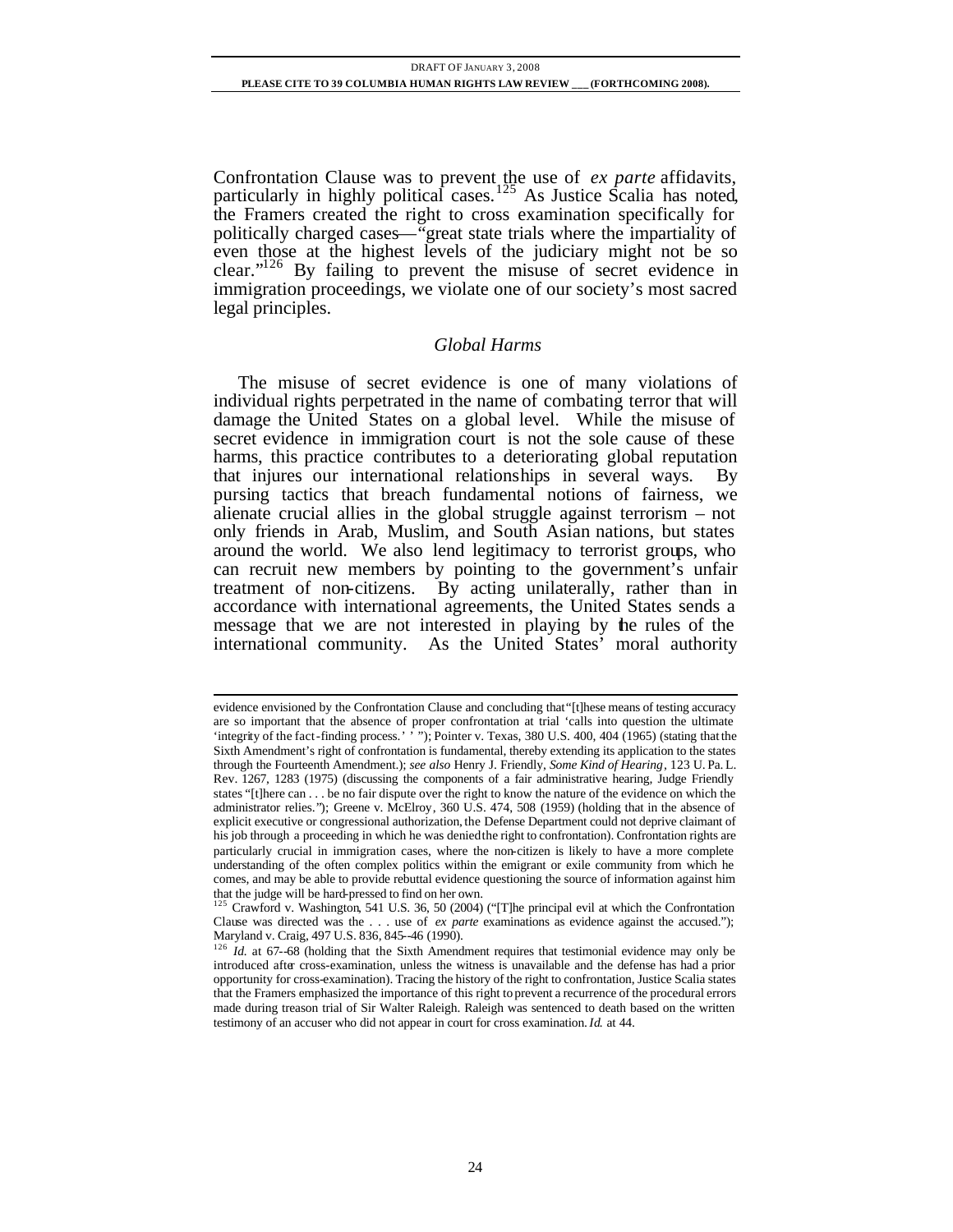declines, we are losing leadership abilities on the world stage in areas including and beyond terrorism and human rights.

The United States cannot successfully fight terrorism alone; it requires the financial, military, and investigatory support of other nations.<sup>127</sup> Combatting terrorist groups is an exceptionally complex effort that by necessity requires the support of our allies in agreements ranging from multilateral antiterrorism treaties to passport verification agreements.<sup>128</sup> This vital assistance will not come at the end of a stick, but will be successful only if other nations trust the United States enough to work with us voluntarily.<sup>129</sup> Practices such as the misuse of secret evidence in immigration proceedings that signal disrespect for individual rights will only destroy this spirit of cooperation, severely hampering our ability to dismantle terrorist organizations. <sup>130</sup> Moreover, violations of fundamental rights serve "only to confer a sense and appearance of legitimacy on those who attack institutions."<sup>131</sup> In other words, by pursuing security interests in disregard of due process rights, we are not only weakening our own ability to fight terror, but we are also providing fodder to terrorist groups.

By breaching international agreements that protect individual rights, the United States is seriously tarnishing its reputation. World opinion of the United States has dropped dramatically over the past five years. A poll conducted earlier this year shows that since 2002, the image of the U.S. has become less favorable in 26 of 33 countries surveyed.<sup>132</sup> While this precipitous decline is not due solely to the misuse of secret evidence in immigration court, it is largely the result

<sup>&</sup>lt;sup>127</sup> *See*, *e.g.*, The 9/11 Commission Report: Final Report of the National Commission on Terrorist Attacks Upon the United States 390 (2004), *available at* http://www.9- 11commission.gov/report/911Report.pdf (noting that the U.S. government cannot meet its own obligations to the American people to prevent the entry of terrorists without a major effort to collaborate

with other governments). <sup>128</sup> *See*, *e.g.*, Sixth Committee Working Group, *Report of the Working Group of the Sixth Committee: Measures to eliminate international terrorism* , U.N. Doc. No. A/C.6/56/L.9 (Oct. 29, 2001) (presenting the text of a proposed draft comprehensive convention on international terrorism); 9/11 Commission Report, *supra* note 127 at 389.

<sup>129</sup> *See*, *e.g.*, Council of Europe, Parliamentary Assembly, Committee on Legal Affairs and Human Rights, *Alleged secret detentions and unlawful inter-state transfers of detainees involving Council of Europe member states*, Doc. 10957, at 53 ¶ 259 (June 12, 2006), *available at* 

http://assembly.coe.int/Documents/WorkingDocs/doc06/edoc10957.pdf; Ruth Bader Ginsburg, *"A Decent Respect to the Opinions of [Human]kind": The Value of a Comparative Perspective in Constitutional Adjudication*, 1 Florida Int'l. Univ. L. Rev.27, 42 (2006).

<sup>130</sup> *See*, *e.g.*, Harold Hongju Koh, *On America's Double Standard*; *The good and bad faces of exceptionalism* The American Prospect , Oct. 2004, at A19 ("Even as the United States was using its stunning military technology to bomb Baghdad, it could not diplomatically secure the Security Council votes of even its closest allies on a matter that the president deemed of highest national importance."). <sup>131</sup> Council of Europe, Parliamentary Assembly, Committee on Legal Affairs and Human Rights *supra*

note 129 at 53 ¶ 263. <sup>132</sup> Pew Global Attitudes Project, *Global Unease with Major World Powers: 47-Nation Pew Global Attitudes Survey* 3-4 (June 27, 2007), *available at*http://pewglobal.org/reports/pdf/256.pdf (noting that favorable ratings of the U.S. are lower than in 2002 in 26 of 33 countries for which trends are available).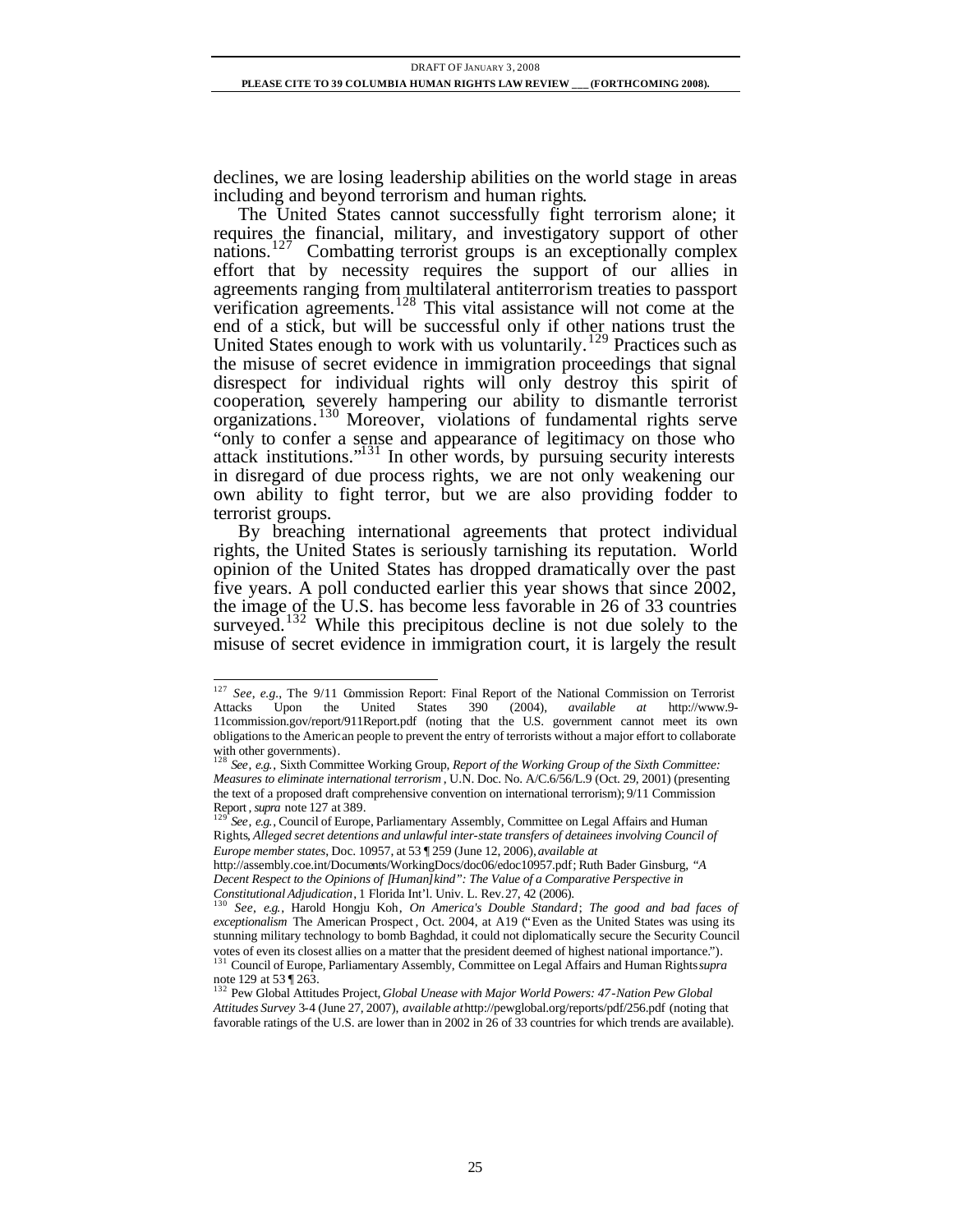of policies that emphasize national security at the expense of individual rights and international agreements. Indeed, since 2002, support for America's anti-terrorism efforts has dropped in 30 of 34 countries surveyed – including sharp drops in Canada, Europe, and several countries that have suffered terrorist attacks in recent years.<sup>133</sup> As the grass-roots movement against the war in Iraq has shown, citizens of our traditional allies can become angry when the United States does not follow the international procedures that it has bound itself to comply with, and can vote in a government that is less cooperative with the United States.<sup>134</sup> The decline in American moral authority hampers foreign policy efforts even more severely in Arab, Muslim, and South Asian countries.<sup>135</sup> As the United States loses standing in the international community, we lose our influence in shaping human rights norms and in positively influencing the behavior of other nations.<sup>136</sup> The loss of America's image as a beacon of freedom and fairness is to be mourned regardless of the consequences for our power and influence.

l <sup>133</sup> Pew Global Attitudes Project, *supra* note 132 at 22.

<sup>134</sup> *See* Alan Cowell, *Turmoil in Iraq Jangles Nerves in Allied Capitals, and Bush Works to Shore Up Support*, N.Y. Times, Apr. 10, 2004, at A7 ("Spanish Socialists . . . campaigned in part on a pledge to withdraw Spain's 1,300 troops from Iraq in the absence of a clear United Nations mandate . . ."); Elaine Sciolino, *Spain Will Loosen Its Alliance With U.S., Premier-Elect Says*, N.Y. Times, Mar. 16, 2004, at A1 ("Mr. Zapatero offered scathing criticism of the American-led war in Iraq, which his party, like 90 percent of the Spanish people, opposed . . . Many Europeans view the war on Iraq as the latest in a series of unilateral American actions taken in defiance of European interests or wishes, including American decisions not to join treaties on the environment and the International Criminal Court."). <sup>135</sup> *See, e.g.*, Ivan Krastev & Mark Leonard, *The Rise of 'Herbivorous Powers'?*, European Council on

Foreign Relations, Oct. 24, 2007, http://www.ecfr.eu/content/entry/commentary\_gallup\_poll\_results/ ("The distinctive characteristic of the new world order seems to be that it will be determined not simply by the balance of 'hard power' (the ability to use economic or military power to coerce or bribe countries to support you), but by the balance of what the American academic Joseph Nye has called "soft power" the ability to get what you want through attraction rather than coercion and payment, arising from the appeal of your culture, political ideals, and policies. Paradoxically nothing seems to erode soft power as much as the possession of military power."); John Shattuck, *A Lawless State*, The American Prospect, Oct. 2004, at A5 ("The president's appeal [to transform authoritarian regimes in the Middle East into democracies] met with disdain in Arab countries, not because there is a lack of appetite for reform in the region but because the Bush administration has undermined the moral authority of the United States by trying to impose democracy through the unilateral and preemptive use of force in Iraq.").

<sup>136</sup> *See, e.g.*, Brief of Former United States Diplomats as *Amici Curiae* in Support of the Petitioners at 7, Boumediene v. Bush, Nos. 06-1195; 06-1196 (U.S. Aug. 24, 2007), 2007 WL 2414900 ("Our nation cannot credibly champion the rule of law in the world, while being seen to disregard it in our own affairs."); Adam Gopnik, *The Human Bomb: The Sarkozy Regime Begins*, The New Yorker, Aug. 27, 2007, at 42 ("When Sarkozy met Conoleezza Rice, she said, 'What can I do for you?' And he said, bluntly, 'Improve your image in the world. It's difficult when the country that is the most powerful, the most successful—that is, of necessity, the leader of our side—is one of the most unpopular countries in the world. It presents overwhelming problems for you and overwhelming problems for your allies.");

Senate Comm. On Foreign Relations, International Covenant On Civil and Political Rights, S. Exec. Rep. No. 102-23, at 4 (1992) (noting that ratification of the ICCPR "will enable the United States . . . to participate with greater effectiveness in the process of shaping international norms and behavior in the area of human rights.").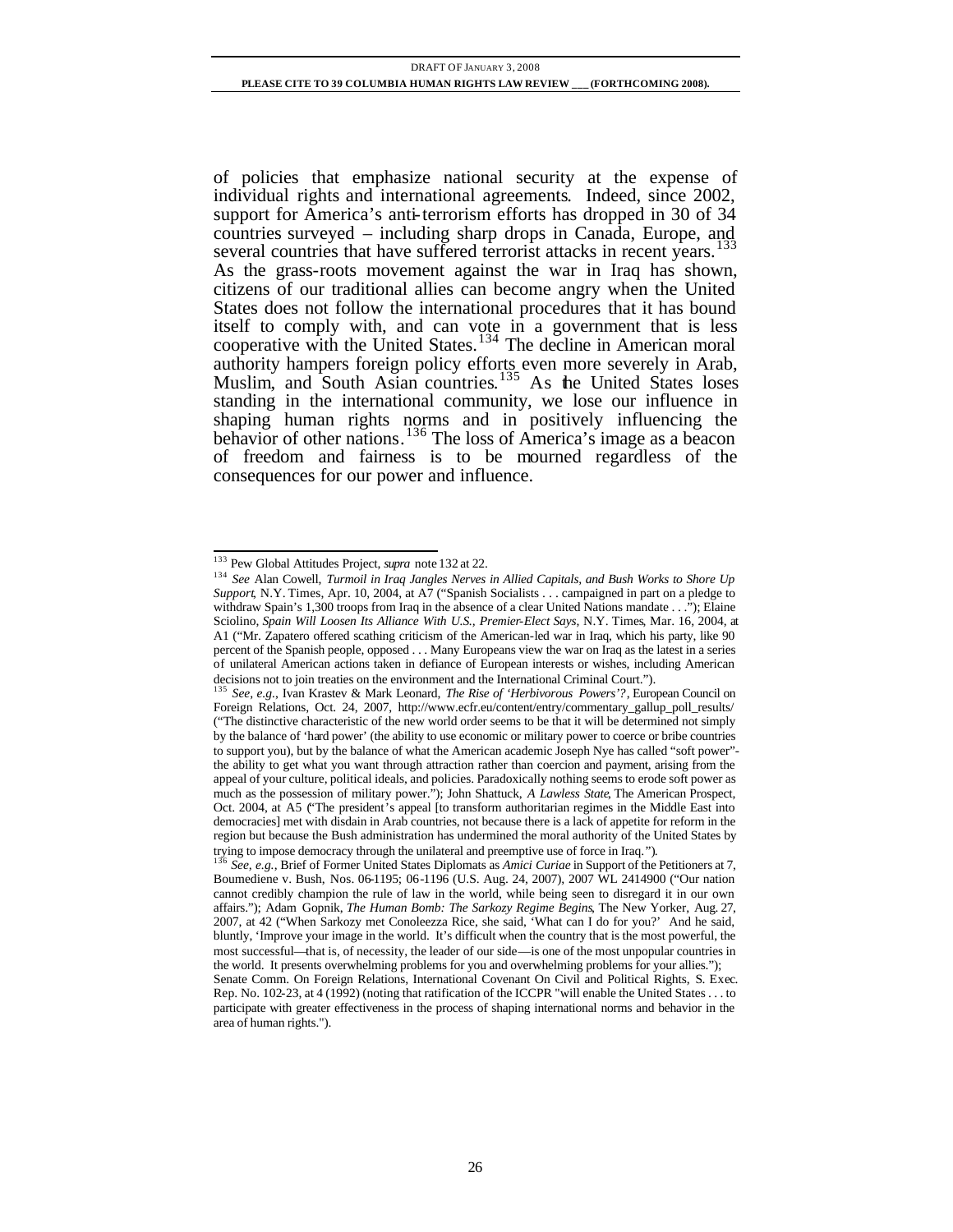#### *National Security Interests at Stake*

The use of secret evidence in immigration proceedings presents a conflict between due process rights and national security concerns that is not easily resolved; there are important principles, with deep roots in domestic and international law, supporting both sides of the debate. While the rationale for protecting the nation and its citizens against terrorist activity may be obvious, it is worth briefly enumerating the specific risks posed by revealing national security information.

 In combating terrorist activity on its soil, the state has an interest in maintaining the confidentiality of certain national security information: the identity of its agents, its sources and methods of intelligence gathering, and security details. $137$  First, if an intelligence agent's identity is revealed, not only will her life be at risk, but she will no longer be able to obtain evidence from sources who may not have known that she worked for the U.S. government.<sup>138</sup> This loss of effectiveness, or, even worse, of an individual agent, could seriously hamper the state's efforts to combat terrorism.

The government also has a vital interest in protecting sources and methods of intelligence gathering and analysis. Even if the identity of a source is kept confidential, if organizations that pose a real threat to the security of the United States learn from this source's testimony or from other documents how federal agents undertake investigations and what their current avenues of information-gathering are, these sources of information will likely dry up.<sup>139</sup> Revelation of sources and methods of obtaining intelligence thus puts the United States at a disadvantage and makes all of its residents less secure.

Moreover, if testimony or documentary evidence reveals important security details, the provision of this information could easily be relayed to terrorists seeking to attack sites and people in the United States.<sup>140</sup> Evidence could also inform terrorist organizations as to how much the U.S. government knows about their operations, allowing them to alter their plans and practices to prevent the U.S. from securing its territory.<sup>141</sup>

l <sup>137</sup> Henry J. Hyde, Statement, House Committee on the Judiciary Hearing: H.R. 2121, "Secret Evidence Repeal Act of 1999" (May 23, 2000), 2000 WL 684407.

<sup>138</sup> Bo Cooper, INS General Counsel, Testimony before House Committee on the Judiciary Concerning H.R. 2121, "Secret Evidence Repeal Act of 1999" (May 23, 2000), 2000 WL 684411, 12.

<sup>&</sup>lt;sup>139</sup> Protective Orders in Immigration Administrative Proceedings, 67 Fed. Reg. 36799, 36799 (May 21, 2002) (codified at 8 C.F.R. § 1003.46) (hereinafter "Protective Orders Regulation Notice"); *see also*  North Jersey Media Group, Inc. v. Ashcroft , 308 F.3d 198, 203 (3rd Cir. 2002) (noting that the government's proffered interest in closing deportation hearings involving persons the Attorney General has determined might have connections to the September 11 terrorist attacks included a risk that terrorists will learn what the U.S. knows about them and may be able to discern the sources and methods the government used to obtain this information, learn the easiest avenues for entering the country, and determine which of its cells may have been compromised).

<sup>140</sup> Protective Orders Regulation Notice, *supra* note 139, at 36799.

<sup>141</sup> Id.; *see also* North Jersey Media Group, Inc., 308 F.3d at 203.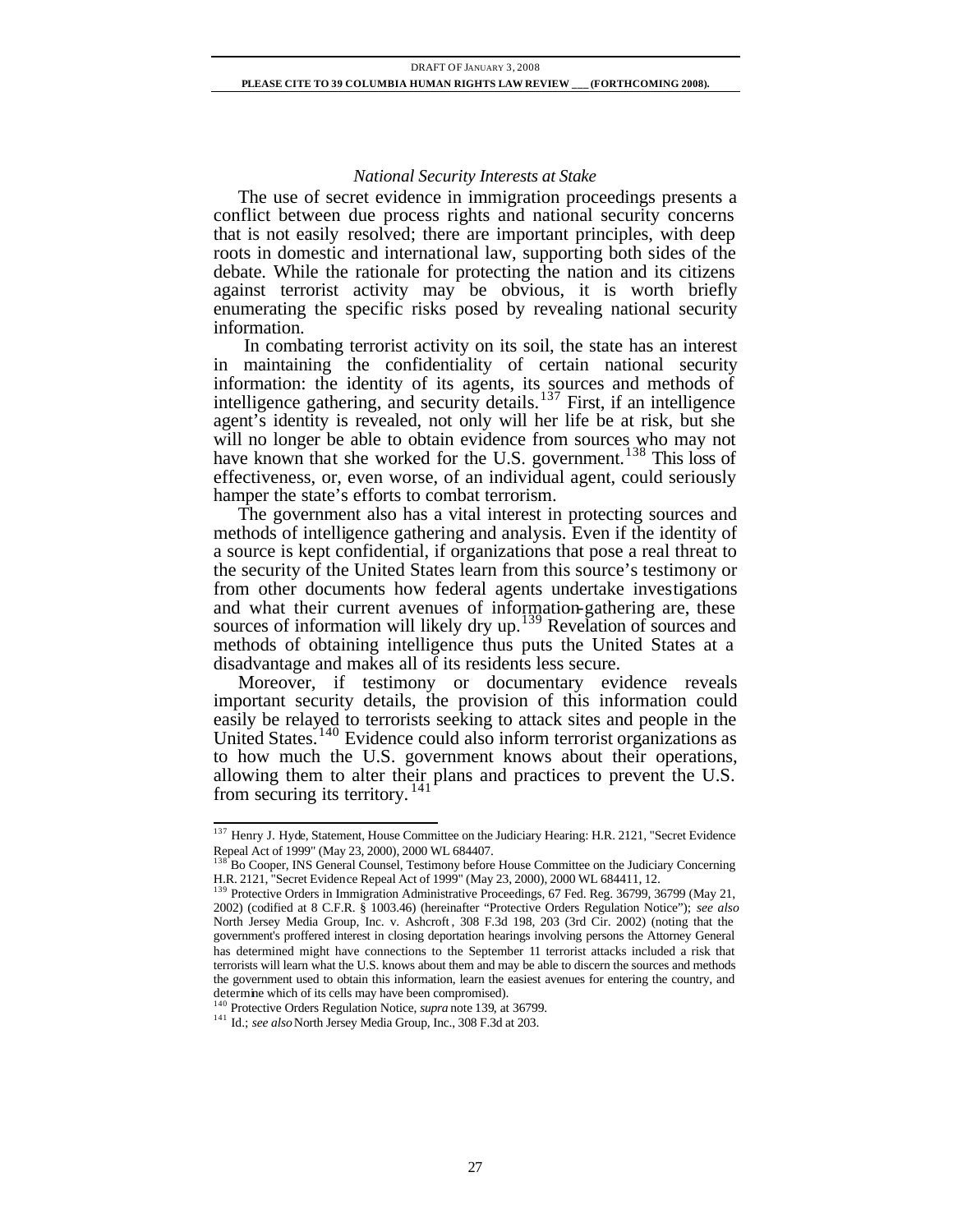In addition to state duties, the revelation of confidential nationa l security information implicates individual rights. People who provide information about potential terrorist activity, be they government agents or private individuals, may face real risks of retaliation if their identity as a source is revealed.<sup>142</sup> Moreover, this threat could spread to their families and neighbors. These potential harms could violate the rights to life, liberty, security of person, and family and home. Linking back to the state's fight against terrorist organizations, the protection of these fundamental rights is crucial; an individual may not provide valuable information unless she feels confident that she and her family will be protected from any acts of retaliation.

#### HUMAN RIGHTS:A YARDSTICK AND A GUIDEBOOK

As the individual, societal, and global ramifications of the misuse of secret evidence illustrate, these very real security concerns must be carefully balanced with the due process rights of non-citizens in immigration proceedings. Human rights treaties that bind the United States can act as a yardstick, alerting us when our justice system fails to sufficiently protect deeply rooted American values. They can also provide a guidebook, explaining how other countries have resolved similar problems, from which we can draw lessons germane to the American context.

First, human rights law can perform an evaluative function – that of a yardstick warning that the government's focus on one societal interest (such as national security) has threatened individual rights fundamental to the American system of justice. As Gerald Neuman explains,

> [I]nternational law rules may provide insights concerning the proper realization of values common to the domestic and international systems. In particular, the international human rights regime challenges states to reexamine the justifiability of their local practices.<sup>143</sup>

Where American practices are out of step with human rights treaties to which the United States has bound itself, there is cause for concern that the Constitution is not protecting important rights as robustly as it should. Moreover, the non-local perspectives represented in these treaties and the soft law interpretations of them provide crucial information in assessing the morality of America's stance on specific

l <sup>142</sup> Protective Orders Regulation Notice, *supra* note 139.

<sup>143</sup> Gerald L. Neuman, *International Law as a Resource in Constitutional Interpretation*, Harv. J.L. & Pub. Pol'y 177,187 (2006). (discussing here, as with much of the discussion of domestic incorporation of international law, the use of international law to interpret the Constitution. This article applies many of the arguments from that literature to the functions of administrative agencies, specifically statutory interpretation, regulation drafting, and organizational culture creation.).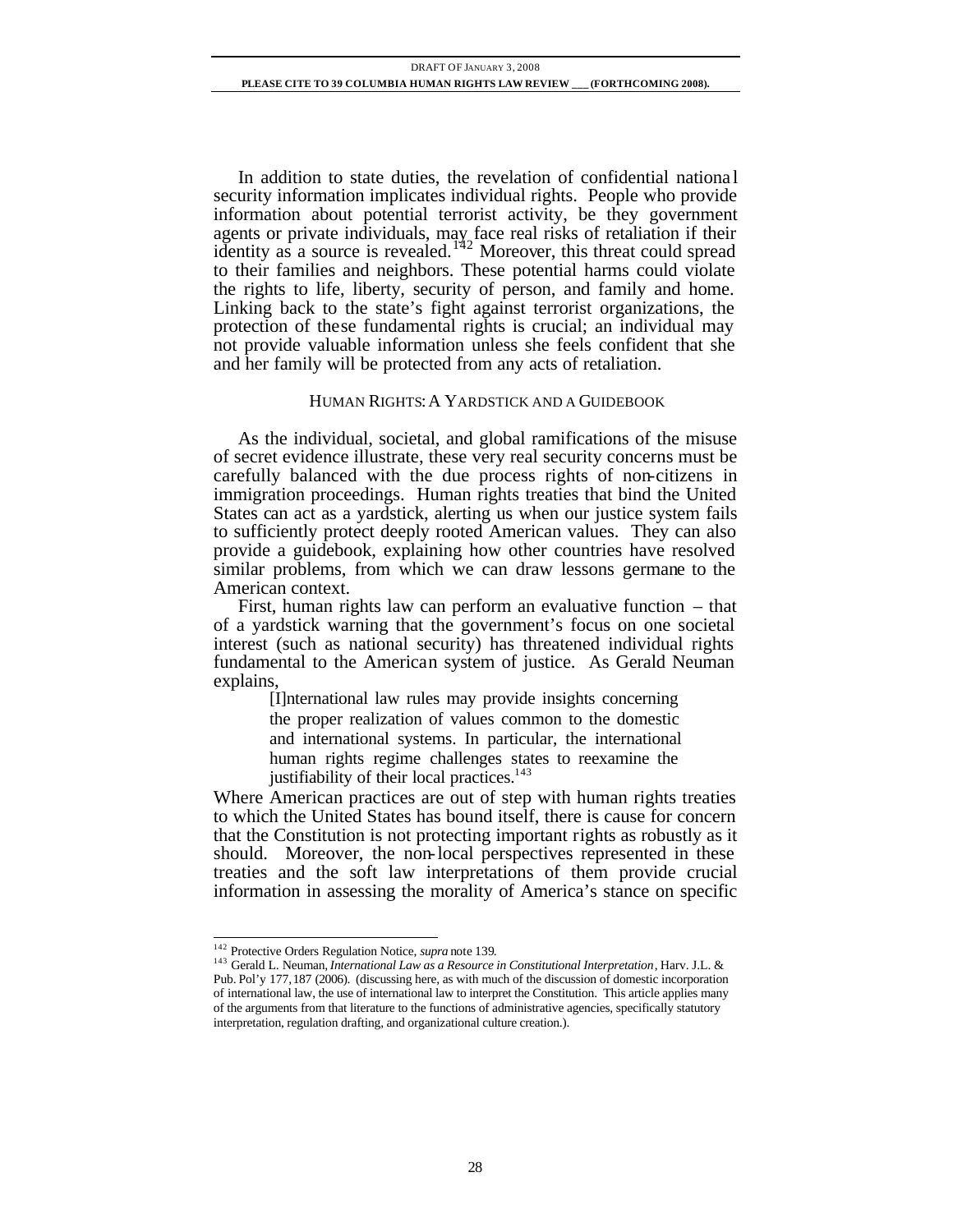legal questions.<sup>144</sup> Treaty language and the decisions of treaty bodies can show America whether our practices measure up to legal experts' definitions of and other nations' protection of fundamental rights, and can contribute thoughtful input as to why these approaches may or may not be appropriate in the domestic context.

Human rights law can also perform an empirical function.<sup>145</sup> exposing how other decision-makers have resolved similar problems.<sup>146</sup> This valuable information, while providing a guidebook of different approaches, doesn't necessarily require the United States to follow an identical path, but allows us to learn both what has worked in other countries and what might work best in America given our unique legal system and society.  $147$  In the words of Justice Ginsburg, international law "can add to the store of knowledge relevant to the solution of trying questions." $148$  Hopefully, this empirical use of human rights law can promote the importation of best practices from other nations into America's administrative agencies responsible for immigration processes.<sup>149</sup> By relying on a carefully crafted body of decisions created through "academic consensus and transnational debate",  $150$  these executive agencies can interpret statutes, draft regulations, and create institutional cultures that balance important rights as fairly as possible.

#### IMMIGRATION LAW AND THE HUMAN RIGHT TO DUE PROCESS

Human rights law is particularly appropriate in addressing the use of secret evidence in immigration proceedings, due to the substance of the law and the source of the rights at issue. Looking to human rights treaties ratified by the United States, we find a solution that not only mirrors the priorities found in our immigration system, but takes

<sup>144</sup> Amartya Sen, *Human Rights and the Limits of Law*, 27 Cardozo L. Rev. 2913, 2926 (2006) ("[W]ellestablished practices in a rich and advanced country, which receive widespread support within the country, might be subjected to serious criticism – and rejection – in many other countries, where public dialogues may bring in other considerations that are ignored in the first country.")

<sup>145</sup> *See* Neuman, *supra* note 143, at 187; Vicki C. Jackson, *Constitutional Comparisons: Convergence, Resistance, Engagement*, 119 Harv. L. Rev. 109, 116 (2005). <sup>146</sup> Prof. Melissa Waters labels this approach, "using treaties as bridges to soft law". Melissa Waters,

*Creeping Monism: The Judicial Trend Toward Interpretive Incorporation of Human Rights Treaties*, 107 Colum. L. Rev.628,666--667 (2007). <sup>147</sup> *See, e.g.*, Chief Justice William H. Rehnquist, Foreword, Defining the Field of Comparative

Constitutional Lawviii (Vicki C. Jackson & Mark Tushnet eds., 2002) (stating that U.S. courts should use comparative constitutional law to "aid in their own deliberative process"). This paper sees a similar use for human rights law by administrative agencies. <sup>148</sup> Ruth Bader Ginsburg, *"A Decent Respect to the Opinions of Humankind": The Value of a* 

*Comparative Perspective in Constitutional Adjudication*, 1 Fl. Int'l. U. L. Rev.27, 32 (2006). Again, Justice Ginsburg is discussing comparative law in constitutional interpretation, while this article

analyzes the use of human rights law by administrative agencies. <sup>149</sup> Lesley Wexler, *The Non-Legal Role of International Human Rights Law in Addressing Immigration*, 2007 UNIV. OF CHICAGO LEGAL FORUM 359, 382-88 (2007).

<sup>&</sup>lt;sup>150</sup> Ralph Steinhardt, *The Role of International Law as a Canon of Domestic Statutory Construction*, 43 Vand. L. Rev. 1103, 1129 (1990).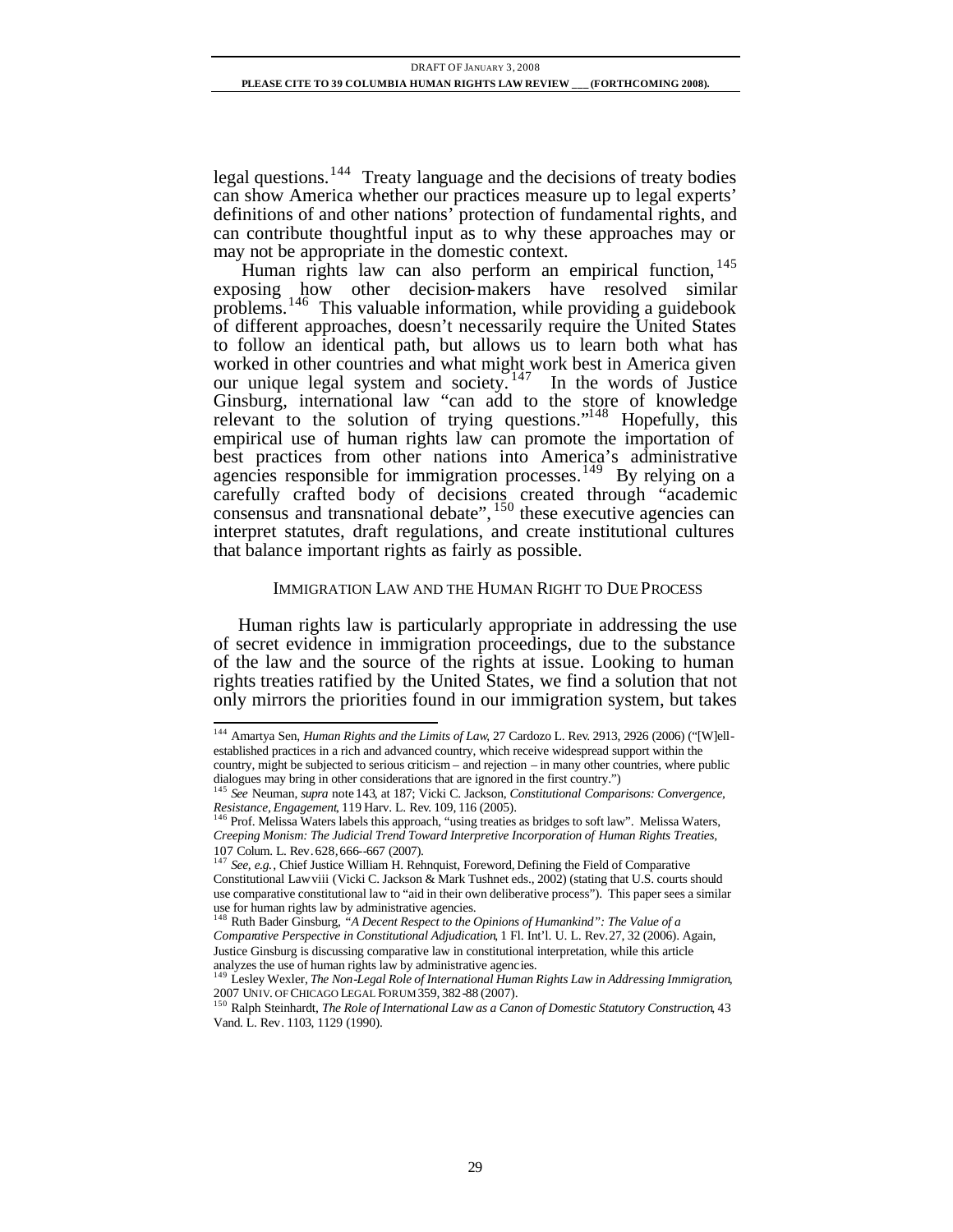seriously national security concerns. While critics of human rights treaties claim that they threaten American sovereignty, this case study illustrates the balanced nature of a human rights approach to the use of secret evidence in immigration proceedings.

# *The Aptness of Human Rights Law*

A human rights framework is particularly appropriate to examine the use of secret evidence in immigration proceedings, both because of the substance of the law at issue and because of the source of the rights concerned. Both the plenary power doctrine discussed above and the offered protections against persecution and torture discussed below are derived from international law. Moreover, the due process rights at issue are strongly rooted in American law, so much so that it is fair to say that the United States exported these norms of procedural fairness to other countries by introducing them into the human rights treaties discussed below.

Of all domestic legal fields, immigration law is perhaps the most suited to applications of international law. First, much of immigration law comes from international law. In particular, the plenary power doctrine that limits the rights of non-citizens is derived from international legal conceptions of sovereignty.<sup>151</sup> As David Cole argues, these deep roots in international law may make immigration law "particularly susceptible" to human rights restrictions on government power.<sup>152</sup> Second, immigration law is federal law, and this article discusses its application by administrative agencies that are part of the executive branch. As a result, concerns about federal lawmakers encroaching on state authorities and the judicial branch imposing on the foreign affairs power of the executive are not present here.<sup>153</sup>

The particular rights at issue here—to procedural due process, and specifically to confrontation—are American exports. As the champion of procedural due process rights during the drafting of these treaties, the United States led the rest of the world to include these important values in their own legal systems.<sup>154</sup> The right to

- *Constitutional Interpretation in the Early Immigration Power Cases,* 19 Geo. Immigr. L.J. 125, 131-41 (2004); Sarah H. Cleveland, *Powers Inherent in Sovereignty: Indians, Aliens, Territories, and the*
- *Nineteenth Century Origins of Plenary Power Over Foreign Affairs*, 81 Tex. L. Rev. 1, 83 (2002)

<sup>151</sup> *See* David Cole, *The Idea of Humanity: Human Rights and Immigrants' Rights*, 37 Colum. Hum. Rts. L. Rev. 627, 635-36 & n.29 (2006); *See also* Andrew B. Ayers, *International Law as a Tool of* 

<sup>(</sup>explaining that international law scholars generally viewed power to exclude aliens as deriving from principles of sovereignty and territoriality).

<sup>152</sup> Cole, *supra* note 151, at 636.

<sup>153</sup> *See* Judith Resnik, *Law's Migration: American Exceptionalism, Silent Dialogues, and Federalism's Multiple Ports of Entry*, 115 Yale L.J. 1564, 1621--23 (2006). <sup>154</sup> Nowak, *supra* note 22 at 236 ("During the drafting of Art. 14 [of the ICCPR], a fundamental role was

played by the US, in whose constitutional history central importance has been placed on substantive and procedural "due process of law.'")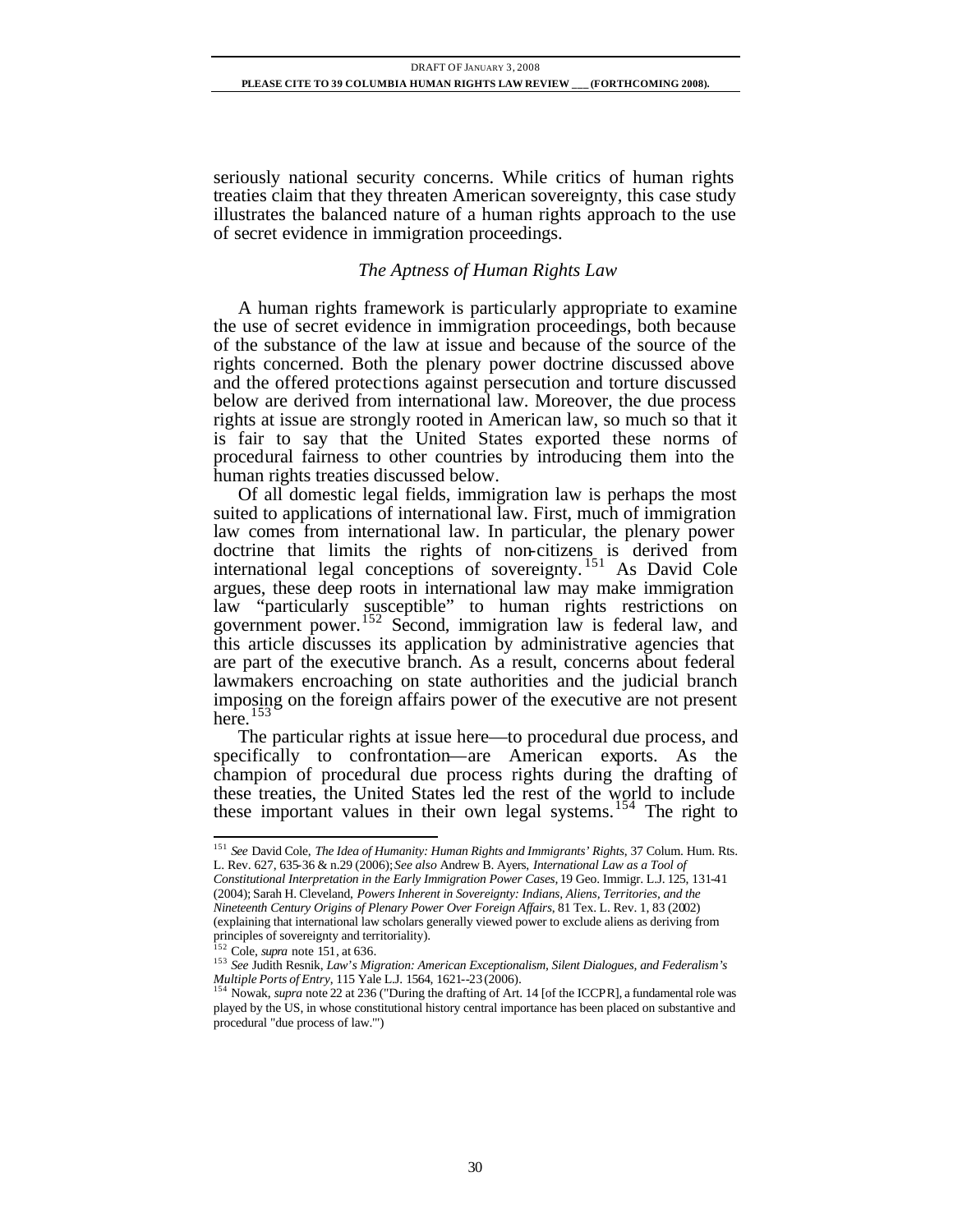confrontation remains fundamental to our adversarial system of justice, and is arguably more important here than in investigatorial common law systems. Given the strong roots of the principle of due process of law in our legal system, the United States should be at least as protective of these rights as the U.N. bodies and peer nations to which it promoted this concept.<sup>155</sup>

That said, even defenders of the value of international law in domestic decisions have criticized reliance on the ICCPR and decisions of the Human Rights Committee. Professor Melissa Waters claims that the International Covenant on Civil and Political Rights (ICCPR) might be deemed a "low value" treaty in the United States because of the number of reservations, understandings, and declarations (RUDs) made in ratifying that treaty.<sup>156</sup> While this may be a reason to place low value on the provisions modified by these RUDs, it should not minimize the power of sections of the treaty ratified without modification, particularly given the role of the United States in drafting these provisions. Professor Vicki Jackson has argued that decisions of the Human Rights Committee should be less persuasive than decisions of foreign courts because the Committee "is not a court . . . [and] does not have general governmental responsibilities comparable to sovereign nations."<sup>157</sup> The Committee is composed of legal experts from States Parties (past members from the United States include Prof. Louis Henkin and Prof. Ruth Wedgwood) and issues individual opinions in cases before it  $-$  so while not a court in name, it is arguably a judicial body. And while it is true that the Committee is not part of a national judiciary "subject to institutional reactions from other parts of the government," it has no police force to enforce its decisions, and therefore relies on the perception of its decisions as legitimate to ensure state enforcement. This dependence arguably imposes a level of "seriousness" on the Committee's decisions akin to that of a national court.

## *Sources of Human Rights Law*

Human rights law derives from four principal sources: treaties and conventions, customary international law, general principles of law, and judicial decisions and the teachings of highly qualified legal scholars.<sup>158</sup> This paper focuses on three treaties that the United States

<sup>155</sup> *See* O'Scannlain, supra note 21, at 1907 ("[J]udges may be able to glean valuable insights from the practice and precedent of foreign jurisdictions where American conditions are consistent with those prevalent in the rest of the world or where Congress has expressed a desire to bring the United States into alignment with the international community."). <sup>156</sup> Waters, *supra* note 146, at 703.

<sup>157</sup> Vicki C. Jackson, *Constitutional Law and Transnational Comparisons: The* Youngstown *Decision and American Exceptionalism*, 30 Harv. J.L. & Pub. Pol'y 191, 211–12 (2006).

<sup>&</sup>lt;sup>158</sup> Statute of the International Court of Justice, *opened for signature* June 26, 1945, art. 38(1), 59 Stat. 1031, T.S. No. 993 (entered into force Oct. 24, 1945).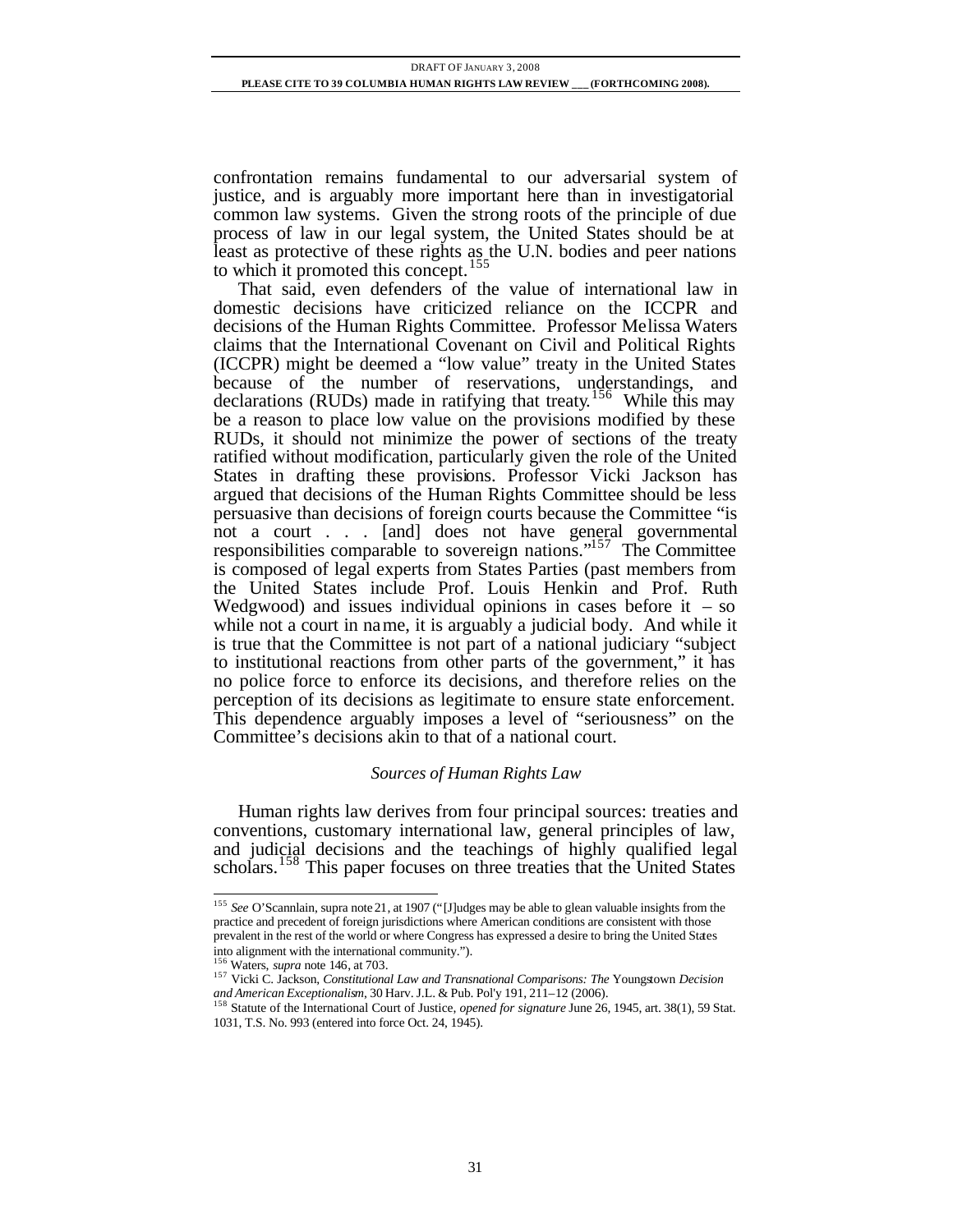has signed and ratified: the ICCPR, <sup>159</sup> the U.N. Convention Relating to the Status of Refugees and its accompanying Protocol Relating to the Status of Refugees (Refugee Convention),  $160$  and the U.N Convention Against Torture and Other Cruel, Inhuman, or Degrading Treatment (CAT).<sup>161</sup> While some understanding of the treaty provisions can be gleaned from the bare text, this is an exercise rather like relying on only the words of the Constitution to determine the scope and substance of that document. As a result, this paper looks to opinions of the U.N. Human Rights Committee, <sup>162</sup> the U.N. High

<sup>159</sup> International Covenant on Civil and Political Rights, *opened for signature* Dec. 16, 1966, S. Exec. Doc. E, 95-2 (1978), 999 U.N.T.S. 171 (entered into force Mar. 23, 1976) [hereinafter ICCPR]. The ICCPR is the main source of due process rights in international human rights law. With a few explicit exceptions, the ICCPR applies to "all individuals within [the] territory and subject to [the] jurisdiction" of the United States, regardless of the nationality or legal status of the individual. *Id.* art. 2(1). The exceptions are as follows: article 25 applies only to nationals; article 13 applies only to non-citizens; article 12(1) applies only to individuals lawfully present; article 24 applies only to children. In contrast to American jurisprudence that does not extend the full procedural due process protections of the Constitution to non-citizens at the border, the rights contained in the ICCPR extend to all human beings "within the power or effective control of [a] State party, even if not situated within the territory of the State party . . . . [T]he enjoyment of Covenant rights is not limited to citizens of States parties but must also be available to all individuals, regardless of nationality or statelessness, such as asylum-seekers, refugees, migrant workers and other persons, who may find themselves in the territory or subject to the jurisdiction of the State party." U.N. Hum. Rts. Comm., *General Comment No. 31: The Nature of the General Legal Obligation Imposed on States Parties to the Covenant*, ¶ 10, U.N. Doc. HRI/GEN/1/Rev.7, at 195 (May 12, 2004); *see also* U.N. Hum. Rts. Comm., *General Comment No. 15: The Position of Aliens Under the Covenant*, ¶ 2, U.N. Doc. HRI/GEN/1/Rev.7, at 140 (May 12, 2004) ("Aliens receive the benefit of the general requirement of non-discrimination in respect of the rights guaranteed in the Covenant."). Moreover, the ICCPR requires parties to provide an effective remedy for a violation of the rights contained therein, including judicial, administrative, or legislative determination of the treaty-based right to a remedy and official enforcement of such a remedy. ICCPR, supra, art. 2(3). The United States has contested the extraterritorial application of the ICCPR. *See* U.N. Hum. Rts. Comm., *Consideration of Reports Submitted by States Parties Under Article 40 of the Covenant: Third Periodic Reports of States Parties Due in 2003, United States of America*, at 109-111, U.N. Doc. CCPR/C/USA/3 (Nov. 28, 2005) (second and third periodic reports); U.N. Hum. Rts. Comm., *Consideration of Reports Submitted by States Parties Under Article 40 of the Covenant: Concluding Observations of the Human Rights Committee, United States of America*, ¶ 10, U.N. Doc. CCPR/C/USA/CO/3/Rev.1 (Dec. 18, 2006) (noting that the United States should acknowledge the applicability of the ICCPR to individuals under its jurisdiction and outside its territory). <sup>160</sup> U.N. Convention Relating to the Status of Refugees, *adopted* July 28, 1951, 189 U.N.T.S. 150 (entered into force Apr. 22, 1954); U.N. Protocol Relating to the Status of Refugees, *opened for signature* Jan. 31, 1967, 19 U.S.T. 6223, 606 U.N.T.S. 267 (entered into force Oct. 4, 1967; for the United States, Nov. 1, 1968) [hereinafter Refugee Convention]. While t he United States has not ratified the Refugee Convention, it acceded to the Refugee Protocol on November 1, 1968. *See*  http://www.unhcr.org/protect/PROTECTION/3b73b0d63.pdf. The Protocol incorporates Articles 2 through 34 of the Convention; as a result, the U.S. government has essentially signed on to the Refugee Convention. United Nations Protocol Relating to the Status of Refugees, Art. 1, para. 1 ("The States Parties to the present Protocol undertake to apply Articles 2 through 34 inclusive of the Convention to refugees hereinafter defined.").<br><sup>161</sup> U.N. Convention Against Torture and Other Cruel, Inhuman or Degrading Treatment or Punishment,

*opened for signature* Dec. 10, 1984, S. Treaty Doc. No. 100-20, 1465 U.N.T.S. 85 (entered into force June 26, 1987) [hereinafter Convention Against Torture or CAT].<br><sup>162</sup> The U.N. Human Rights Committee is a self-monitoring body set up by parties to the ICCPR to

monitor reports, which are submitted by parties on their compliance with the Covenant. ICCPR, supra note 159, arts. 28, 40. Note that the Human Rights Committee is a different entity from the often criticized Human Rights Commission, which was recently replaced by the Human Rights Council. The 1966 Optional Protocol to the International Covenant on Civ il and Political Rights, to which the United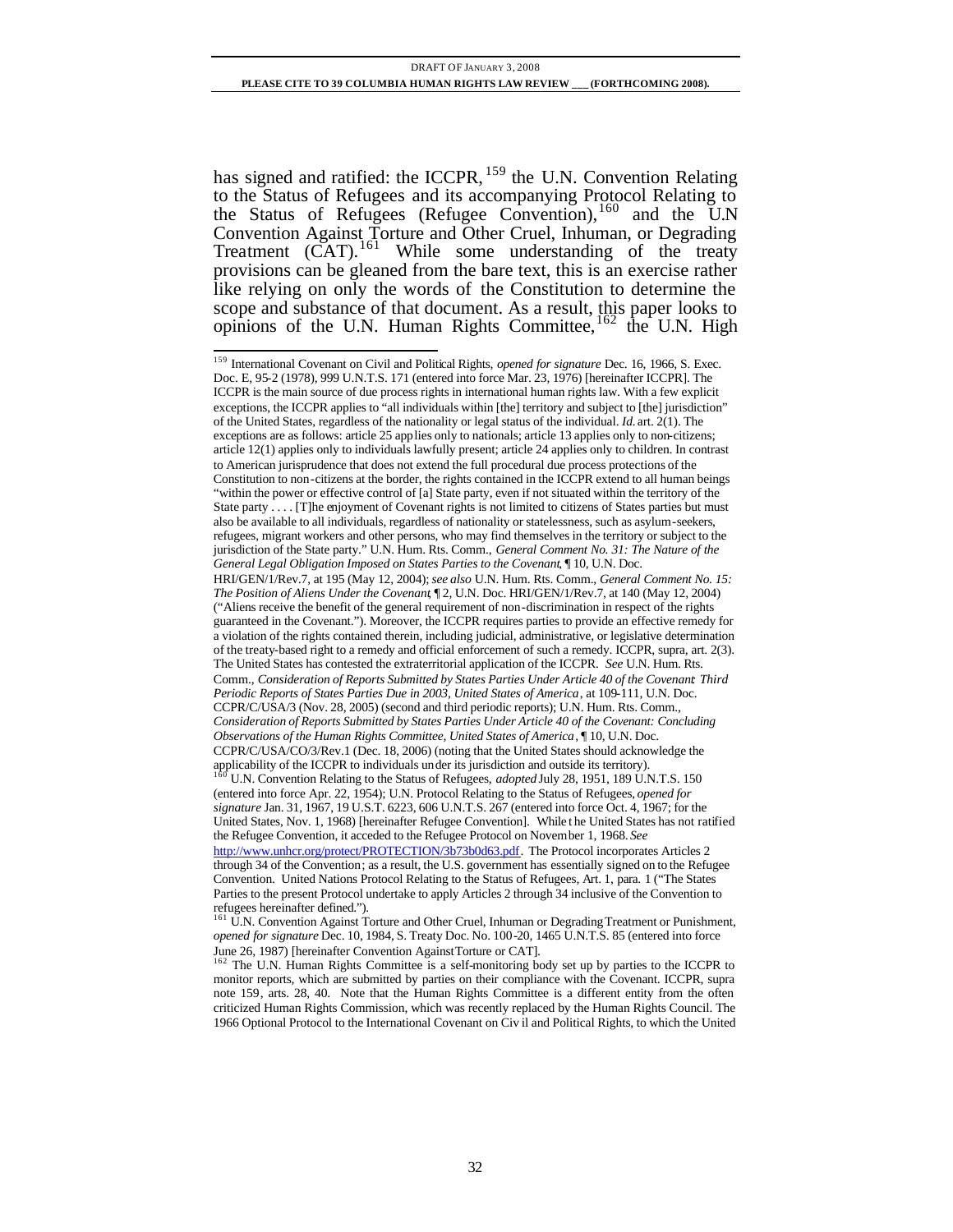Commissioner for Refugees, $163$  and the U.N. Committee Against Torture to assist in interpreting these treaties.<sup>164</sup> This paper also examines the *travaux préparatoires*, or drafting history of the ICCPR and the Refugee Convention, to confirm the meaning of the treaty language.<sup>165</sup> Finally, this paper relies on the writings of respected international law scholars who have analyzed these treaties and the opinions of the bodies charged with treaty interpretation.

An examination of treaties and their soft law interpretations on the use of secret evidence in immigration proceedings gives rise to three principles. Heightened procedural due process protections should apply to decisions to remove (a) non-citizens lawfully present, (b) non-citizens unlawfully present who have special claims to protection from torture or persecution, and (c) non-citizens unlawfully present with strong family ties. In the cases of noncitizens with lawful status, claims to asylum, or strong family ties, where the government shows that "compelling reasons of national security" require, the rights to submit reasons against expulsion and to review may be limited in a manner that specifically responds to the national security interest at stake. Other aspects of those rights and other due process protections still apply. In the case of non-citizens in

States is not a party, "recognizes the competence of the [Human Rights] Committee to receive and consider communications from individuals subject to its jurisdiction who claim to be victims of a violation by that State Party of any of the rights set forth in the Covenant." Optional Protocol to the International Covenant on Civil and Political Rights, *opened for signature* Dec. 16, 1966, art. 1, 999 U.N.T.S. 302, 302 (entered into force Mar. 23, 1976) [hereinafter ICCPR Optional Protocol]. While the United States therefore could not be charged by an individual with violations of the Covenant, the decisions of the Human Rights Committee provide guidance in interpreting and complying with the

treaty.<br><sup>163</sup> The Refugee Convention provides that parties will cooperate with the United Nations High Commissioner for Refugees (UNHCR), a body created by the United Nations General Assembly on December 14, 1950. Refugee Convention, art. 35(1), *available at* December 14, 1950. Refugee Convention, art. 35(1), *available at* http://www.unhcr.org/protect/PROTECTION/3b66c2aa10.pdf. The Executive Committee of the UNHCR, composed of 72 member nations, meets annually to advise on international protection issues. UNHCR, *Executive Committee of the High Commissioner's Programme (ExCom),* http://www.unhcr.org/excom.html (last visited Nov. 19, 2007). These bodies issue notes, guidelines, and conclusions that provide guidance in interpreting and upholding the Refugee Convention.

<sup>164</sup> The U.N. Committee Against Torture is a self-monitoring body set up by parties to the CAT to monitor reports by parties on their compliance with the Convention and investigate claims of systematic torture in the territory of a party. CAT, Arts. 17, 19, 20; United Nations Committee Against Torture, *General Comment No. 1: Implementation of article 3 of the Convention in the context of article 22 (Refoulement and communications)* ¶ 9, U.N. Doc. No. HRI/GEN/1/Rev.7 (1996). Article 22(1) of the CAT allows a party to declare that they "[R]ecognize the competence of the Committee [Against Torture] to receive and consider communications from or on behalf of individuals subject to its jurisdiction who claim to be victims of a violation by a State Party of the provisions of the Convention." The United States has not made such a declaration and therefore could not be charged by an individual with violations of the Covenant. However, the decisions of the Committee Against Torture provide guidance in interpreting and complying with the treaty.

<sup>165</sup> Vienna Convention on the Law of Treaties, *opened for signature* May 23, 1969, art. 32, 1155 U.N.T.S. 331, 340 (entered into force Jan. 27, 1980) (authorizing recourse to supplementary means of interpretation, including preparatory work of the treaty, in order to confirm the meaning of the treaty language). *Travaux preparatoires* are the "legislative history" of treaties, consisting of verbatim transcripts of the statements made by representatives of various nations during the drafting process.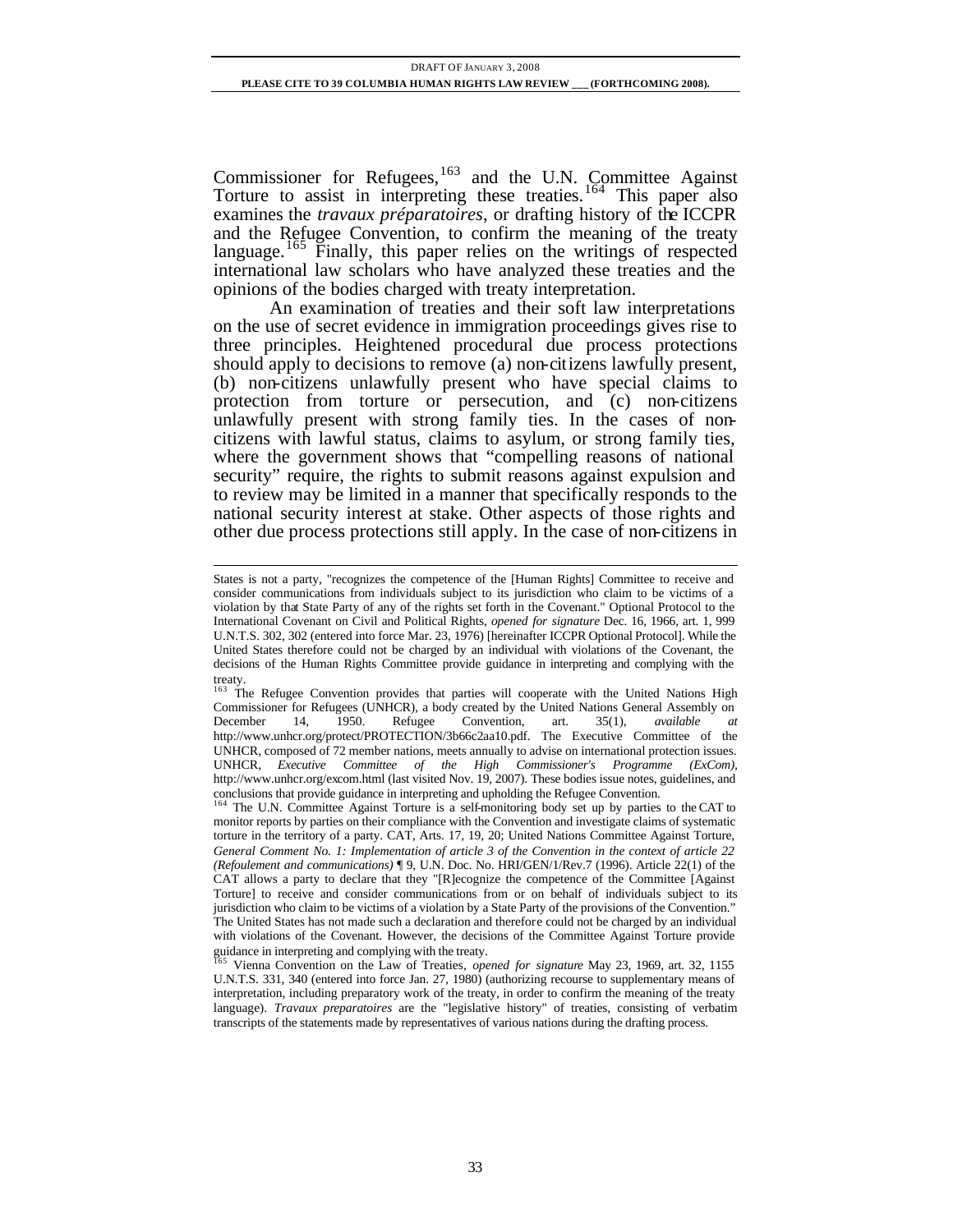danger of torture, procedural due process protections cannot be limited.

#### *What Human Rights Law Says*

#### Non-Citizens Lawfully Present

l

The ICCPR is the seminal treaty providing procedural due process rights in human rights law. Specifically, the ICCPR provides noncitizens lawfully in the territory of a state party a right to a removal decision " reached in accordance with law," <sup>166</sup> Non-citizens lawfully

<sup>&</sup>lt;sup>166</sup> ICCPR, *supra* note, 159, art. 13 ("An alien lawfully in the territory of a State Party to the present Covenant may be expelled therefore only in pursuance of a decision reached in accordance with law and shall, except where compelling reasons of national security otherwise require, be allowed to submit the reasons against his expulsion and to have his case reviewed by, and be represented for the purpose before, the competent authority or a person or persons especially designated by the competent authority."). A non-citizen is considered lawfully present when "she has entered the State of residence in accordance with its legal system . . . and/or is in possession of a valid residency permit (ex lege or by sovereign act in the form of a visa)." Nowak, *supra* note 22, at 224. *See also* U.N. Human Rights Comm., *General Comment No. 15: The position of aliens under the Covenant*, ¶ 9, U.N. Doc. CCPR General Comment No. 15 (April 11, 1986) (explaining that where the lawfulness of a non-citizen's status is in dispute, the due process protections of Article 13 must apply to the decision to deport), *reprinted in* U.N. Econ. & Soc. Council [ECOSOC], *Compilation of general comments and general recommendations adopted by Human Rights Treaty Bodies* 141, U.N. Doc. HRI/GEN/1/Rev.7 (May 12, 2004). The U.N. Human Rights Committee recently decided that Article 13's "in accordance with law" language incorporates Article 14's due process provisions, which include confrontation rights. U.N. Human Rights Comm., Ahani v. Canada, Communication No. 1051/2002, ¶ 10.9, U.N. Doc. CCPR/C/80/D/1051/2002 (June 15, 2004). Professor Ruth Wedgwood, of the United States, .was a Committee member at the time of the decision. *See* Meeting of State Parties, *Election, in accordance with articles 28 to 32 of the International Covenant on Civil and Political Rights, of nine Members of the Human Rights Committee to replace those whose terms are due to expire on 31 December 2002*, 31, U.N. Doc. CCPR/SP/58 (July 5, 2002). The Committee has also found that the concept of a fair hearing in Article 14(1), providing the right to a fair trial in the civil context, "should be interpreted as requiring a number of conditions, such as equality of arms, [and] respect for the principle of adversary proceedings…." U.N. Human Rights Comm. Morael v. France, Communication No. *207/1986*, ¶ 9.3, U.N. Doc. CCPR/C/36/D/207/1986 (July 28, 1989); E/CN.4/AC.1/SR.25 at 8, E/CN.4/AC.1/SR.32 at 10-11. The Committee has found that "equality of arms" includes the requirement that the inspection of records be dealt with in a manner equal for both parties. Nowak, *supra* note 22, at 246-47, 261; U.N. Human Rights Comm., Compass v. Jamaica, Communication No. 375/1989, ¶ 10.3, U.N. Doc. CCPR/C/49/D/375/1989 (March 11, 1993) (noting that Article 14(3)(e) "protects the equality of arms between the prosecution and the defense in the examination of witnesses."). The Committee, including Professor Louis Henkin of the United States, has found, in a civil suit where one party was allowed to submit a brief to which the opposing party was not allowed to respond, that Article 14(1) protects "the ability to contest all the argument and evidence adduced by the other party" U.N. Human Rights Comm., Äärelä v. Finland, Communication No. *779/1997*, ¶ 7.4, U.N. Doc. CCPR/C/73/D/779/1997 (Nov. 7, 2001). In addition, the Committee, also including Professor Henkin, has extended the right of "equality of arms" to administrative proceedings: in a proceeding to declare an individual disabled, where the claimant was not allowed to submit a psychological report refuting the conclusions of the psychological report of the opposing party, the Committee found a violation of Article 14(1) "[i]n the absence of the guarantee of equality of arms between the parties in the production of evidence for the purposes of the hearing." U.N. Human Rights Comm., Jansen-Gielen v. The Netherlands, Communication No. 846/1999, ¶ 8.2, U.N. Doc. CCPR/C/71/D/846/1999 (Apr. 3, 2001). The ICCPR *travaux preparatoires* reveal that although some states opposed including specific safeguards for expulsion, the majority believed that protection of the individual should be balanced against the state's interest. Article 13, as adopted, was accordingly based on the Refugee Convention's provision of adequate and specific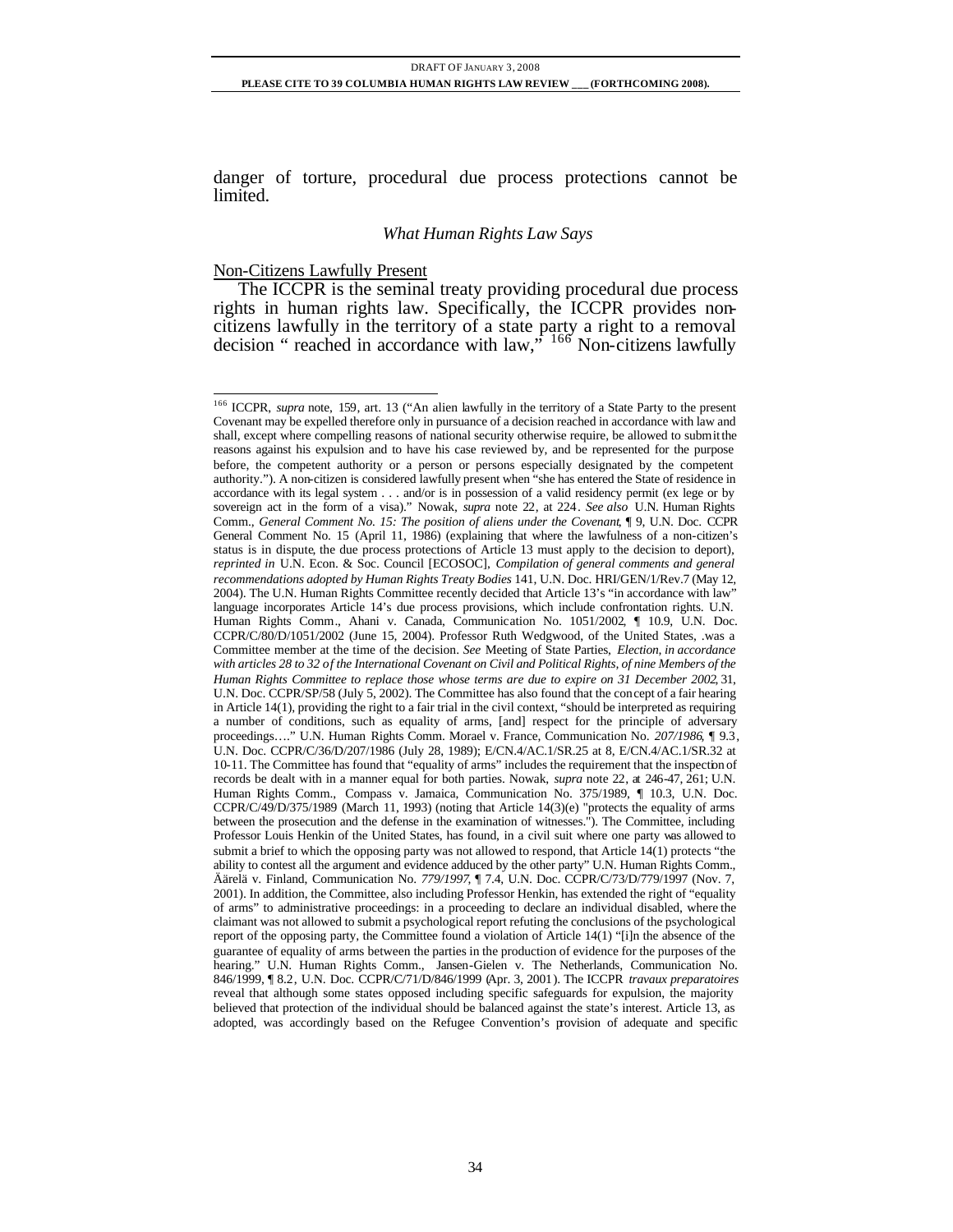present must be allowed to submit reasons against removal and to have their cases reviewed by the competent authority.  $167$  Notably, this treaty provision incorporates considerations of national security: the right to submit a response and to review do not attach "where compelling reasons of national security otherwise require."<sup>168</sup>

This basic treaty framework, as fleshed out by Human Rights Committee decisions, gives rise to two principles that thoughtfully balance due process rights and national security concerns in decisions to expel non-citizens lawfully present: (a) most non-citizens lawfully present must be allowed to see all of the evidence used against them in removal proceedings and (b) in order to withhold evidence against non-citizens lawfully present, the state must establish that "compelling reasons of national security" apply. In other words, the government must present a convincing case that it is necessary to withhold documentary evidence in order to protect lives, important sources, and/or intelligence gathering methods. Administrative agencies responsible for enforcing the immigration laws should incorporate these principles.

## Non-Citizens Seeking Protection from Persecution

The Refugee Convention provides a balanced approach to the due process rights of asylum seekers facing terrorism charges in immigration proceedings.<sup>169</sup> In a nutshell, the Refugee Convention prohibits member states from returning a refugee—a non-citizen who has a well-founded fear of persecution based on her race, religion, nationality, political opinion, or membership in a particular social group—to the country in which she fears persecution. <sup>170</sup> This obligation, known as the principle of *non-refoulement*, is a universally accepted and binding international law norm.<sup>171</sup> Where

l

as hereinafter defined.") <sup>170</sup> Refugee Convention, *supra* note 160, art. 33(1). The Convention also provides numerous substantive rights to refugees.

171 *Id.* For further discussion of the basis for the principle of *non-refoulement* in treaty law and customary international law, *see* Guy S. Goodwin-Gill, The Refugee in International Law 124-37 (1996). High standards of procedural fairness should apply to asylum determinations because of the universal and fundamental nature of the *non-refoulement* principle and the serious consequences of returning an asylum seeker to a country in which she fears persecution. Sir Elihu Lauterpacht & Daniel Bethlehem, *The Scope and Content of the Principle of Non-Refoulement: Opinion*, *in* Refugee Protection

safegauards for expulsion actions. Mark J. Bossuyt, Guide to the "Travaux Preparatoires" of the International Covenant on Civil and Political Rights 269 (1987) (citing E/CN.4/SR.316 at 6, 8)  $<sup>7</sup>$  ICCPR, *supra* note 159, art. 13.</sup>

<sup>168</sup> *Id.*

<sup>&</sup>lt;sup>169</sup> Although the United States has yet to sign and ratify the Refugee Convention, it acceded to the Refugee Protocol on November 1, 1968. UNHCR, *UNHCR Global Report 2003*, 487 (2003), *available at* http://www.unhcr.org/publ/PUBL/40c6d7680.pdf. Accession refers to the formal acceptance of treaty provisions by a state that failed to sign the treaty when it was open to signat ure; it may occur before or after entry into force, Ian Brownlie, Principles of Public International Law 604-05 (3d. ed. 1979). The Protocol incorporates Articles 2 through 34 of the Convention, so in essence, the U.S. government has joined the Refugee Convention as well. Refugee Protocol, *supra* note 148, art 1., ¶ 1 ("The States Parties to the present Protocol undertake to apply articles 2 through 34 inclusive of the Convention to refugees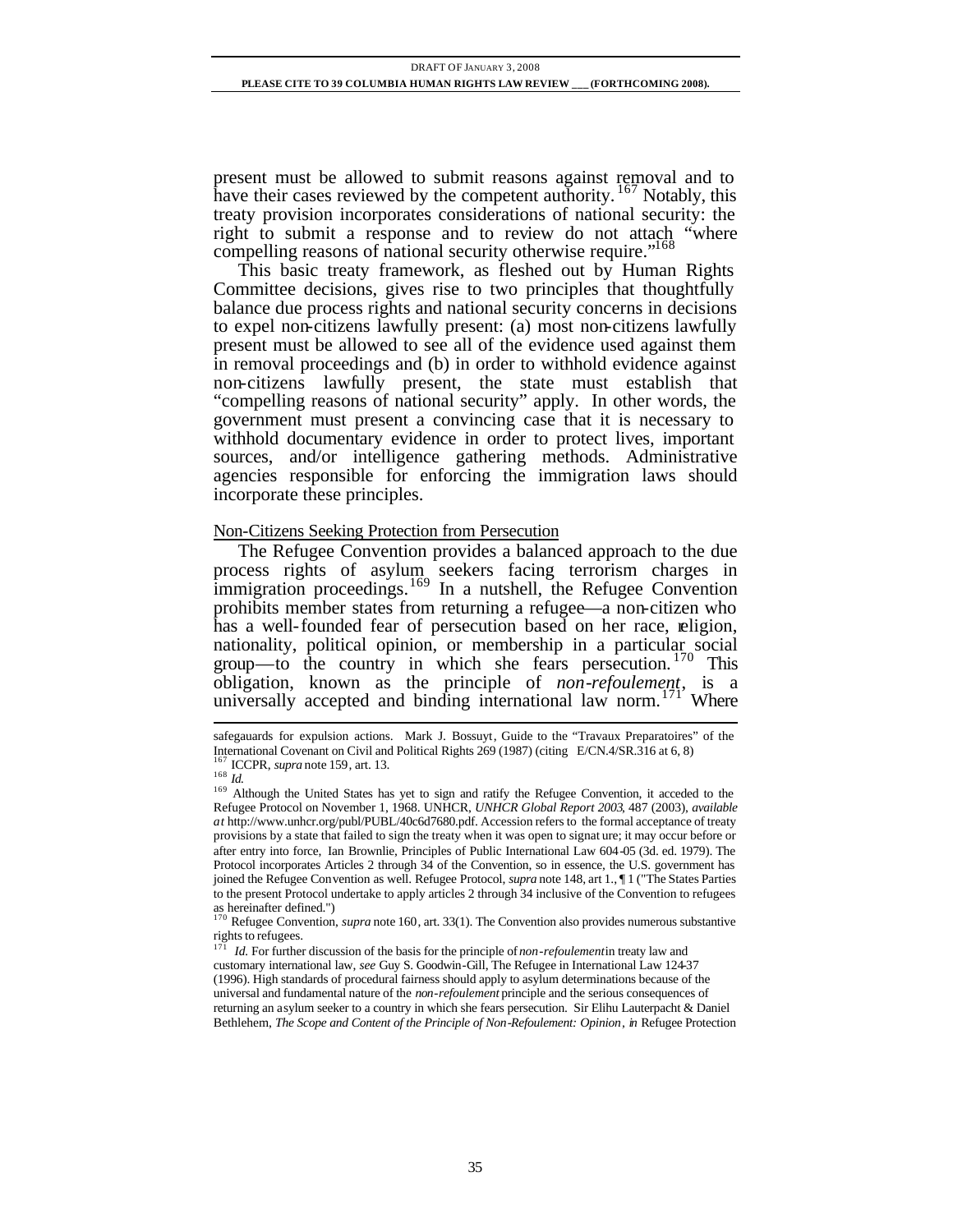the asylum seeker's presence implicates national security concerns, the Convention provides two exceptions to this protection principle: one for non-citizens whom are suspected of having committed various enumerated crimes (the exclusion clauses)<sup>172</sup> and another for those who are suspected of being a current or future threat to national security (the expulsion clauses).  $\frac{173}{6}$ 

In the early 1950's, the drafters of the Convention were concerned about dangers posed by spies or subversive agents of foreign governments who would "engage in activities on behalf of a foreign Power against the country of their asylum.  $\cdot$ <sup>174</sup> These agents posed threats parallel to those posed by terrorists, including violence against American citizens both within U.S. territory and abroad and theft of information about the United States' efforts to protect its citizens and retaliate against enemy agents and states. It was against this backdrop that the drafters of the Convention balanced the rights of refugees with the national security interests of States Parties.

The Refugee Convention's exclusion and expulsion clauses protect these national security interests.<sup>175</sup> Article  $1(F)$  enumerates

in International Law: UNHCR's Global Consultations on International Protection 87, 133-34 (Erika Feller et al. eds., 2003) (describing limitations on the interpretation and application ofArticle 33 national security and public safety exceptions and emphasizing the "humanitarian character of *non-refoulement*"). *available at*http://www.unhcr.org/publ/PUBL/419c75ce4.pdf; UNHCR Executive Comm.*, The Problem of Manifestly Unfounded or Abusive Applications for Refugee Status or Asylum*, ¶(e), U.N. Doc. 12A(A/38/12/Add.1) (Oct. 20, 1983) (recognizing "the grave consequences of an erroneous determination for the applicant and the resulting need for such a decision to be accompanied by appropriate procedural guarantees").

<sup>172</sup> Refugee Convention, *supra* note 160, art. 1(F)("The provisions of this Convention shall not apply apply to any person with respect to whom there are serious reasons for considering that (a) He has committed a crime against peace, a war crime, or a crime against humanity, as defined in the international instruments drawn up to make provision in respect of such crimes;(b) He has committed a serious non-political crime outside the country of refuge prior to his admission to that country as a refugee; (c) He has been guilty of acts contrary to the purposes and principles of the United Nations.").

<sup>&</sup>lt;sup>173</sup> *Id.*, art. 32(1) ("The Contracting States shall not expel a refugee lawfully in their territory save on grounds of national security or public order."). Prior to assessing the actual t hreat posed by the asylumseeker, authorities should conduct a full and fair individual review of the asylum-seeker's claim. UNHCR, *Handbook on Procedures and Criteria for Determining Refugee Status under the 1951 Convention and the 1967 Protocol relating to the Status of Refugees*, ¶ 176, U.N. Doc. HCR/IP/4/Eng/Rev.1 (Jan. 1992) (hereinafter "UNHCR Handbook"); U.N. Special Rapporteur of the Commission on Human Rights, *Report of the Special Rapporteur of the Commission on Human Rights on the question of torture and other cruel, inhuman or degrading treatment or punishment*, 130, U.N. Doc.  $A/57/173$  (July 2, 2002).

<sup>174</sup> The Refugee Convention, 1951: The Travaux Preparatoires Analysed With a Commentary By Dr. Paul Weis, at 330 (Weis ed. 1995).

<sup>&</sup>lt;sup>175</sup> The UNHCR states that a decision-maker first provide a full hearing on the merits of the asylum claim and a decision on whether the applicant merits asylum before examining the government's allegations of past criminal acts or an ongoing national security risk. United Nations High Commissioner for Refugees, *Handbook on Procedures and Criteria for Determining Refugee Status under the 1951 Convention and the 1967 Protocol relating to the Status of Refugees*, at ¶ 176, U.N. Doc. No. HCR/IP/4/Eng/Rev.1 (Jan. 1992) (hereinafter "UNHCR Handbook"); Theo van Boven, United Nations Special Rapporteur of the Commission on Human Rights, *Report on the question of torture and other cruel, inhuman or degrading treatment or punishment*, at ¶ 30, U.N. Doc. No. A/57/173 (July 2, 2002) (hereinafter "Special Rapporteur's Torture Report"). Because *non-refoulement* is a binding obligation on parties to the Refugee Protocol, and because a mistake in determining asylum status or exclusion would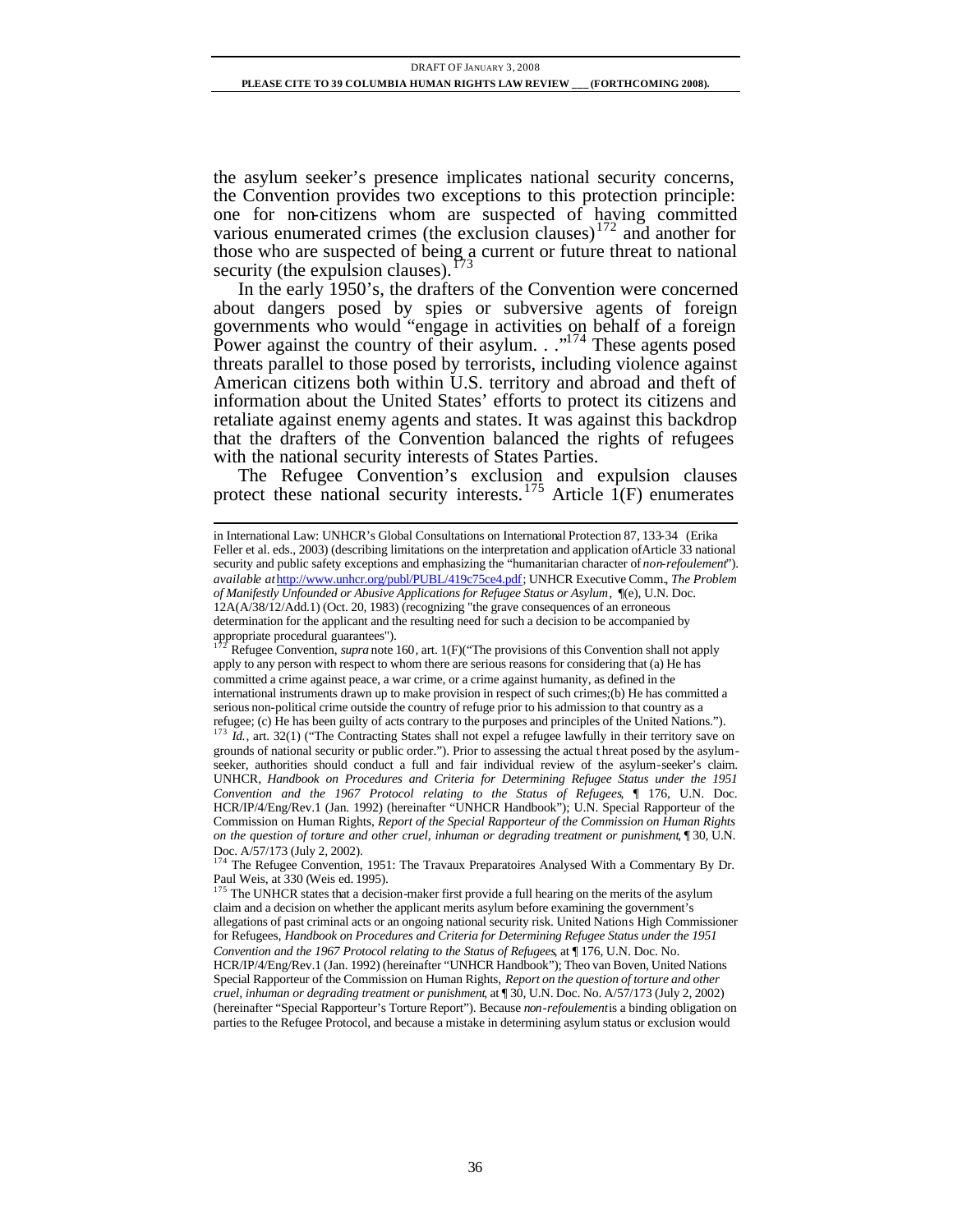several grounds for exclusion from refugee status, including the commission of serious non-political crimes outside the country of refuge.<sup>176</sup> This provision would likely apply to an asylum seeker who had engaged in terrorist activity in the past.<sup>177</sup> UNHCR states that the government may not keep secret the substance of evidence used to exclude a non-citizen from refugee status, but should protect its security interests through procedural safeguards such as protective orders.<sup>178</sup>

The expulsion clauses, Articles 32 and 33(2), provide that a refugee who poses a current or future risk to national security may be expelled where there are "reasonable grounds" for regarding him as such a threat.<sup>179</sup> This expulsion decision must be made "in accordance" with due process of law." $180$  In most cases, the specific rights to

l

Refugee Convention Art. 32(1) & (2); 33(2). Article 32 allows expulsion of a refugee lawfully present on grounds of national security, and Article 33 allows a State Party to deny protection against refoulement (return to the country in which she fears persecution) to a refugee whom it has "reasonable grounds" to regard as a danger to the national security of that state. Refugee Convention Art. 33(2) ("The benefit of the present provision may not, however, be claimed by a refugee whom there are reasonable grounds for regarding as a danger to the security of the country in which he is, or who, having been convicted by a final judgment of a particularly serious crime, constitutes a danger to the community of that country.") *See also* The Refugee Convention, 1951: The Travaux Preparatoires Analysed With a Commentary By Dr. Paul Weis, *supra* note 174 at 328, 330 (explanation of Article 33(2) by Swedish representative to the 1951 United Nations Conference on the Status of Refugees and Stateless Persons, who introduced this language into the Convention). *See* UNHCR Background Note, *supra* note 175 at ¶ 10 15 In'l J. Refugee L. No. 3 502, 505 (2003) (noting that Article 33(2) is "a measure of last resort, taking precedence over and above criminal law sanctions and justified by the exceptional threat posed by the individual—a threat such that it can only be countered by removing the person from the country of  $\frac{180 \text{ m}}{180 \text{ m}}$ .

Refugee Convention Art. 32(2) ("The expulsion of [a refugee lawfully in the territory on grounds of national security] shall be only in pursuance of a decision reached in accordance with due process of law. Except where compelling reasons of national security otherwise require, the refugee shall be allowed to submit evidence to clear himself, and to appeal to and be represented for the purpose before competent authority or a person or persons specially designated by the competent authority.") There is no case law interpreting the meaning of "due process of law". Dr. Paul Weis notes that the term, which comes from the U.S. Constitution, includes a "decision reached in accordance with a procedure established by law, and containing the safeguards which the law provides for the class of cases in

pose a serious risk to human life and liberty, the UNHCR states that it is not appropriate to apply summary expulsion procedures to asylum seekers suspected of terrorist activity. United Nations High Commissioner for Refugees, *Background Note on the Application of the Exclusion Clauses: Article 1F of the 1951 Convention Relating to the Status of Refugees*, at ¶ 99 (Sept. 4, 2003), reprinted at 15 Int'l J. Refugee L. No. 3 502, 543 (2003) (hereinafter "UNHCR Background Note") (noting that applicability of exclusion clauses should not be examined in accelerated procedures).

<sup>&</sup>lt;sup>176</sup> The exclusion clauses mandate that the Convention's protections cannot apply to individuals who committed an international crime such as a war crime or a crime against humanity, a serious nonpolitical crime outside the country of refuge, or acts contrary to the purposes and principles of the United Nations. Refugee Convention Art. 1(F). The exclusion clauses do not apply to current or future threats to national security.

<sup>177</sup> "Exclusion should not be based on evidence that the individual concerned does not have the opportunity to challenge, as this offends principles of fairness or natural justice." UNHCR Background Note, *supra* note 175 at ¶ 112, 15 In'l J. Refugee L. No. 3 502, 543 (2003).

<sup>&</sup>lt;sup>178</sup> UNHCR provides an example: the court could create an order that dictates that only the "general content" of the information can be provided to the asylum seeker. UNHCR Background Note, *supra* note 175at ¶ 113; United Nations High Commissioner for Refugees, *Guidelines on International Protection: Application of the Exclusion Clauses: Article 1F of the 1951 Convention relating to the Status of Refugees*, at ¶ 36, U.N. Doc. No. HCR/GIP/03/05 (Sept. 4, 2003).<br><sup>179</sup> Pofices et ®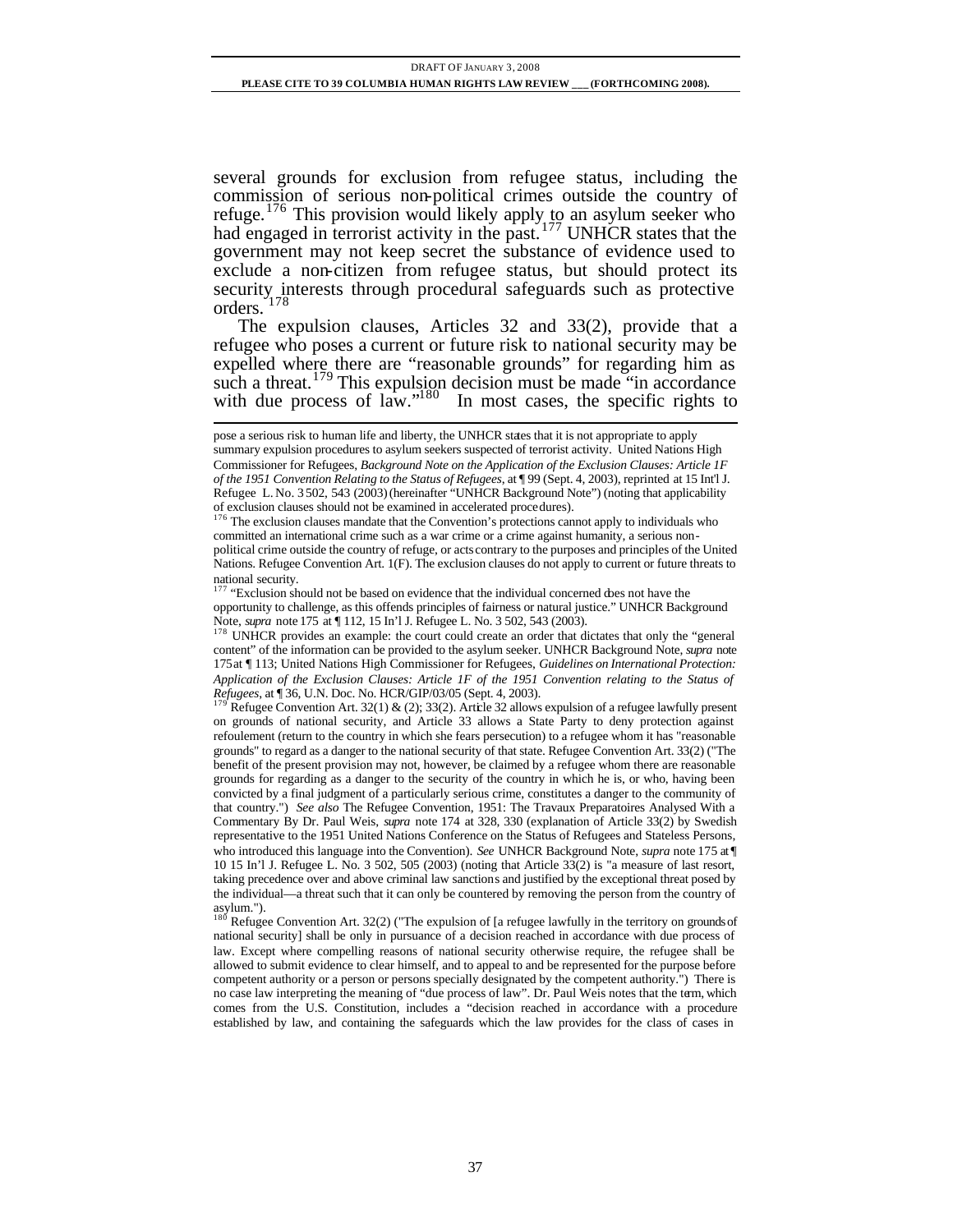submit evidence to rebut the charges against one, and to appeal to and have representation before a competent authority, apply. <sup>181</sup> However, where the state establishes that "compelling reasons of national security" require a specific abrogation of these rights, these two specific due process protections may be limited.<sup>182</sup>

While a refugee facing expulsion is looking for another country to accept him, for which he is allowed a "reasonable period" of time, the state may apply "such internal measures as [it deems] necessary" to protect its national security interests.<sup>183</sup> It is important to note that this individual is still a refugee—the expulsion clauses maintain refugee status while permitting deportation—so she should not be returned to the country in which she fears persecution.<sup>184</sup>

In asylum cases, the Refugee Convention and the UNHCR's interpretation of it provide a balanced approach to protecting asylum seekers' procedural due process rights and national security. The Convention supports security interests with measures to remove asylum seekers who have committed acts of terrorism or pose a present or future threat to national security, while ensuring the protection of these asylum seekers' rights to a fair determination of their refugee case through procedural safeguards.<sup>185</sup> The UNHCR interprets the Convention to protect the rights of refugees by placing the burden on the state to establish the need to use secret evidence, and ensuring that the asylum seeker is always privy to the general substance of the allegations included in such evidence. The UNHCR's interpretation also promotes the state's interests by allowing, in the exceptional cases in which it can make a showing of

Refugee Convention Art. 32(2).

l

Refugee Convention Art. 32(3).

Refugee Convention, Arts.  $32(2),(3), 33(2)$ .

question, in particular equality before the law and t he right to a fair hearing." The Refugee Convention, 1951: The Travaux Preparatoires Analysed With a Commentary By Dr. Paul Weis , *supra* note 174 at 322. Prof. Guy Goodwin-Gill suggests that minimum due process requirements in the expulsion context arguably include the right to be informed of the case against one, the right to submit evidence to rebut that case, and the right to a reasoned decision. Goodwin-Gill, *supra* note 171 at 306-07

<sup>&</sup>lt;sup>182</sup> Refugee Convention Art. 32(2). There is no case law interpreting the meaning of "compelling reasons" of national security." It is apparent from the plain text of Article 32(2) only that the standard for "compelling reasons of national security" does not encompass all refugees who pose a risk to national security. Moreover, Dr. Weis finds that the "compelling reasons of national security" exception may be invoked "when it is not in the public interest that the reasons for the decisions should be divulged, for example, in espionage cases." The Refugee Convention, 1951: The Travaux Preparatoires Analysed With a Commentary By Dr. Paul Weis, *supra* note 174 at 322.

<sup>&</sup>lt;sup>184</sup> This stat us entitles her to the protection of the United Nations High Commissioner for Refugees, as well as the opportunity to look for a country other than her country of origin (because she fears persecution in her home country) to accept her. In contrast, non-citizens who are excluded from refugee status under Article 1(F) can be returned to their country of origin. Moreover, the text of the Convention provides that protection against *refoulement* may be denied only to refugees about whom there are reasonable gr ounds for believing that they pose a danger to the security of the country in which they reside; refugees who pose a danger to national security more generally may be expelled, but may not be returned to the country in which they fear persecution. Refugee Convention Art.  $32(1) \& (2)$ ;  $33(2)$ ; The Refugee Convention, 1951: The Travaux Preparatoires Analysed With a Commentary By Dr. Paul Weis, *supra* note 174 at 342; Lauterpacht and Bethlehem, *supra* note 171 at 129.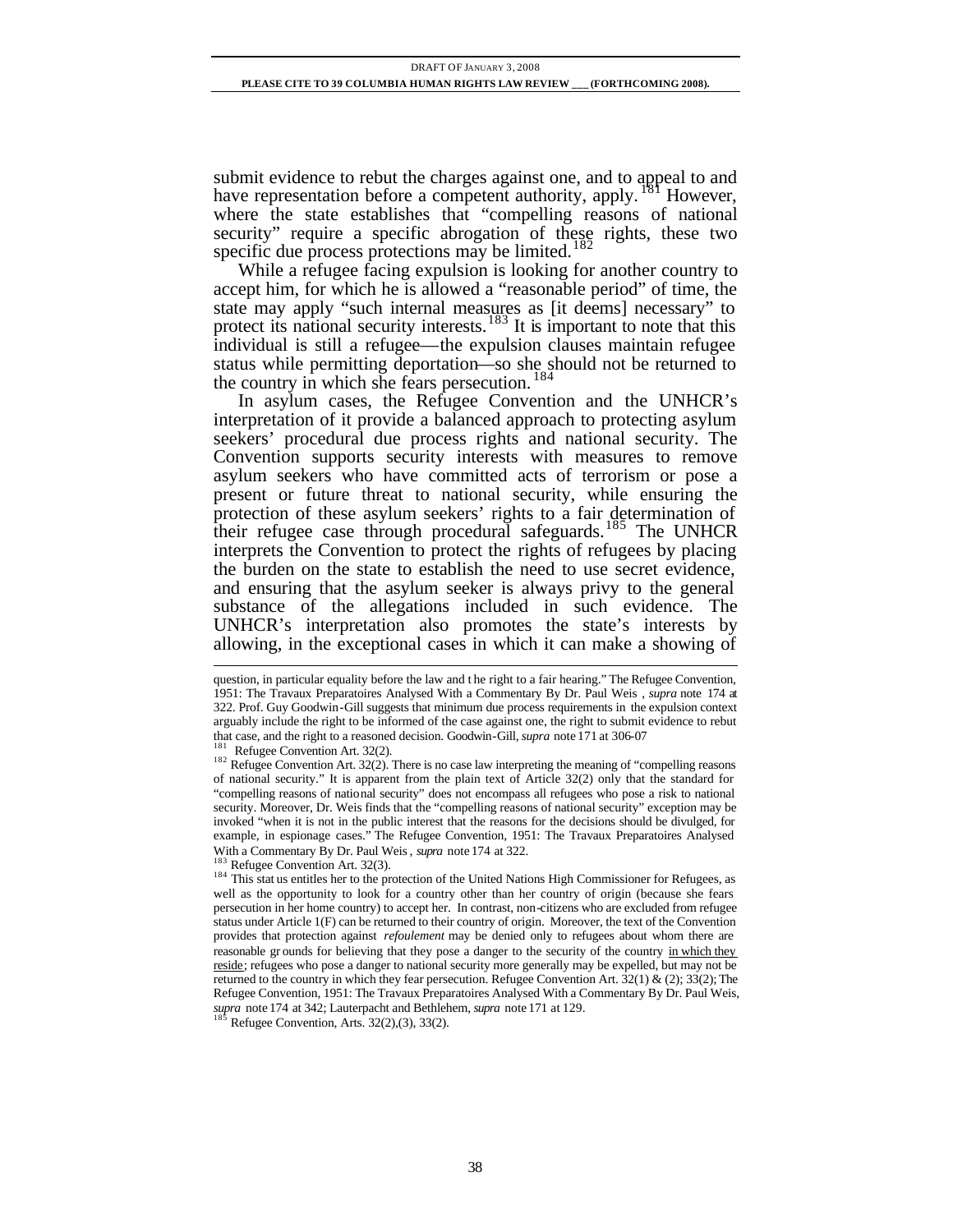necessity, for the withholding of the identity of a witness, and by recommending the use of safeguards, such as protective orders, to protect this information.<sup>186</sup>

# Non-Citizens Seeking Protection Against Torture

International law contains a universal prohibition on torture that cannot be derogated. This obligation derives from international treaties such as the Convention Against Torture and the ICCPR, <sup>187</sup> as well as regional treaties such as the African Charter on Human and Peoples' Rights, the American Convention on Human Rights, and the European Convention on Human Rights.<sup>188</sup> While these treaties permit derogations from some of their provisions, they mandate explicitly that governments cannot derogate from the clauses proscribing torture.<sup>189</sup> In addition to this powerful treaty-based obligation, the absolute ban on torture has become a *jus cogens* norm of customary international law that imposes obligations *erga omnes*. 190

CAT's categorical, treaty-based prohibition on torture includes a specific and non-derogable duty not to return an individual, whether he is a citizen or a non-citizen, to a country "where there are substantial grounds for believing that he would be in danger of being subjected to torture." $191$  In addition, the more general prohibition on torture found in international and regional human rights instruments has been interpreted to include a ban on deportation to a state in

l <sup>186</sup> Refugee Convention, Art. 32(2); Lauterpacht and Bethlehem, *supra* note 171 at 134; UNHCR Background Note, *supra* note 176 at  $\P$  112-13, 15 In'l J. Refugee L. No. 3 502, 543 (2003).

<sup>187</sup> CAT, *supra* note 161, arts. 2-4; ICCPR, *supra* note 159, art. 7.

<sup>188</sup> African Charter on Human and Peoples' Rights, *adopted* June 27, 1981, art. 5, 1520 U.N.T.S. 217, 247 (entered into force Oct. 21, 1986); Organization of American States, American Convention on Human Rights, *opened for signature* Nov. 22, 1969, art. 5(2), O.A.S.T.S. No. 36, 1144 U.N.T.S. 143, 146 (entered into force July 18, 1978) [herein after American Convention]; Council of Europe, Convention for the Protection of Human Rights and Fundamental Freedoms, *opened for signature* Nov. 4, 1950, art. 3, Europ. T.S. No. 5, 213 U.N.T.S. 221, 224 (entered into force Sept. 3, 1953) [hereinafter European Convention]; *see also* Soering v. United Kingdom, A161 Eur. Ct. H.R. 1, ¶ 88, at 34 (1989) ("Article 3 . . . makes no provision for exceptions and no derogation from it is permissible . . . in time of war or other national emergency. This absolute prohibition of torture and of inhuman or degrading treatment or punishment under the terms of the Convention shows that Article 3 enshrines one of the fundamental values of the democratic societies making up the Council of Europe. It is . . . generally recognised as an internationally accepted standard.")<br><sup>189</sup> ICCPR, *supra* note 159, art. 4(2) ("No derogation from articles . . . 7 . . . may be made . . . ."); CAT,

*supra* note 161, art. 2(2) ("No exceptional circumstances whatsoever, whether a state of war or a threat of war, internal political in stability [sic] or any other public emergency, may be invoked as a justification of torture."); American Convention, *supra* note 188, art. 27(2) (prohibiting suspension of Article 5); European Convention, *supra* note 188, art. 15(2) ("No derogation . . . from Article 3 . . . shall be made . . . ."). *See also* U.N. Hum. Rts. Comm., *General Comment No. 29: Article 4: Derogations During a State of Emergency*, ¶ 7, U.N. Doc. HRI/GEN/1/Rev.7, at 184 (May 12, 2004) [hereinafter *General Comment 29*] (describing the prohibition on torture in the ICCPR as non-derogable).

<sup>190</sup> *See* Prosecutor v. Furun dzija, Judgement, IT-95-17/1-T, ¶¶ 143-54, (ICTY Trial Chamber 1998); General Comment No. 29, *supra* note 189, at  $\P$  11 (noting "the peremptory nature" of article 7 of the ICCPR). <sup>191</sup> CAT, *supra* note 161, art. 3(1).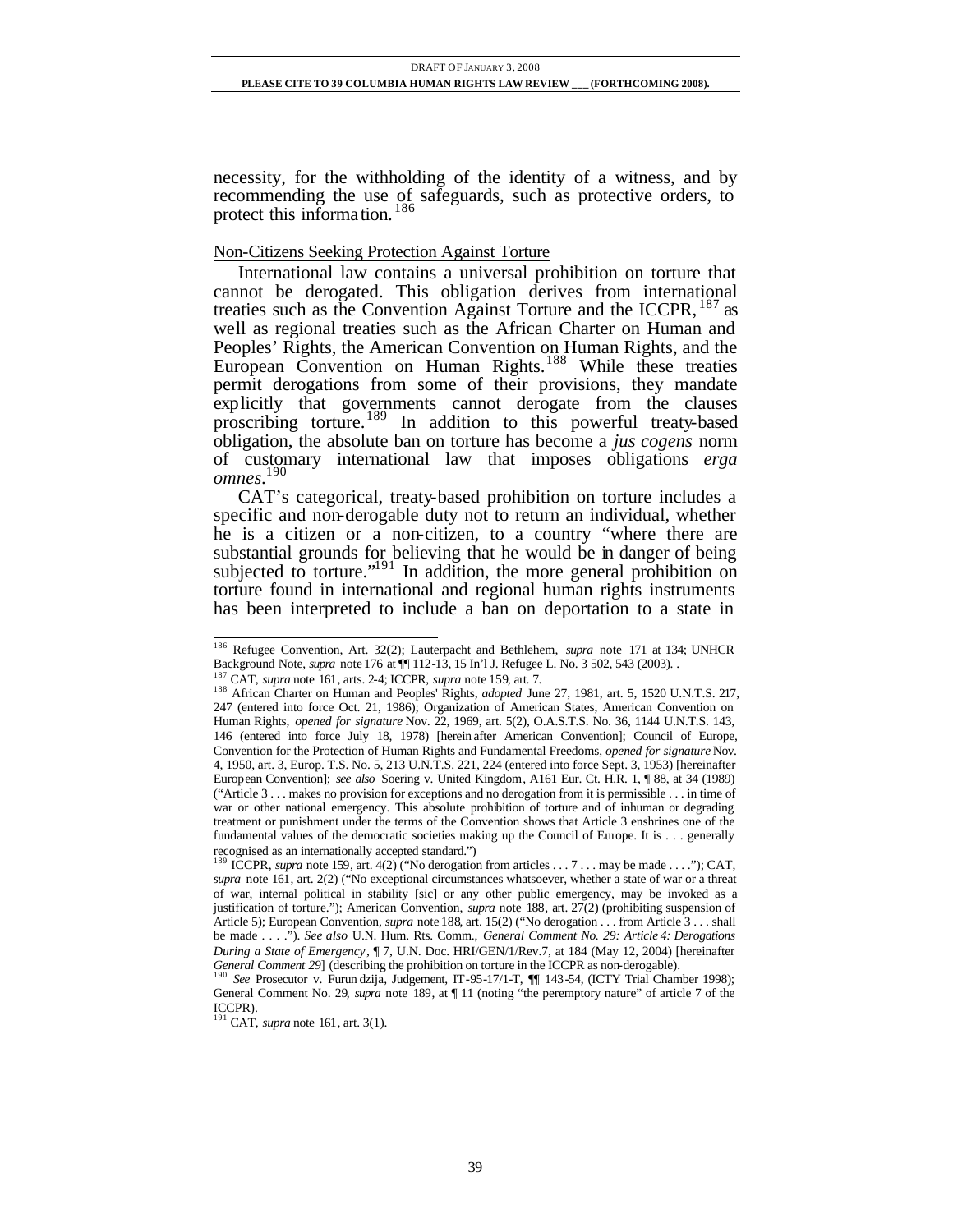which there are substantial grounds for believing that a non-citizen would be at risk of torture.<sup>192</sup> The scope of the prohibition on torture covers all persons at risk of torture, and thus protects all non-citizens, whether or not they hold lawful status in the United States.<sup>193</sup>

The peremptory norm prohibiting torture requires enhanced procedural due process protections in removal proceedings for noncitizens accused of terrorist activity. Simply put, claims for protection from torture should be examined independently of any secret evidence to ensure compliance with CAT. The Committee Against Torture has repeatedly decided that alleged and even admitted members of terrorist organizations cannot be returned to the country in which they fear torture.<sup>194</sup> As a result, there is no need to use secret evidence to show that a CAT claimant is a threat to national security because even if he is found to pose such a threat, he cannot be sent to torture.<sup>195</sup>

As the Human Rights Committee has noted, "[W]here one of the highest values protected by the Covenant, namely the right to be free from torture, is at stake, the closest scrutiny should be applied to the fairness of the procedure applied to determine whether an individual is at a substantial risk of torture."<sup>196</sup> The peremptory nature of the

<sup>192</sup> *See, e.g*,*.* U.N. Hum. Rts. Comm., *General Comment No. 31: The Nature of the General Legal Obligation Imposed on States Parties to the Covenant*, ¶ 12, U.N. Doc. HRI/GEN/1/Rev.7, at 192 (May 12, 2004) (noting that ICCPR article 2, requiring states to ensure Covenant rights for all persons in their territory and under their control, "entails an obligation not to extradite, deport, expel or otherwise remove a person from their territory, where there are substantial grounds for believing that there is a real risk of irreparable harm, such as that contemplated by [article 7 of the ICCPR] . . . ."); U.N. Hum. Rts. Comm., *General Comment No. 20: Article 7 (Prohibition of Torture, or Other Cruel, Inhuman or Degrading Treatment or Punishment)*, ¶ 9, U.N. Doc. HRI/GEN/1/Rev.7, at 150 (May 12, 2004) ("In view of the Committee, States parties must not expose individuals to the danger of torture or cruel, inhuman or degrading treatment or punishment upon return to another country by way of their extradition, expulsion or refoulement.").

<sup>193</sup> CAT, *supra* note 161, art. 3(1).

<sup>&</sup>lt;sup>194</sup> The Committee has found violations of article 3 (prohibiting deportation to torture) against Sweden for return of a suspected member of a terrorist organization to Egypt, U.N. Comm. Against Torture, Agiza v. Sweden, ¶ 13.4, U.N. Doc. CAT/C/34/D/233/2003 (May 20, 2005) [hereinafter *Agiza*] (finding a breach of article 3 because claimant was at real risk of torture in Egypt), against France for return of an individual convicted for links to ETA in Spain, U.N. Comm. Against Torture, Arana v. France, ¶¶ 11.4- 11.5, 12, U.N. Doc. CAT/C/23/D/63/1997 (June 5, 2000) [hereinafter *Arana*] (finding a violation of Article 3 because of risk of torture and failure to respect due process rights during deportation), and against Sweden for return of a member of Sendero Luminoso to Peru, U.N. Comm. Against Torture, Tapia Paez v. Sweden, ¶¶ 14.3, 14.5, U.N. Doc. CAT/C/18/D/39/1996 (Apr. 28, 1997) [hereinafter *Tapia Paez*] ("The nature of the activities in which the person concerned engaged cannot be a material consideration when making a determination under article 3 of the Convention."). In each of these cases, the central question was how the country of origin's government treated suspected members of the terrorist organizations to which these individuals allegedly belonged. *See* Tapia Paez, *supra* at ¶¶ 14.3- 14.4; Arana, *supra* at ¶¶ 11.4-11.5; Agiza, *supra* at ¶¶ 13.4-13.5. *But see* Cruz Varas v. Sweden, A201 Eur. Ct. H.R. 1, ¶¶ 78-82, at 30-31 (1991) (allowing expulsion of asylum seeker under article prohibiting torture where credibility was at issue, corroboration was found insufficient, and human rights conditions

in country of origin had improved).<br><sup>195</sup> The government might want to use secret evidence to show that a CAT claimant is not credible. Even here, due process protections should apply. *See* CAT, *supra* note 161. <sup>196</sup> Ahani, *supra* note 166 at ¶ 10.6.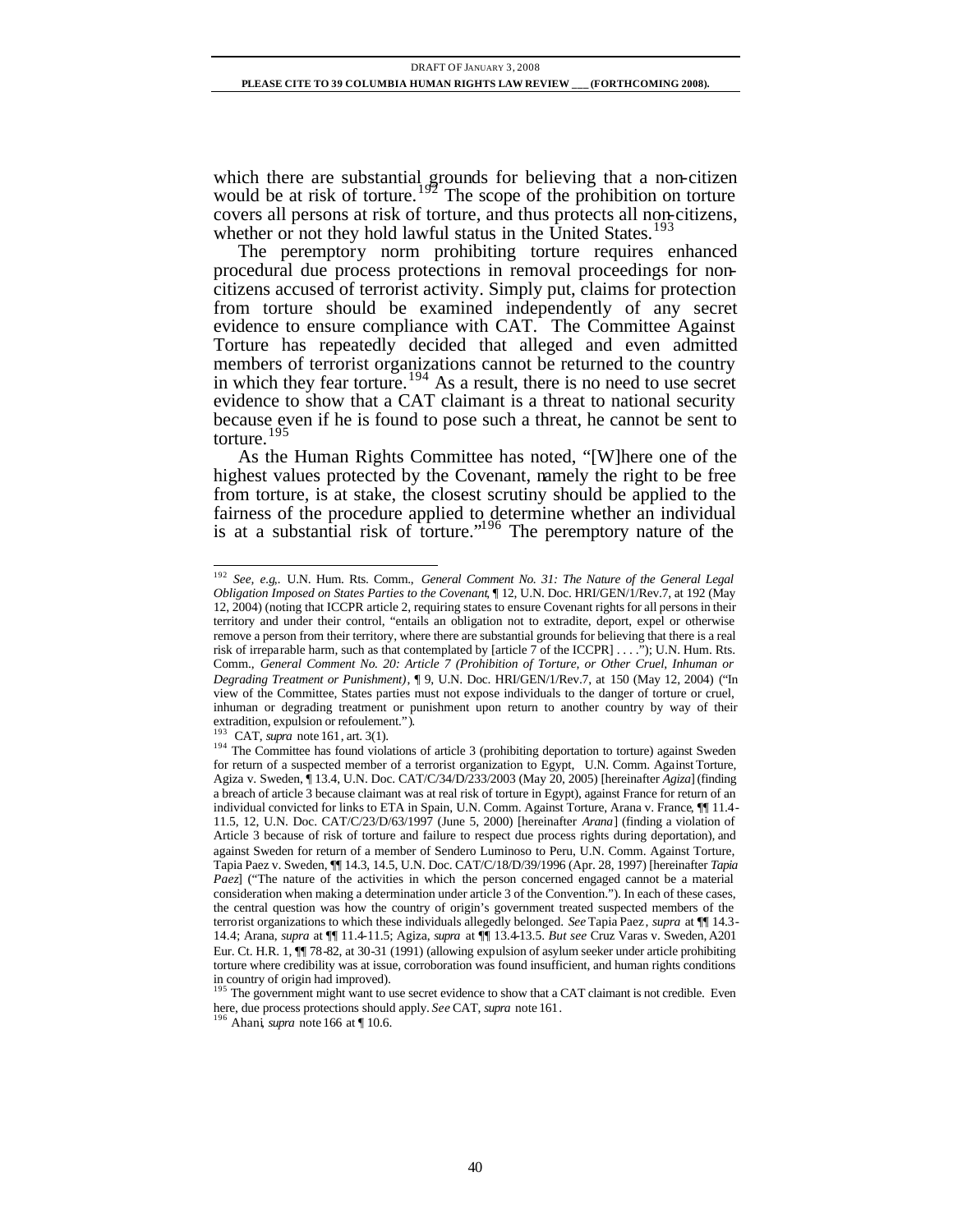prohibition on torture requires that the highest levels of due process protection attach to torture claims.<sup>197</sup> In order to comply with CAT, the government should not rely on secret evidence to challenge a claim to protection against torture.

## Non-Citizens with Strong Family Ties

The ICCPR, as interpreted by the Human Rights Committee, provides heightened due process rights in removal proceedings to non-citizens with strong family ties to the United States. Two provisions of the treaty---the right to family life and the right to effective remedies---combine to require particular procedural fairness in these cases. This special protection of family life is consonant with policies underlying U.S. immigration law that preference family ties between spouses, parents and children, and siblings in awarding immigrant visas.<sup>198</sup>

Article  $17(1)$  of the ICCPR prohibits "arbitrary or unlawful interference" with the family.<sup>199</sup> According to the Human Rights Committee, "[T]he exclusion of a person from a country where close members of his family are living can amount to an interference within the meaning of Article 17. $n^{260}$  This article requires due process protections even for unlawfully present family members in removal proceedings.<sup>201</sup> And under Article 2(3), member states must provide

non-citizen granted asylum). <sup>199</sup> ICCPR, *supra* note 159, art. 17(1).

l <sup>197</sup> *See* Chahal v. United Kingdom, 1996-V Eur. Ct. H.R. 1831, ¶¶ 79-82, at 1855-56 (finding that a claim to protection against torture in removal proceedings must be examined independently without regard to any national security risk). *C.f. Suresh v. Canada*, [2002] S.C.R. 3, at ¶¶ 118-23 (holding under Canada's commitment to CAT and its requirement of substantial procedural protection for individuals at risk of torture, Canadian common law duty of procedural fairness directs that non-citizen facing deportation to torture must be provided with material on which decision to deport is based and opportunity to respond, "subject to privilege or similar valid reasons for reduced disclosure, such as safeguarding confidential public security documents"). <sup>198</sup> *See* INA § 240A(b), 8 U.S.C. § 1229b(b) (2000) (allowing non-citizens unlawfully present to become

permanent residents if (a) they have been in the United States for ten years and if their deportation would result in exceptional hardship to a U.S. citizen or permanent resident spouse, parent, or child or (b) they have been in the U.S. for three years and they or their U.S. citizen child has been battered or subjected to extreme cruelty by a U.S. citizen or permanent resident spouse or parent, and removal would result in extreme hardship to the non-citizen, her child, or her parent); INA § 245(i), 8 U.S.C. § 1255(i) (2000) (allowing adjustment to status of permanent resident for non-citizens unlawfully present who are beneficiaries of family-based visas on the basis of their status as a child or sibling of a U.S. citizen or a spouse or unmarried child of a permanent resident, if that visa petition was filed on or before April 30, 2001); INA § 208(b)(3), 8 U.S.C. § 1158(b)(3) (2000) (providing asylee status to spouse and children of

<sup>200</sup> Aumeeruddy-Cziffra v. Mauritius, United Nations Human Rights Committee, Communication No. 35/1978, ¶9.2(b) 2 (i) 2 , U.N. Doc. No. CCPR/C/12/D/35/1978 (Apr. 9, 1981). Even where sanctioned by law, interference may violate this provision if the law is arbitrary or imposed arbitrarily. United Nations Human Rights Committee, *General Comment No. 16: Article 17 (Right to privacy)*, ¶ 4 (1988), U.N. Doc. HRI/GEN/1/Rev.7 at 142 (May 12, 2004).<br><sup>201</sup> Winata and Li v. Australia, United Nations Human Rights Committee, Communication No. 930/2000,

<sup>¶¶7.3, 9,</sup> U.N. Doc. No. CCPR/C/72/D/930/2000 (Aug. 16, 2001) (finding "arbitrary interference" with the right to family life where unlawfully present parents with a citizen child were ordered removed without adequate due process protections.) Mr. Louis Henkin, on behalf of the United States of America, joined in this opinion. The Committee found that the decision to deport these parents, requiring them to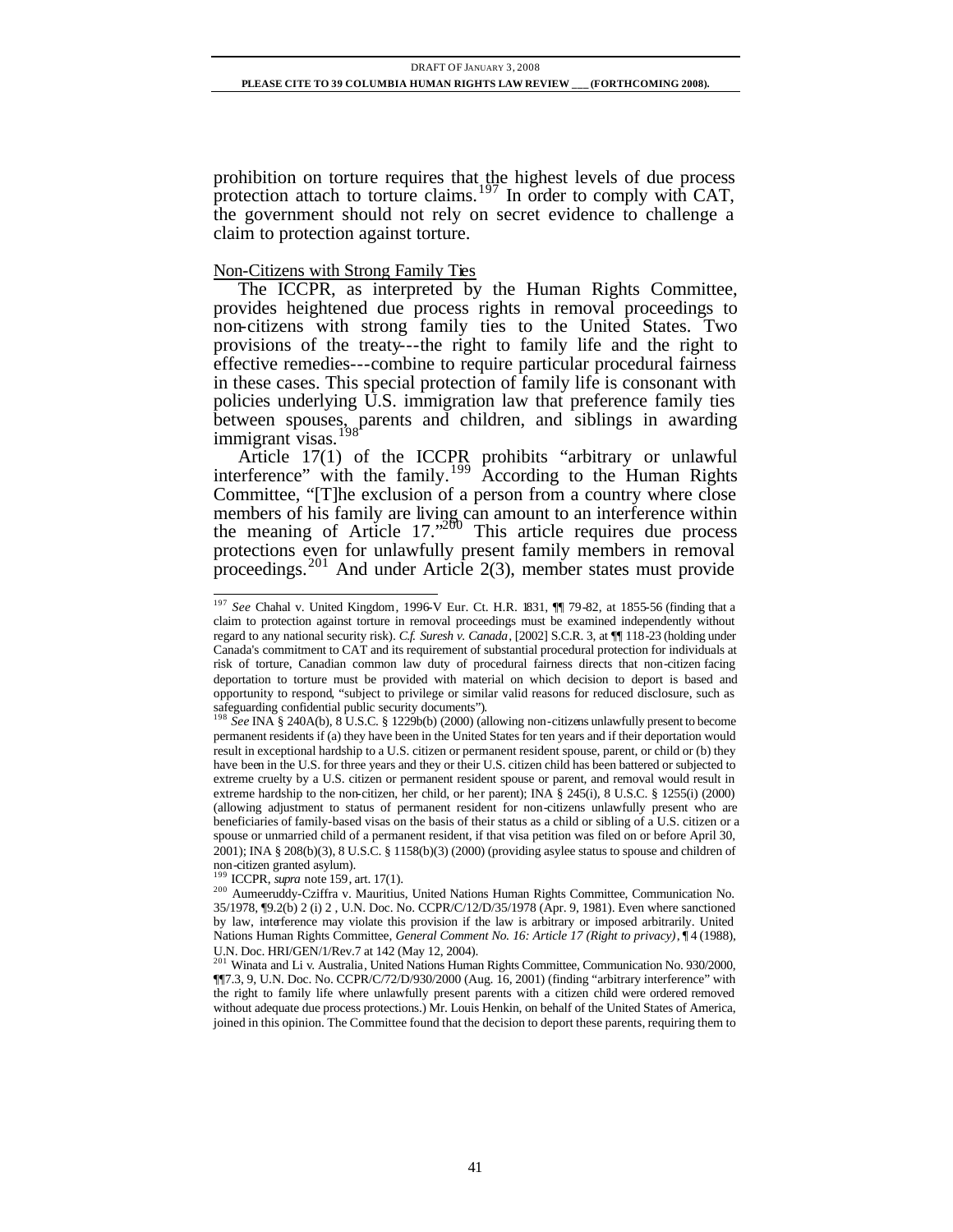an effective remedy for violations of the right to family life.<sup>202</sup> Article 23 buttresses these protections, stating that "The family is the natural and fundamental group unit of society and is entitled to protection by society and the State."<sup>203</sup> This wording imposes affirmative obligations on States Parties to adopt legislative, administrative, or other measures to protect family life.<sup>204</sup>

Human rights treaties that bind the United States guide us to a thoughtful balance between the rights of non-citizens to due process of law, and the security rights and interests of the state and its agents. Procedural due process protections should apply fully to non-citizens lawfully present in or with strong family ties to a country as well as to non-citizens with a special claim to protection against persecution or torture. In these situations, the government's security interests are also protected, by allowing expulsion of refugees and non-citizens lawfully present who pose a threat to national security, and limitations on their right to present reasons against expulsion where the government establishes a "compelling reason of national security" requires. Non-citizens at risk of torture are always entitled to full confrontation rights; secret evidence cannot be used in these cases.

#### The Terrorism Suspect Who Cannot Be Removed

While due process rights necessarily override national security interests in certain cases, the state is not left without recourse. State security concerns may be ensured through a variety of means in these cases, including criminal prosecution, restrictions on freedom of movement, and removal to a third country.

The state can institute criminal proceedings under domestic law against individuals suspected of terrorist activity. If a court determines that a non-citizen at risk of torture is engaged in criminal terrorist activity, this individual can be placed in jail, where he will not be able to perpetrate future crimes. Human rights treaties that bind the United States also permit a state to impose narrowly tailored and temporally limited restrictions on the freedom of movement of an individual who cannot be removed because she may face persecution

choose whether to leave or bring their child, would result in "substantial changes to long-settled family life." Where such strong family ties existed, the government could not rely solely on domestic law to defend its actions but was required to provide additional factors justifying removal. *Id.* ¶¶ 7.2, 9. Conversely, where full procedural safeguards are applied, the right to family life is not violated in removal proceedings. Canepa v. Canada, United Nations Human Rights Committee, Communication No. 558/1993, ¶¶ 2.3, 4.2, 11.4, U.N. Doc. No. CCPR/C/59/D/558/1993 (June 20, 1997) (finding separation from family was not arbitrary in part because the applicant had benefited from a "[F]ull [removal] hearing with procedural safeguards. . . .").

<sup>&</sup>lt;sup>202</sup> ICCPR, *supra* note 159, art. 2(3) ("[A]ny person whose rights or freedoms as herein recognized are violated shall have an effective remedy, notwithstanding that the violation has been committed by persons acting in an official capacity"). <sup>203</sup> ICCPR, *supra* note 159, art. 23(1).

<sup>&</sup>lt;sup>204</sup> United Nations Human Rights Committee, *General Comment No. 19: Article 23 (The family)*, 113, 5 (1990), U.N. Doc. HRI/GEN/1/Rev.7 at 149–50 (May 12, 2004); Nowak, *supra* note 22, at 402.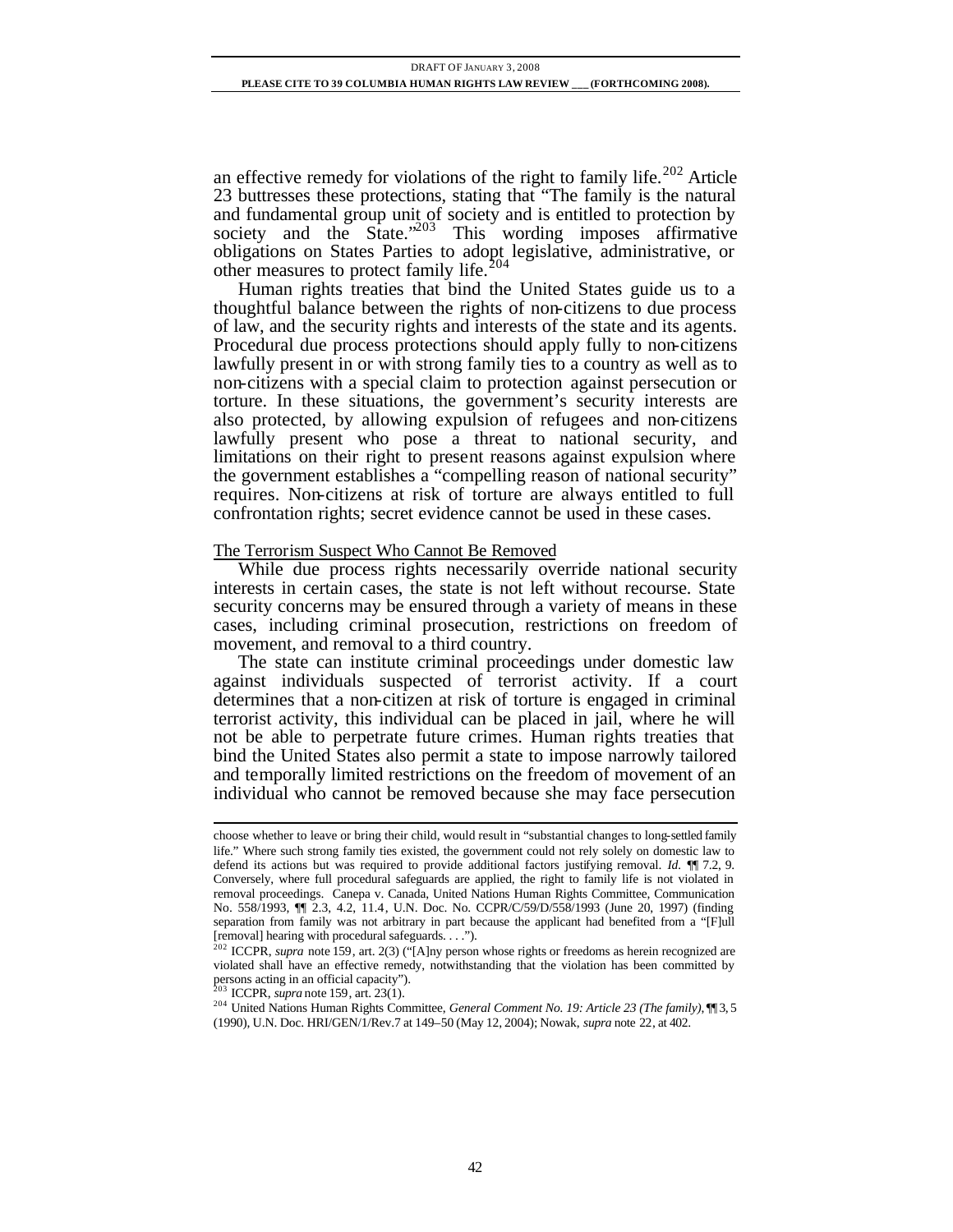in her home country but is suspected to pose a risk to national security.  $205$ 

If a state is incapable of protecting itself through either of these approaches, it is possible in extreme circumstances to allow for detention based on suspicion of terrorist activity without a criminal trial. The ICCPR would likely prohibit such detention as arbitrary.<sup>206</sup> However, parties can derogate from this provision of the ICCPR in "[T]ime of public emergency which threatens the life of the nation and the existence of which is officially proclaimed  $\ldots$  . . ...  $\frac{1}{207}$  The state must, however, show that this derogation is "[S]trictly required by the exigencies of the situation, . . . ." is consistent with international human rights law, and does not involve discrimination based on race, color, language, religion, or social origin.<sup>208</sup> The state must craft a law that is narrowly tailored and temporally limited, and immediately inform other parties, through the U.N. Secretary General, of this derogation and the reasons behind it.<sup>209</sup>

Finally, a state may remove an asylee or recipient of CAT protection to a third country in which she does not fear persecution or torture. As a non-citizen lawfully present, this individual would be entitled to Article 13 due process protections in her removal hearing. Sending suspected members of terrorist organizations to another country where the state cannot monitor their activity may not be the most effective method of preventing terrorism, and it is rare that a third country will accept a non-citizen suspected of terrorist activity. Most importantly, the state has an obligation to ensure that the individual will not be tortured or persecuted in the third country to which it sends her or returned to the country in which she fears torture or persecution.<sup>210</sup>

l <sup>205</sup> Celepli v. Sweden, United Nations Human Rights Committee, Communication No. 456/1991, 1. 2.1-2.3, 9.2, U.N. Doc. No. CCPR/C/51/D/456/1991 (Aug. 2, 1994) (approving Sweden's imposition of restrictions on the freedom of movement of a Kurd who was at risk of political persecution if returned to Turkey, but whom the government suspected of being involved in terrorist activity). Mr. Celepli was confined to his home municipality and had to report to the police three times each week. He was not permitted to change his town of residence or employment or to leave this town without prior permission from the police. The restrictions on his freedom of movement were reduced several years later and eventually eliminated.

<sup>&</sup>lt;sup>206</sup> ICCPR, *supra* note 159, art. 9 (stating that "No one shall be subjected to arbitrary arrest or detention" and that "Anyone arrested or detained on a criminal charge shall be brought prompty before a judge or other officer authorized by law to exercise judicial power and shall be entitled to trial within a reasonable time or to release").

 $^7$  *Id.* at art. 4(1).

<sup>208</sup> *Id.* at art. 4(1).

<sup>&</sup>lt;sup>209</sup> *Id.* at art. 4(3) ("Any State Party to the present Covenant availing itself of the right of derogation shall immediately inform the other States Parties to the present Covenant, through the intermediary of the Secretary-General of the United Nations, of the provisions from which it has derogated and of the reasons by which it was actuated"). <sup>210</sup> United Nations Committee Against Torture, *General Comment No. 1: Implementation of article 3 of* 

*the Convention in the Context of Article 22 (Refoulement and Communications)*, ¶ 2, U.N. Doc. No. HRI/GEN/1/Rev.7 (Nov. 21, 1997); Lauterpacht and Bethlehem, *supra* note 171, at 160.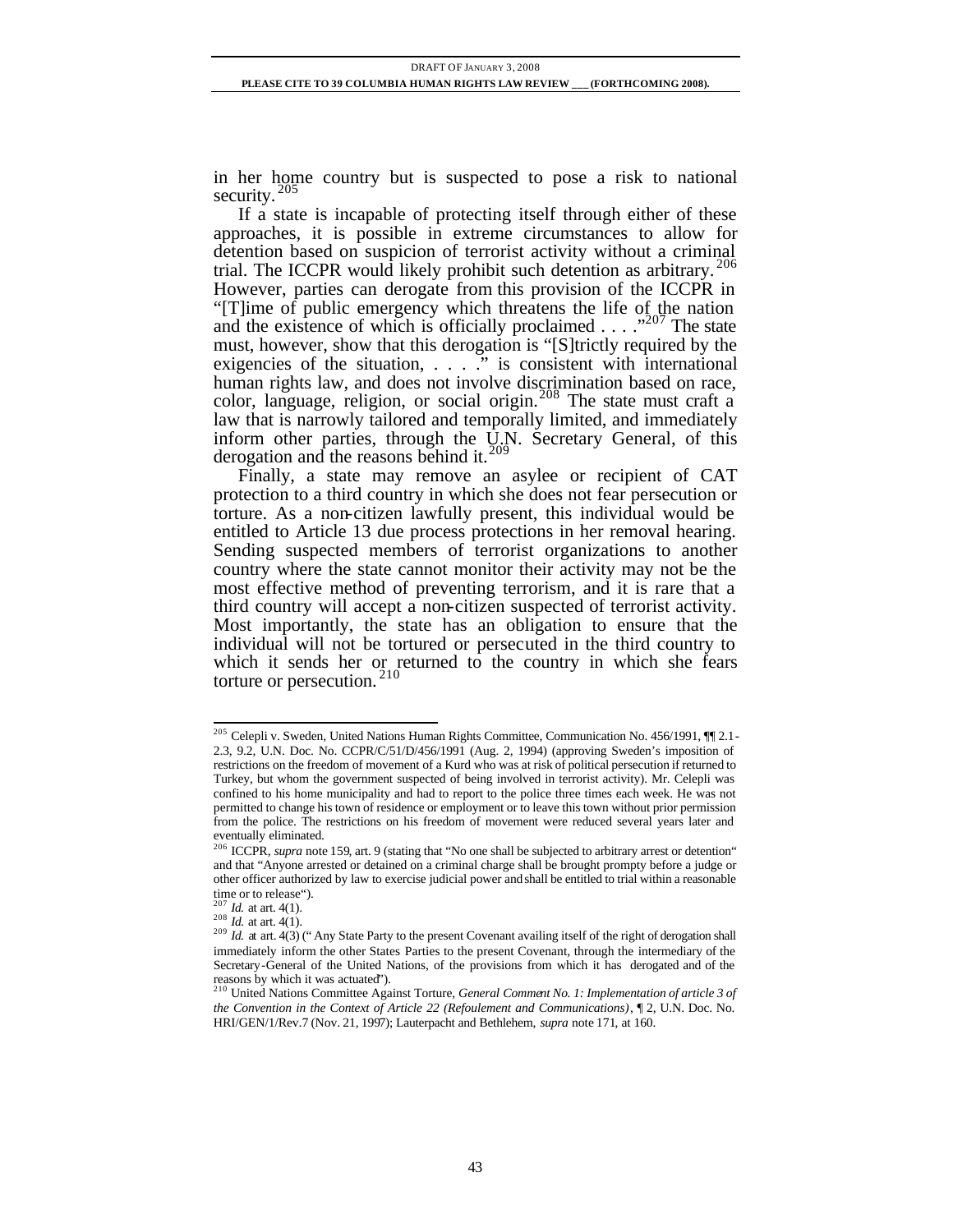Human rights treaties binding on the United States provide general principles to guide the administrative agencies responsible for immigration proceedings. Certain groups of non-citizens should be entitled to heightened due process protections in immigration proceedings—a principle consistent with policy preferences underlying domestic law immigration law. These groups include noncitizens lawfully present, non-citizens with a claim to protection against persecution or torture, and non-citizens with strong family ties.

#### *Criticism of Human Rights Treaties*

The incorporation of human rights law into the domestic sphere has been criticized by both opponents of international law and supporters of immigrants. The first group claims that international law, and human rights law specifically, threatens American sovereignty and identity.<sup>211</sup> The second criticism raises a concern that a turn to human rights law may dilute American norms protective of immigrants' rights and focuses excessively on the rights of immigrants rather than on the benefit to society from immigration.<sup>212</sup> I address these arguments in turn.

One line of arguments against the incorporation of international law into the domestic legal arena claims that such a move is harmful to American sovereignty and identity. By implementing international laws written by an unelected "world authority", so the argument goes, we are ceding our democratically determined values to authorities that may ignore important government interests. <sup>213</sup> Moreover, American culture is unique in many ways, and international law may not sufficiently prioritize fundamental American values.<sup>214</sup> The treaties examined in this article – the ICCPR, the Refugee Convention, and the Convention Against Torture – were each ratified

l <sup>211</sup> *See, e.g.*, Jack Goldsmith, *The Unexceptional U.S. Human Rights RUDs*, 3 U. St. Thomas L. J. 311, 321-27 (2005); Curtis Bradley, *Treaties, Human Rights, and Conditional Consent*, 149 U. Pa. L. Rev. 399 (2000); John C. Yoo, *Globalism and the Constitution: Treaties, Non-Self-Execution, and the* 

*Original Understanding*, 99 Colum. L. Rev. 1955 (1999). <sup>212</sup> Hiroshi Motomura, *Federalism, International Human Rights, and Immigration Exceptionalism* , 70 U. Colo. L. Rev. 1361, 1386-87 (1999).

<sup>213</sup> Judith Resnik, *Law's Migration: American Exceptionalism, Silent Dialogues, and Federalism's Multiple Ports of Entry*, 115 Yale L. J. 1564, 1609 (2006) (cataloguing current criticisms of international law such as the belief held by Justices Rehnquist and Thomas that "[I]nternational guarantees put protections of the Bill of Rights in jeopardy" and the belief that "[T]ransnational law making drains too much authority from America's elected officials."). <sup>214</sup> *See*, *e.g.*, O'Scannlain, *supra* note 21, at 1906-07 (stating such values that make the United States

different as "[T]he intentions of the Constitution's Framers [holding] a privileged position in American jurisprudence" to the degree that the Founding generation is given a significant degree of deference, the "American Creed" of liberty, equality, individualism, democracy, and the rule of law as the definition of what it means to be American such that the loss of those ideals would mean the loss of nationality, and such regrettable differences as the uniquely high violent crime rate and drug use rate in the United States such that foreign criminal jurisprudence may be inappropriate for the United States to follow)..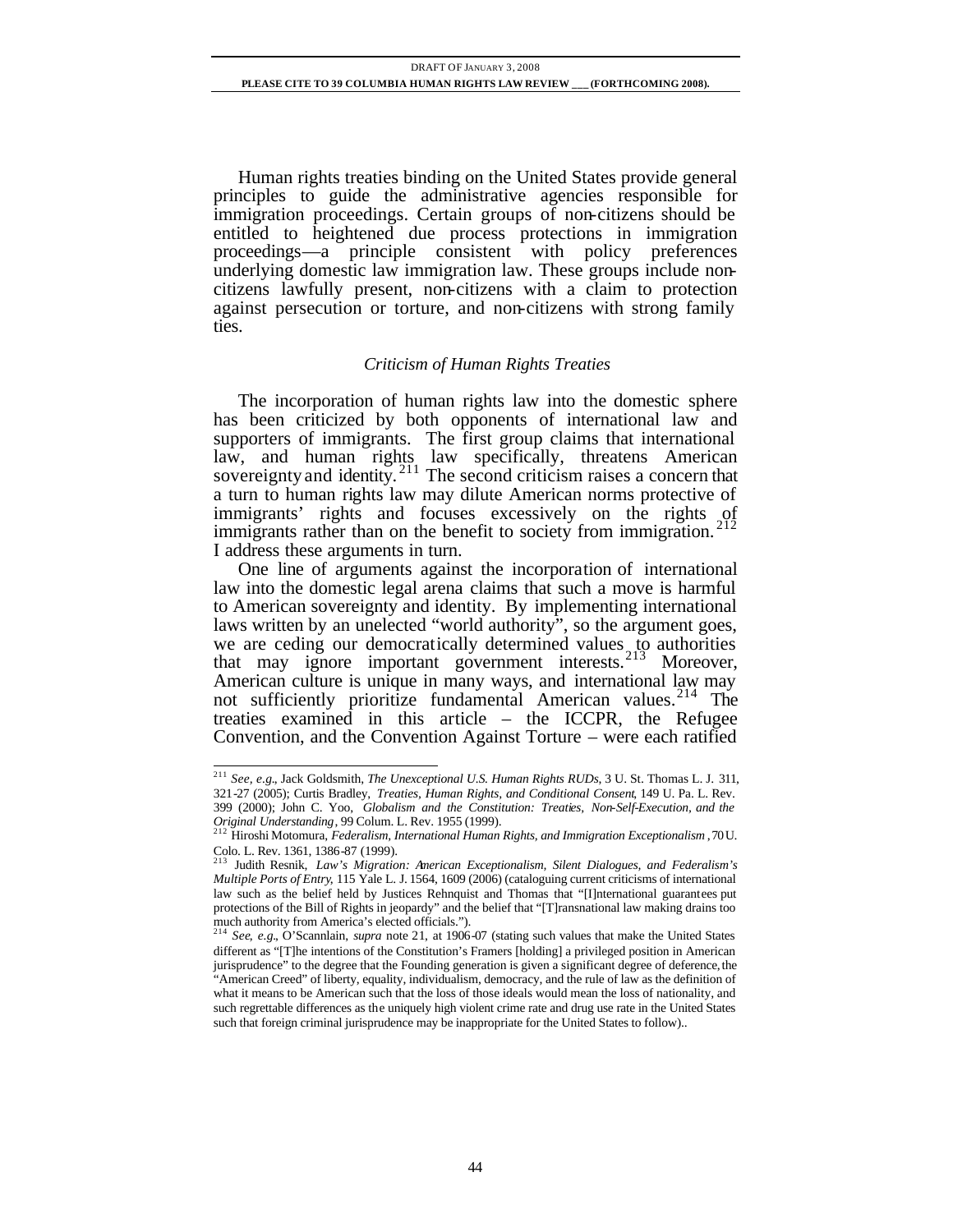by the Senate and signed by the President. As exemplified in the case study presented above, the United States played an active role in drafting and in promoting these human rights treaties. Created by sovereigns, and by this sovereign in particular, the treaties carefully balance governmental interests and individual rights. The outcomes of legal rights analyses under these treaties are reasonable, and not far from the letter of American law. And because much of this law was drafted by American officials, human rights treaties often reflect and promote fundamental American values. Where human rights law appears to differ from these norms, it can often be adapted to the American context while meeting the minimum requirements of rights protection.

Another line of criticism focuses directly on the use of human rights law in the immigration context. Professor Hiroshi Motomura argues that because the United States model of immigration is one of transition to citizenship, distinct from many of its peer nations that do not regard themselves as immigrant nations, American norms may be diluted through the application of human rights law to immigration processes.<sup>215</sup> In addition, human rights law focuses on individual rights of immigrants rather than the ways in which they benefit society. To the first argument, the case study of secret evidence in immigration court illustrates that human rights law is a floor, not a ceiling. As with those examined in this paper, many human rights treaties were drafted by Americans and reflect our norms. While nonimmigrant nations may contain different domestic conceptions of immigration law, the same human rights treaties apply to them, as we see with the example of secret evidence. Even in civil law countries without an adversarial tradition, human rights treaties and treatyenforcing bodies have protected the right to confrontation for certain groups of non-citizens. Second, while it is important to focus on the ways in which immigrants benefit society, it is equally crucial to secure the rights of non-citizens, especially those who may not appear to benefit society or fit the "model immigrant" mold. A human rights framework humanizes non-citizens, making clear that they are not simply economic beings, and in this way helps to prevent mistreatment of immigrants  $216$ mistreatment of immigrants.<sup>2</sup>

## HUMAN RIGHTS IN STATUTORY INTERPRETATION,REGULATION DRAFTING, AND INSTITUTIONAL CULTURE

While much of the academic discussion of domestic incorporation of international law and human rights treaties focuses on federal courts and constitutional interpretation, this article points instead to

<sup>215</sup> Hiroshi Motomura, *Federalism, International Human Rights, and Immigration Exceptionalism* , 70 U. Colo. L. Rev.1361,1386-87 (1999). <sup>216</sup> *See* Wexler, *supra* note 149 at 388-396.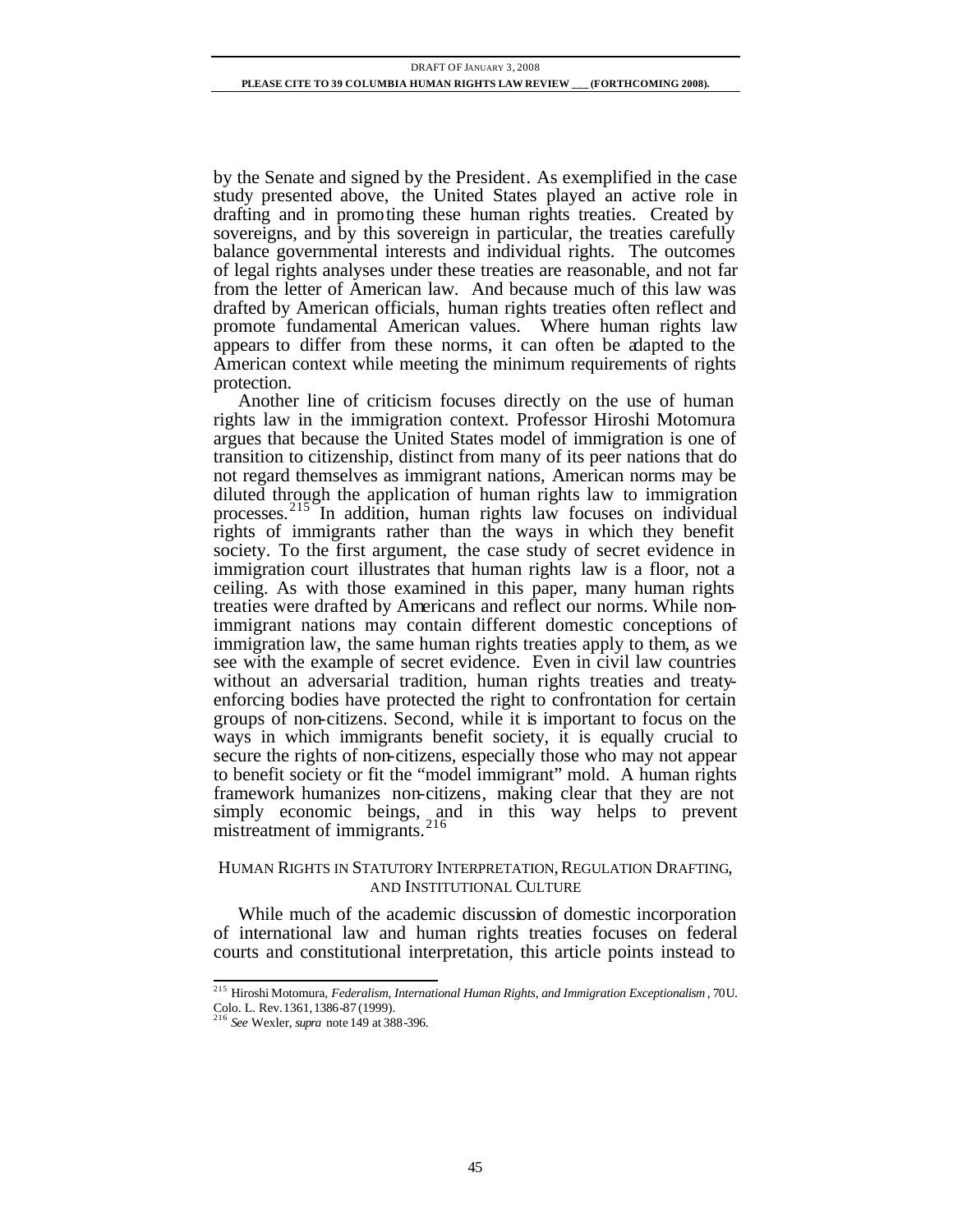the administrative agencies responsible for the immigration process as the site for incorporation. First, immigration courts and the Board of Immigration Appeals can and should look to human rights law when interpreting the INA, extending the *Charming Betsy* principle to the administrative context.<sup>217</sup> Second, the DHS and DOJ should take human rights obligations into account when drafting immigration regulations. Finally, these agencies should inculcate a culture of human rights in their employees to prevent future misuse of secret evidence.

Perhaps the most obvious way in which the immigration bureaucracy can utilize human rights law is to rely on it as a guide to statutory interpretation.<sup>218</sup> This approach might draw in additional safeguards from treaty text and soft law to protect individual rights while insuring that national security interests are respected. Administrative agencies responsible for the immigration process have already turned to human rights treaties for guidance, a sensible approach given immigration law's direct rooting in international law.<sup>219</sup> These agencies should also look to human rights treaties when drafting immigration regulations to ensure that efforts to protect national security do not needlessly trample individual rights.<sup>220</sup> We might see as a result less discretion given to immigration officials to rely on secret evidence at their whim, ensuring that government actions are more narrowly constrained by law (for example, by requiring the presentation of compelling national security reasons for offering secret evidence). Through the use of human rights law to interpret statutes and draft regulations, the immigration courts and Board of Immigration Appeals as well as high-ranking DOJ and DHS officials can create a legal framework that is more thorough in its protection of individual rights, incorporating procedural safeguards to prevent the misuse of secret evidence.

l <sup>217</sup> Murray v. Schooner Charming Betsy, 6 U.S. 64, 118 (1804) ("an act of Congress ought never to be construed to violate the law of nations if any other possible construction remains . . .").

<sup>218</sup> *See* Cole, *supra* note 151 at 645-648 (noting that the use of human rights law by federal courts to interpret immigration law has already been done responds to concerns abo ut judicial activism and nonself-executing treaties and is consistent with immigration law jurisprudence, which relies heavily on statutory construction).

<sup>219</sup> *See, e.g.*, Memorandum from Phyllis Coven, Office of Int'l Affairs, Dep't of Justice, on Considerat ions for Asylum Officers Adjudicating Asylum Claims from Women, to All INS Asylum Office/rs & HQASM Coordinators (May 26, 1995) (on file with author) (reviewing the historical and human rights context in which guidance on gender-sensitive and gender-based adjudications have evolved internationally); *see also* Gerald P. Heckman, *Securing Procedural Safeguards for Asylum Seekers in Canadian Law: An Expanding Role for International Human Rights Law?* , 15 Int'l J. Refugee L. 212 , 237-238 (2003) (discussing *Baker v. Canada (Minister of Citizenship and Immigration)*, [1999] 2 S.C.R. 817, in which the Canadian Supreme Court directed the Minister of Citizenship and Immigration to rely on the Convention on the Rights of the Child, a treaty Canada had ratified (*see*  http://www.unhchr.ch/pdf/report.pdf) but had not implemented through domestic legislation, in discretionary decision-making.).

<sup>220</sup> *See, e.g. supra* note 220 (explaining that current regulations governing removal of terrorism suspects at the border do not explicitly ensure protection against removal to torture).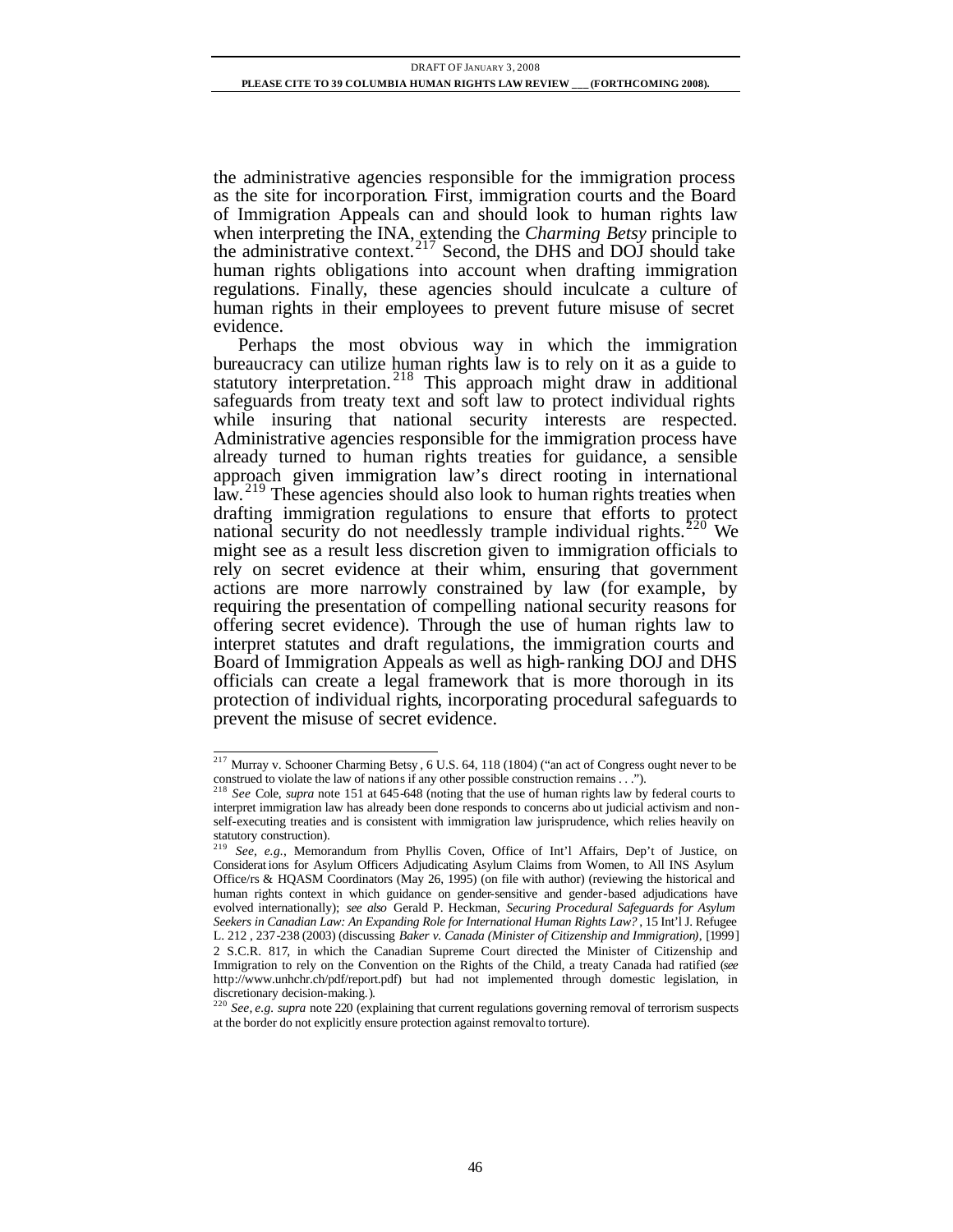While a more carefully crafted process is an important first step, this focus on human rights will not take root unless it is accompanied by a change in institutional culture. Remember that in the cases studied above, these were lawyers who presented inaccurate evidence; their legal training should have alerted them to the serious dangers of relying on evidence that they had not tested. Moreover, procedural devices that protect national security and due process – namely, protective orders – were available but these lawyers chose instead to withhold the evidence entirely.<sup>221</sup> A single-minded focus on national security interests, without consideration of protecting individual rights as an important goal, will enable government officials to find loopholes even in statutes interpreted and regulations drafted through human rights law.

The literature on administrative behavior provides insight into this phenomenon.

If an administrator, each time [s]he is faced with a decision, must perforce evaluate that decision in terms of the whole range of human values, rationality is impossible. If [s]he need consider the decision only in light of limited organizational aims, h[er] task is more nearly within the range of human powers. $\frac{2}{2}$ 

The problem, of course, with this focus on one set of values is that the administrator makes incorrect decisions in cases in which the "restricted area of values with which [s]he identifies h[er]self must be weighed against other values outside that area."<sup>223</sup> Applying this framework to the use of secret evidence in immigration court, we can posit that government officials have restricted their value system to emphasize enforcement only, and therefore fail to take into account individual rights in their decision-making processes – leading them to present evidence that a well-trained lawyer should recognize as unreliable and inappropriate.

In order to "effectively regulate the behavior of . . . agents of social control," these administrative agencies should turn to a "selfregulatory" approach, ensuring that officials internalize the importance of balancing security concerns with respect for individual rights.<sup>224</sup> This strategy requires "[c]ongruence between rules and an individual's moral values,"<sup>225</sup> which is where human rights treaties can play an important role. The essentially moral nature of human rights law makes it a powerful starting point for a self-regulatory institutional culture. Training immigration officials in the basics of

<sup>&</sup>lt;sup>221</sup> See supra text accompanying notes 63-70.

<sup>&</sup>lt;sup>222</sup> Herbert A. Simon, Administrative Behavior, at 12 (4th ed. 1997).

<sup>223</sup> *Id.*

<sup>224</sup> Tom R. Tyler, et al., *Armed, and Dangerous (?): Motivating Rule Adherence Among Agents of Social Control*, 41 Law & Soc'y Rev.457,457,462– 66 (2007). <sup>225</sup> *Id.* at 464*.*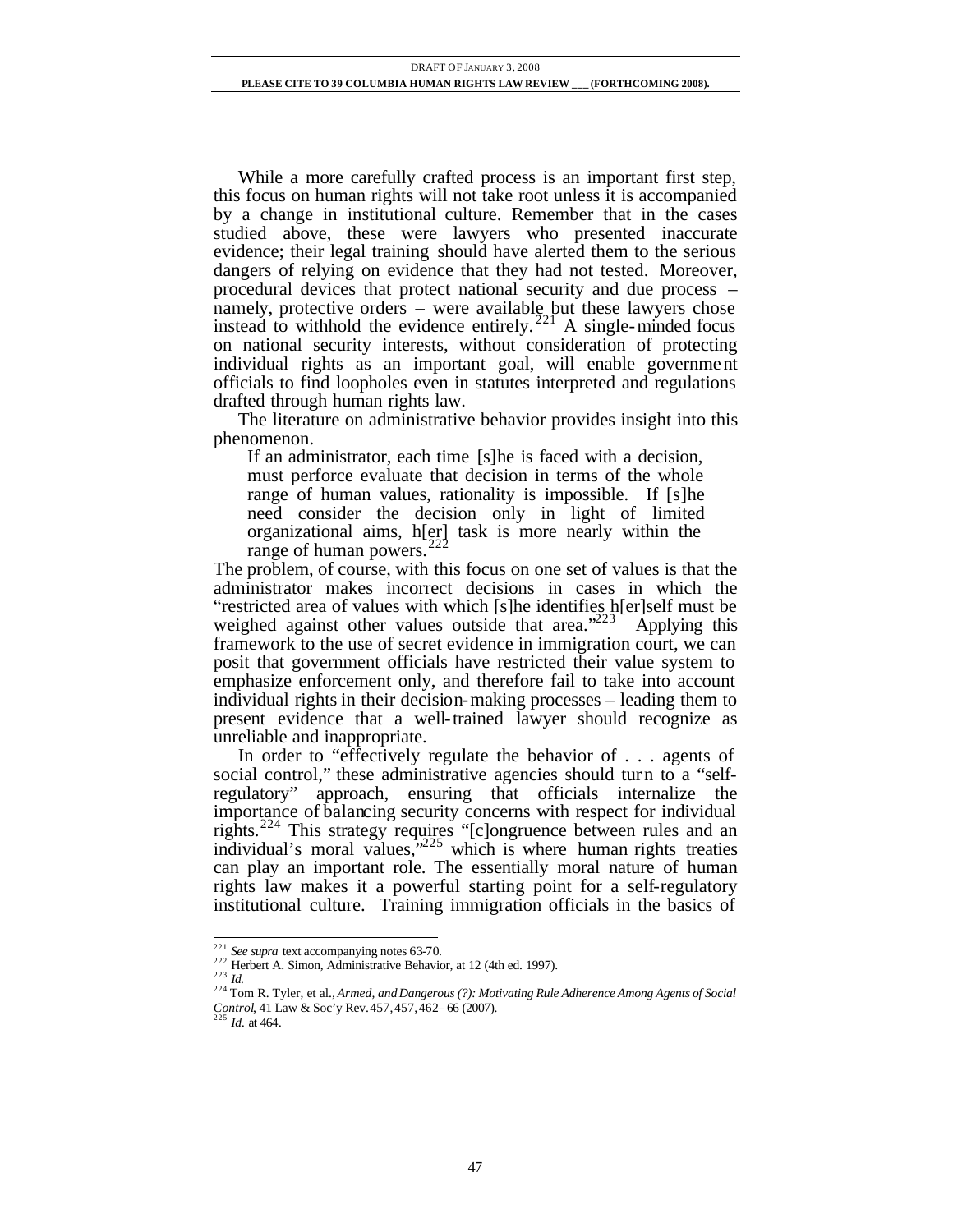human rights law, and perhaps more importantly, teaching them to respect and even promote human rights could lead to a shift in institutional culture.<sup>226</sup> This training would necessarily be reinforced through various mechanisms, including an internal regulatory organ that ensures compliance with human rights norms.<sup>227</sup> Combined with a legal framework that incorporates human rights concerns, this institutional culture of human rights could transform the DHS and DOJ into not only more just, but also more effective agencies.

#### **CONCLUSION**

A human rights approach to immigration proceedings offers a powerful solution to the problem of secret evidence. Balancing national security interests and individual rights, human rights treaties that bind the U.S. can effectively address the individual, societal, and global harms resulting from the misuse of secret evidence in immigration court. This type of change in the immigration bureaucracy could be a first step towards repairing America's damaged image, indicating to both immigrant groups within the country and potential allies in other nations that America can be trusted to treat them fairly and protect their interests. Such a move will make our country not only safer, but more powerful as a world leader.

On an individual level, the increased procedural fairness resulting from the incorporation of human rights law into statutory interpretation, regulation drafting, and institutional culture will prevent the above-catalogued harms that inevitably result from the misuse of secret evidence. As administrative adjudicators and supervisors begin to interpret immigration laws through a human rights lens and as regulation drafters take human rights into account when crafting administrative rules, opportunities for immigration officials to abuse their discretion will be constrained. Moreover, as a human rights culture is inculcated in these administrative agencies, officials will begin to self-regulate, ensuring that individual rights are balanced with national security interests in their decision-making. For example, immigration officials ensconced in a human rights culture would first test the reliability of secret evidence before presenting it in court because of the moral value of ensuring that a

 $226$  For example, human rights norms could be used in training ICE officers to exercise discretion during apprehension and removal of immigrants. *See* U.S. Gov't Accountability Office, *Immigration Enforcement: ICE Could Improve Controls to Help Guide Alien Removal Decision Making* 23 (2007), *available at* http://www.gao.gov/new.items/d0867.pdf (noting the need for guidance to ICE on exercising discretion in encounters with noncitizens who present humanitarian issues and with noncitizens who are not ICE targets).<br> $^{227}$  Others 1.

<sup>&</sup>lt;sup>7</sup> Others have suggested the creation of a board in the Executive branch to oversee various agencies' commitment to defending individual rights. The 9/11 Commission Report: Final Report of the National Commission on Terrorist Attacks Upon the United States, 395; Cole, *supra* note 151 at 655-56, quoting Elisa Massimino, *Holding America Accountable*, The American Prospect, Oct/ 2004, at A14.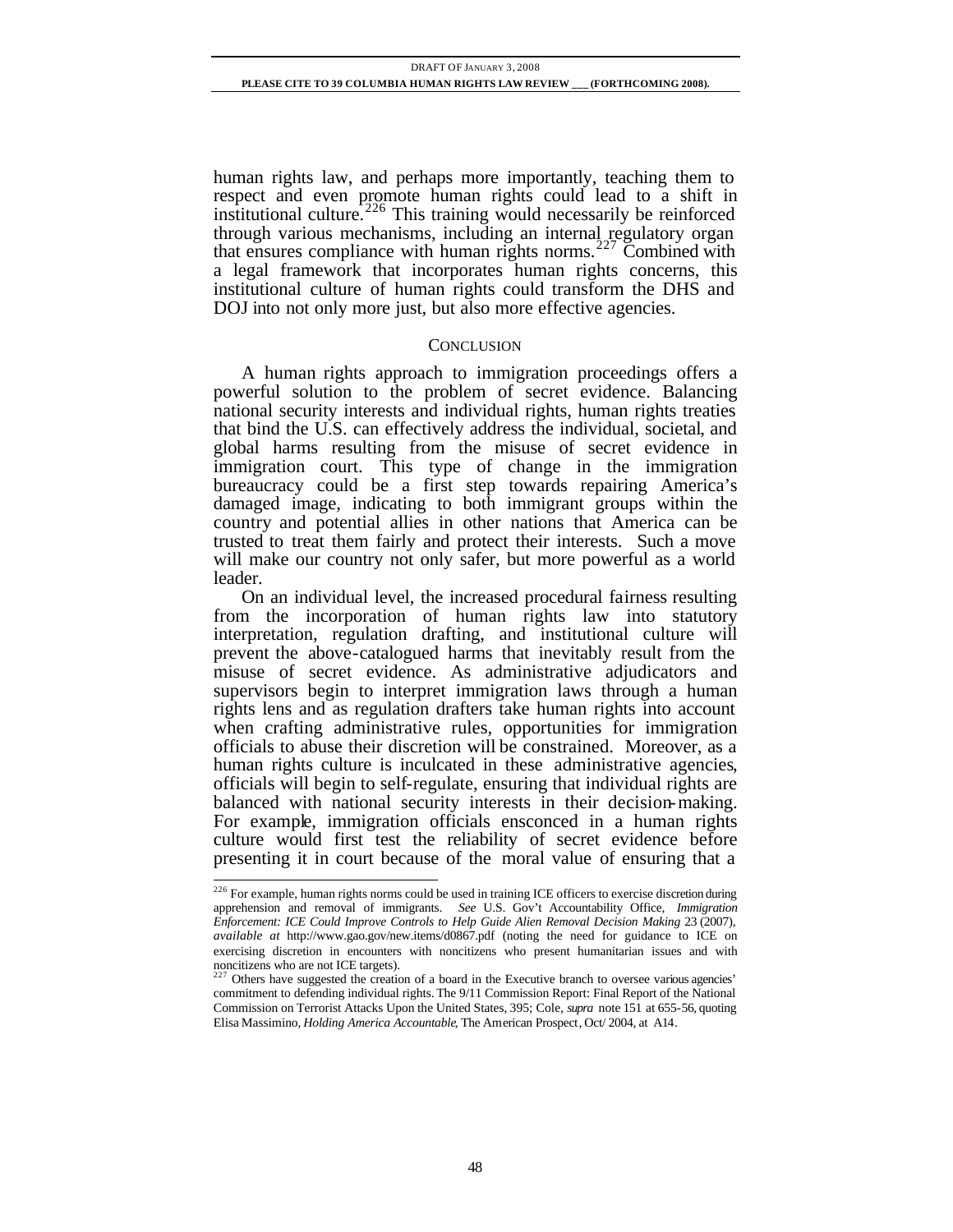non-citizen is not wrongly deported. Moreover, these officials would be more sparing in their use of secret evidence, as they would weigh the importance of confrontation rights as part of their legal strategy. The elimination of the individual harms wrought by the misuse of secret evidence in immigration court is a valuable goal in and of itself.

In turn, the minimization of individual harms and a more general respect for individual rights will have powerful societal consequences. Instead of alienating immigrant communities, as the misuse of secret evidence does, a human rights approach would demonstrate an inclusive attitude towards non-citizens – a message that is crucial to the fight against terrorism. In the words of the 9/11 Commission, "[o]ur borders and immigration system, including law enforcement, ought to send a message of welcome, tolerance, and justice to members of immigrant communities in the United States and in their countries of origin."<sup>228</sup> To create a safer America, we must enlist these communities in the struggle against terrorism, and a human rights approach to the immigration process is a compelling way of inviting Arab, Muslim, and South Asian immigrant groups to join our team. A human rights approach would also uphold the fundamental American values of procedural fairness that have been damaged through the misuse of secret evidence, returning our society to its roots and to the moral high ground simultaneously.

Finally, on a global level, human rights law is a uniquely appropriate way of repairing fractured relations with our international allies and the world community more generally. The incorporation of human rights law into domestic immigration proceedings performs a powerful expressive function, stating clearly to the rest of the world that America wishes to abide by their rules in its treatment of their citizens.<sup>229</sup> Such an approach holds not only moral, but also strategic value. Again, the 9/11 Commission states, "[t]he U.S. government must define what the message is, what it stands for. We should offer an example of moral leadership in the world, committed to treat people humanely, abide by the rule of law, and be generous and caring to our neighbors. America and Muslim friends can agree on respect for human dignity and opportunity."<sup>230</sup> Only by acting as a moral beacon and finding common ground with allies and potential allies will the United States have a chance of defeating the forces of

l <sup>228</sup> The 9/11 Commission Report: Final Report of the National Commission on Terrorist Attacks Upon the United States, 390.

<sup>229</sup> *See, e.g.*, Owen Fiss, *Against Settlement*, 93 Yale L.J. 1073, 1085–87 (1984) (noting the value of adjudication in expressing constitutional values); Abram Chayes, *The Role of the Judge in Public Law Litigation*, 89 Harv. L. Rev. 1281 (1976) (arguing that adjudication is often used to validate statutory and constit utional policies).

<sup>&</sup>lt;sup>230</sup> See The 9/11 Commission Report, *supra* note 228 at 376 (describing how in order to achieve this goal, the United States must evidence respect for the rule of law).